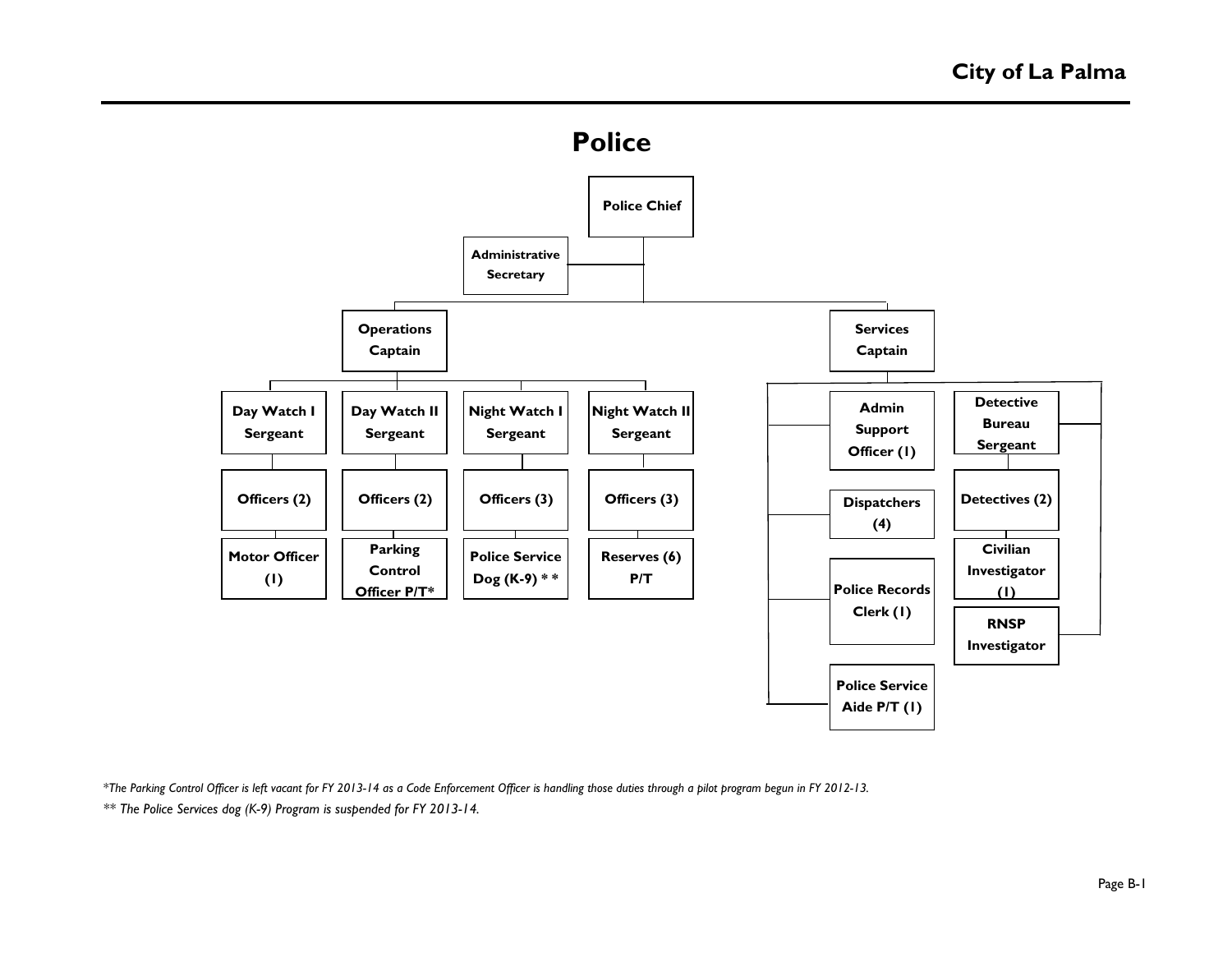### **Department Staffing**

### **Police**

#### *General Fund Positions*

|                                 | FY 2012-13<br><b>ADOPTED</b> | FY 2012-13<br><b>AMENDED</b> | FY 2013-14<br><b>ADOPTED</b> | FY 2014-15<br><b>ESTIMATED</b> |  |
|---------------------------------|------------------------------|------------------------------|------------------------------|--------------------------------|--|
| <b>Police Chief</b>             | 1.00                         | 1.00                         | 1.00                         | 1.00                           |  |
| Captain                         | 2.00                         | 2.00                         | 2.00                         | 2.00                           |  |
| Sergeant                        | 6.00                         | 5.00                         | 5.00                         | 5.00                           |  |
| Police Officer                  | 13.00                        | 13.00                        | 13.00                        | 13.00                          |  |
| Civilian Investigator           | 1.00                         | 1.00                         | 1.00                         | 1.00                           |  |
| Management Analyst              | 1.00                         | 0.00                         | 0.00                         | 0.00                           |  |
| Dispatcher                      | 4.00                         | 4.00                         | 4.00                         | 4.00                           |  |
| <b>Records Clerk</b>            | 1.00                         | 1.00                         | 1.00                         | 1.00                           |  |
| <b>Administrative Secretary</b> | 1.00                         | 1.00                         | 1.00                         | 1.00                           |  |
|                                 | 30.00                        | 28.00                        | 28.00                        | 28.00                          |  |
| <b>Other Funds Positions</b>    |                              |                              |                              |                                |  |
| <b>Police Chief</b>             | 0.00                         | 0.00                         | 0.00                         | 0.00                           |  |
| Captain                         | 0.00                         | 0.00                         | 0.00                         | 0.00                           |  |
| Sergeant                        | 0.00                         | 0.00                         | 0.00                         | 0.00                           |  |
| Police Officer                  | 2.00                         | 2.00                         | 2.00                         | 2.00                           |  |
| Civilian Investigator           | 0.00                         | 0.00                         | 0.00                         | 0.00                           |  |
| <b>Management Analyst</b>       | 0.00                         | 0.00                         | 0.00                         | 0.00                           |  |
| Dispatcher                      | 0.00                         | 0.00                         | 0.00                         | 0.00                           |  |
| Records Clerk                   | 0.00                         | 0.00                         | 0.00                         | 0.00                           |  |
| <b>Administrative Secretary</b> | 0.00                         | 0.00                         | 0.00                         | 0.00                           |  |
|                                 | 2.00                         | 2.00                         | 2.00                         | 2.00                           |  |
| <b>TOTAL FTE:</b>               | 32.00                        | 30.00                        | 30.000                       | 30.000                         |  |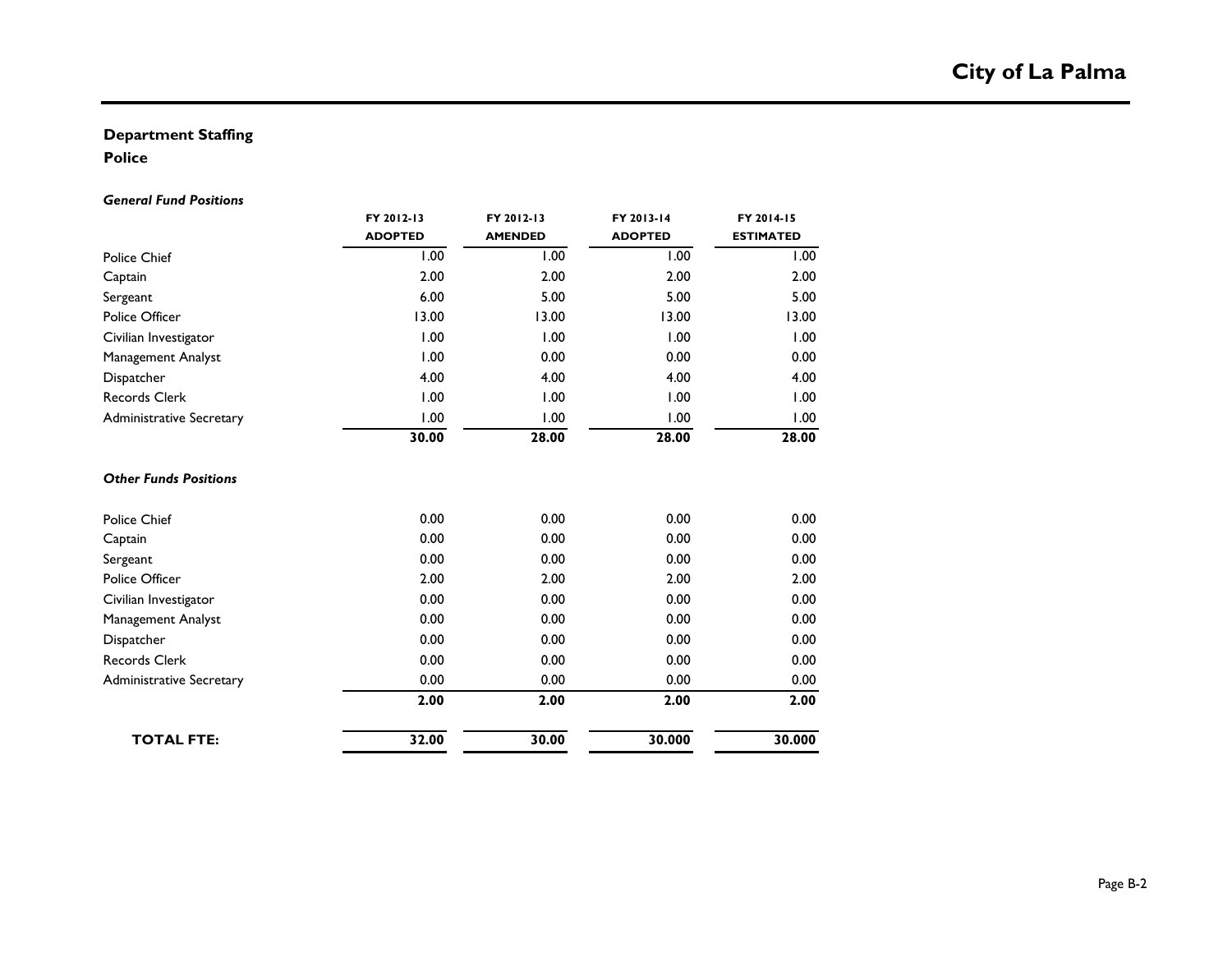### **Department Description and Functions**

#### **Police**

#### **Administration**

Plans, organizes, directs, staffs, budgets, reports, and coordinates for the entire police department to provide efficient and effective police services Ensures police services are in alignment with Council Goals as directed by the City Manager Investigate criminal activity, gather evidence, complete crime reports, and testify in court Oversees compliance with federal, state, and local mandates relating to the operation of a law enforcement agency Establishes best practices, policies, procedures, and standards for the entire agency Recruits, retains, disciplines, and ensures an acceptable level of employee performance Demonstrates effective servant leadership to instill trust, confidence and loyalty, thereby maintaining a high level of organizational morale Serves as Assistant Director of Emergency Services for the City Provides communication regarding crime, the prevention of crime, traffic related incidents, and other public safety concerns to the citizens, media, Focus on Crime Prevention, suppress disturbances, arrest offenders, and prepare written documentation to the District Attorney's Office for the

#### **Patrol**

Patrol neighborhoods, businesses, and city streets

Reduce crime through highly visible proactive enforcement

Maintain law and order while providing community oriented police services

Respond to emergency calls for service, crimes in progress, medical aids, and other local incidents

Conduct traffic enforcement, engage in traffic calming, and investigate traffic collisions

Make a determination between criminal and civil matters, providing the best police service possible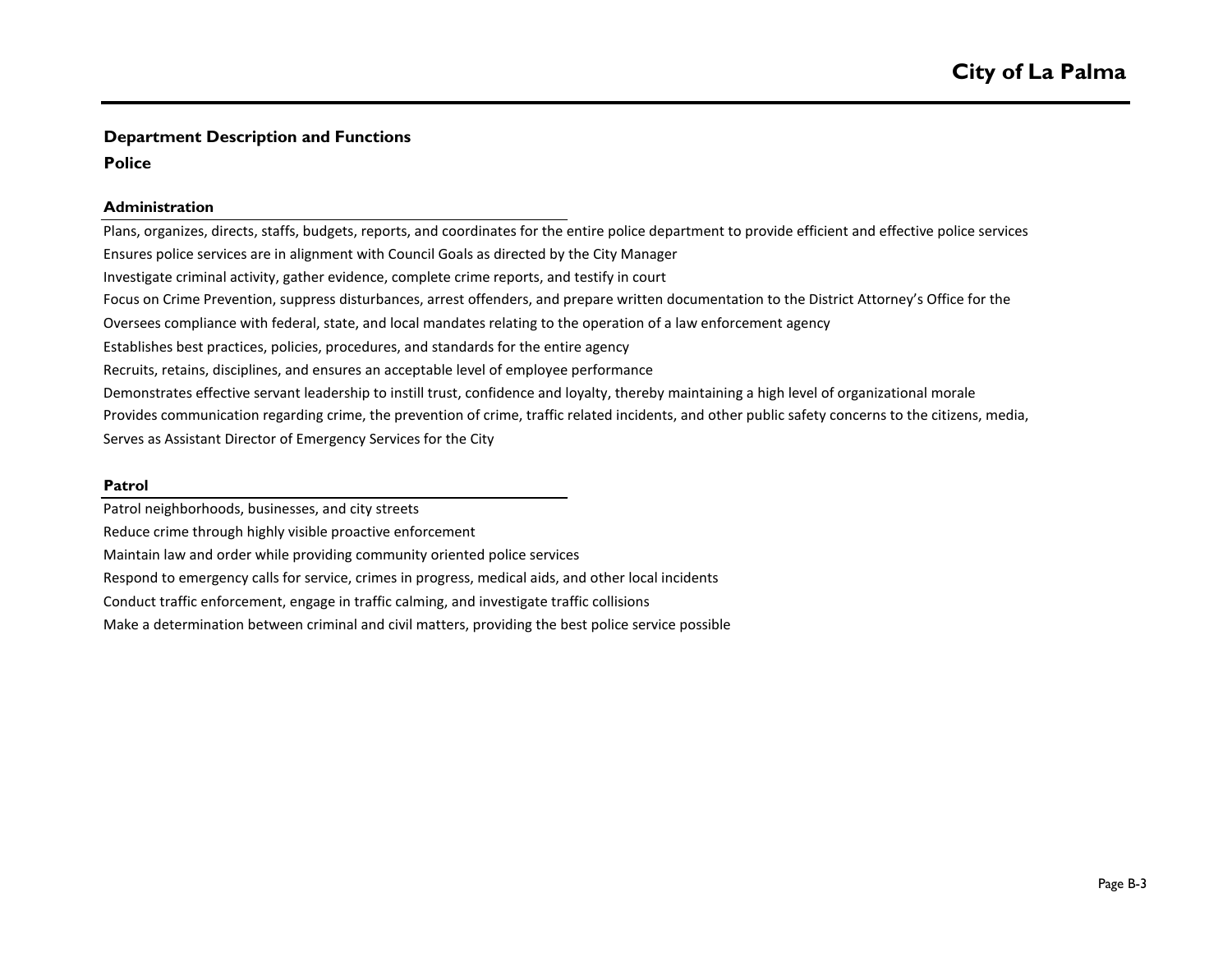## **Department Description and Functions**

#### **Police**

#### **Investigations**

Investigate all crimes against persons or property requiring follow-up Counsel juveniles as necessary Maintain records, evidence, and property Identify and arrest criminal offenders Prepare and present criminal complaints to the District Attorney's Office Initiate narcotic investigations, conduct investigations of gang-related crimes, perform undercover surveillance, and obtain search warrants Serves as the Department's liaison with city, county, state, and federal agencies

#### **Community Policing / Administrative Services Bureau**

Provides management, supervision, and coordination for programs associated with quality of life improvements

Supervise Neighborhood Watch, Police Explorers, Volunteers in Policing, and Police Chaplains

Give instruction at our local schools to address the most current issues facing the youth of the community

Provide effective disaster preparedness and emergency management services to ensure the city is current with state and federal law mandates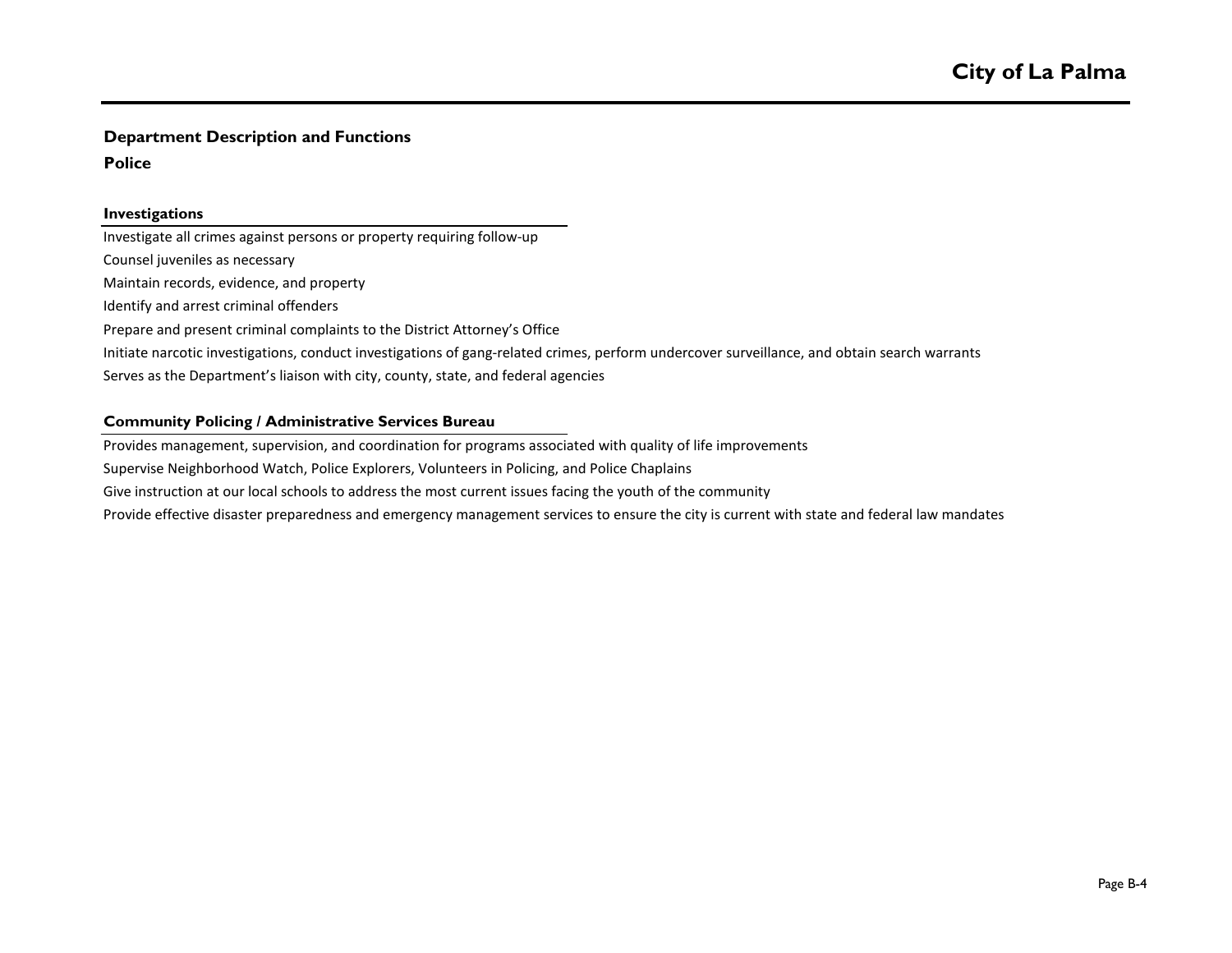## **Performance Indicators**

**Police**

| Performance<br><b>Measure</b>                                                            | FY 2013-14<br><b>Target / Baseline</b>                                                               | <b>Vision</b><br><b>Values</b> | <b>City Council / Management</b><br><b>Goals / Objectives</b>                 |  |  |  |
|------------------------------------------------------------------------------------------|------------------------------------------------------------------------------------------------------|--------------------------------|-------------------------------------------------------------------------------|--|--|--|
| Meet Federal and State training mandates for all employees<br>within specified timelines | Develop Training plan<br>and matrix for all<br>departmental<br>personnel, train 100%<br>of employees | Security                       | Maintain High Public Safety Levels Balance Budget-<br><b>Reduce Liability</b> |  |  |  |
| Keep response times to critical incidents below 3 minute<br>average                      | Average response<br>time under 3 minutes                                                             | Security                       | Maintain High Public Safety Levels                                            |  |  |  |
| Increase clearance rate for part one crimes                                              | Greater than 23%                                                                                     | Security                       | Maintain High Public Safety Levels                                            |  |  |  |
| Continue to be present in all schools within the community                               | Programs in all<br>schools                                                                           | Family / Security              | Maintain High Public Safety Levels                                            |  |  |  |
|                                                                                          |                                                                                                      |                                | Maintain Quality of Life                                                      |  |  |  |
| Reduce number of injury traffic accidents                                                | Under 58 Injury<br><b>Traffic Accidents</b>                                                          | Security                       | Maintain High Public Safety Levels                                            |  |  |  |
|                                                                                          |                                                                                                      |                                | Maintain Quality of Life                                                      |  |  |  |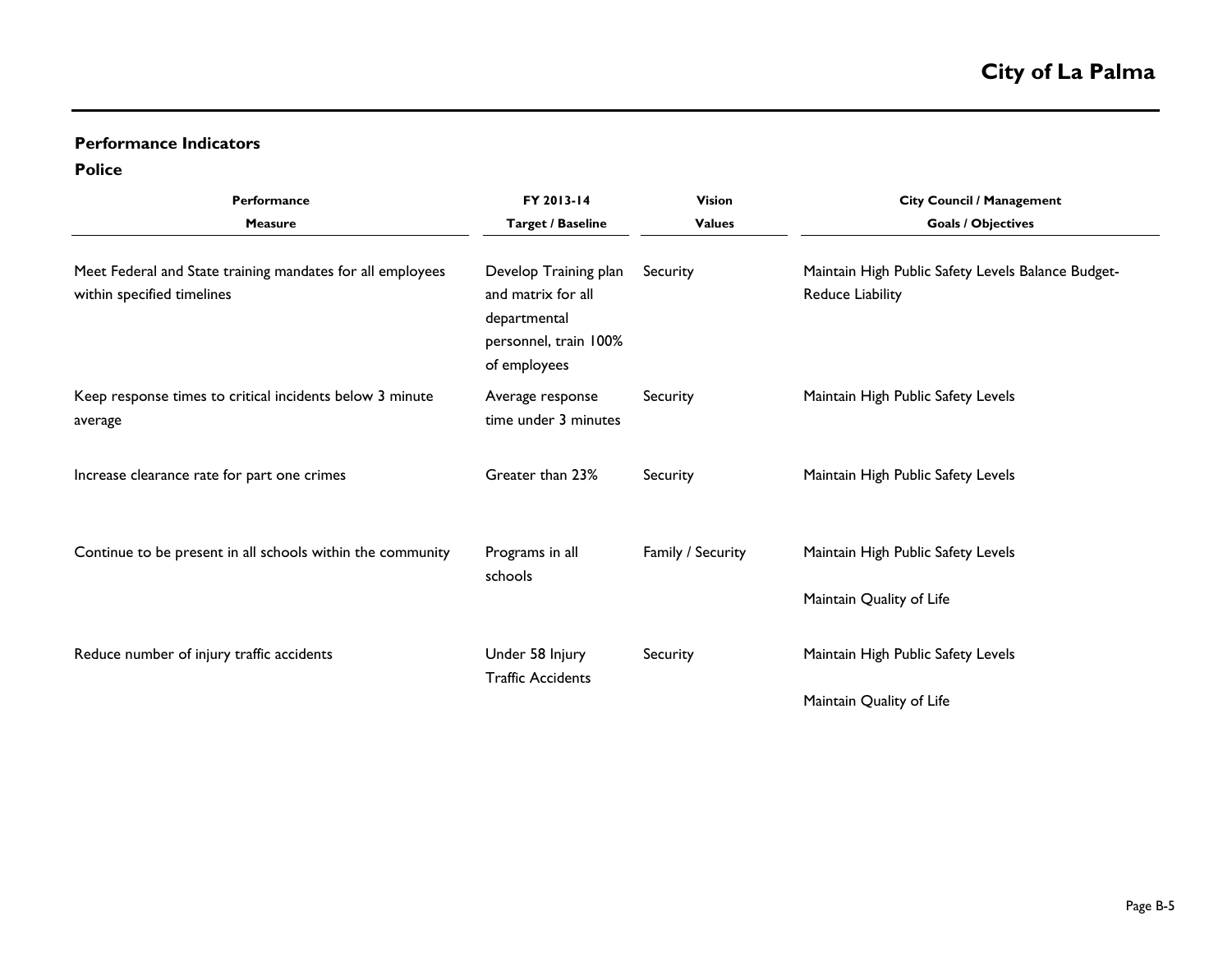### **Performance Indicators Police**

#### Keep response times to critical incidents below 3 minute average.

This is a goal for the police department because when a person calls "911" every second counts. Based on our size and deployment, having quick responses to emergency calls provides a level of comfort to our citizens, knowing help is immediately on the way. This is a quality of life issue and provides a feeling of security to the community.

#### Increase clearance rate for part one crimes (23% for 2012)

This performance indicator will demonstrate increase effectiveness the police department has upon criminal behavior within the community. The more crimes solved, the safer the community will be. A side benefit will be the reputation the police department has amongst the criminal element, knowing the chances of arrest and prosecution is greater if they choose to commit crimes within La Palma.

#### Continue to be present in all schools within the community

The youth are the future leaders of the community. Providing opportunities for guidance, mentoring, teaching and coaching from law enforcement will provide a good foundation for future success as well as developing relationships based on trust. Providing positive role models at all levels of a student's academic career will provide guidance to make sound critical judgments.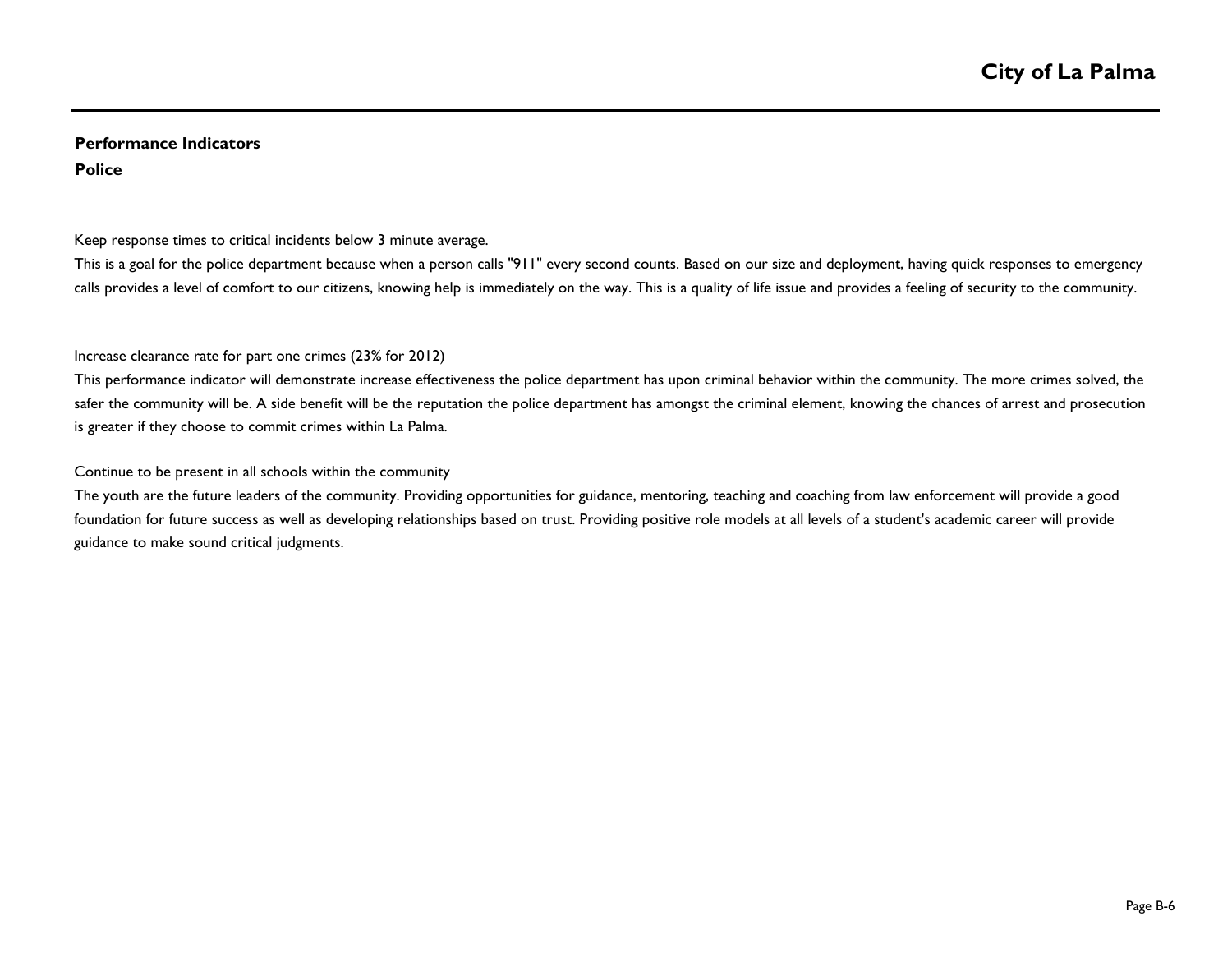# **Police**

#### **Summary of Departmental Expenditures by Program:**

|                                        |                    |                    |  |                    |             |                    |             |                    | % Change from      |                    | % Change from      |
|----------------------------------------|--------------------|--------------------|--|--------------------|-------------|--------------------|-------------|--------------------|--------------------|--------------------|--------------------|
|                                        | <b>Fiscal Year</b> | <b>Fiscal Year</b> |  | <b>Fiscal Year</b> |             | <b>Fiscal Year</b> |             | <b>Fiscal Year</b> | <b>Fiscal Year</b> | <b>Fiscal Year</b> | <b>Fiscal Year</b> |
|                                        | $2011 - 12$        | $2012 - 13$        |  | $2012 - 13$        | $2012 - 13$ |                    | $2013 - 14$ |                    | $2012 - 13$        | $2014 - 15$        | $2013 - 14$        |
|                                        | Actual             | Adopted            |  | <b>Amended</b>     |             | <b>Projected</b>   |             | <b>Adopted</b>     | Projected          | <b>Estimated</b>   | Proposed           |
| Administration                         | \$<br>374,355 \$   | 390,120 \$         |  | 385,920            | - \$        | 377,500            | \$          | 397,020            | 5.2%               | 413,380<br>\$      | 4.1%               |
| Police Operations/Management           | 264,399            | 264,460            |  | 260,800            |             | 266,800            |             | 272,160            | 2.0%               | 269,740            | $-0.9\%$           |
| Patrol                                 | 2,149,718          | 2,399,730          |  | 2,367,090          |             | 2,470,900          |             | 2,495,180          | $1.0\%$            | 2,543,500          | l.9%               |
| Police Service Dog                     | 186, 116           | 178,540            |  | 175,540            |             | 80,900             |             |                    | $-100.0%$          | $\sim$             | $0.0\%$            |
| <b>Police Reserves Unit</b>            | 49,363             | 24,520             |  | 14,520             |             | 55,100             |             | 46,180             | $-16.2%$           | 46,260             | 0.2%               |
| Services Division Management           | 285,255            | 283,940            |  | 281,780            |             | 269,200            |             | 278,700            | 3.5%               | 284,760            | 2.2%               |
| Investigations                         | 626,488            | 613,610            |  | 610,250            |             | 594,100            |             | 610,390            | 2.7%               | 635,810            | 4.2%               |
| Records and Communication              | 669,544            | 652,780            |  | 851,780            |             | 770,000            |             | 590,200            | $-23.4%$           | 579,600            | $-1.8%$            |
| Administrative Support Bureau          | 407,355            | 357,100            |  | 193,040            |             | 193,000            |             | 211,175            | 9.4%               | 215,215            | l.9%               |
| <b>Total Departmental Expenditures</b> | 5,012,593          | 5.164.800          |  | 5.140.720          |             | 5.077.500          | S           | 4,901,005          | $-3.5%$            | \$4,988,265        | 8%، ا              |

#### **Summary of Departmental Expenditures by Category:**

|                                        |                    |  |                    |  |                    |  |                    |  |                    | % Change from      |                    | % Change from      |
|----------------------------------------|--------------------|--|--------------------|--|--------------------|--|--------------------|--|--------------------|--------------------|--------------------|--------------------|
|                                        | <b>Fiscal Year</b> |  | <b>Fiscal Year</b> |  | <b>Fiscal Year</b> |  | <b>Fiscal Year</b> |  | <b>Fiscal Year</b> | <b>Fiscal Year</b> | <b>Fiscal Year</b> | <b>Fiscal Year</b> |
|                                        | $2011 - 12$        |  | $2012 - 13$        |  | $2012 - 13$        |  | $2012 - 13$        |  | $2013 - 14$        | $2012 - 13$        | $2014 - 15$        | $2013 - 14$        |
|                                        | Actual             |  | <b>Adopted</b>     |  | <b>Amended</b>     |  | <b>Projected</b>   |  | <b>Adopted</b>     | <b>Projected</b>   | <b>Estimated</b>   | <b>Proposed</b>    |
| <b>Personnel Services</b>              | 4.266.182          |  | 4.302.200          |  | 4.179.600          |  | 4,195,400          |  | 4,219,400          | 0.6%               | 4,338,500<br>S.    | 2.8%               |
| Maintenance and Operations             | 745,551            |  | 861,700            |  | 960,220            |  | 876,700            |  | 681,305            | $-22.3%$           | 649,465            | $-4.7%$            |
| Capital Outlay/Improvements            | 860                |  | 900                |  | 900                |  | 5.400              |  | 300                | $-94.4%$           | 300                | $0.0\%$            |
| <b>Total Departmental Expenditures</b> | 5,012,593          |  | 164.800 ،          |  | 5.140.720          |  | 5.077.500          |  | 4,901,005          | $-3.5%$            | 4,988,265          | $1.8\%$            |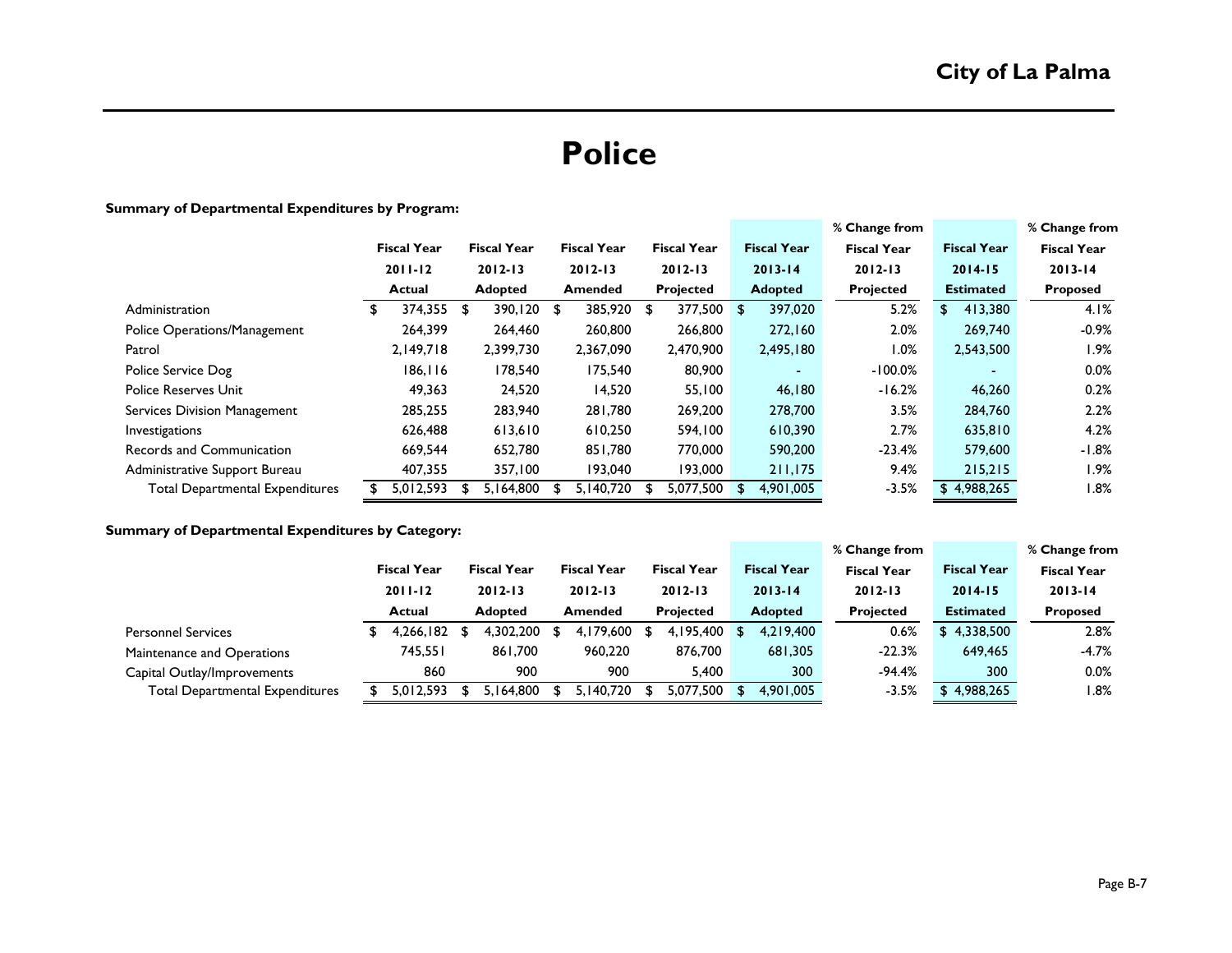#### **Administration % Change from % Change from Fiscal Year Fiscal Year Fiscal Year Fiscal Year Fiscal Year Fiscal Year Fiscal Year 2011-12 2012-13 2012-13 2013-14 2012-13 2014-15 2013-14 Actual Adopted Amended Adopted Amended Estimated Proposed** \$ 338,515 \$ 339,700 \$ 339,500 \$ 348,700 2.7 \$ 364,900 4.6 35,840 50,420 46,420 48,320 4.1 48,480 0.3 - - - - N/A - N/A **Total** 5 374,355 \$ 390,120 \$ 385,920 \$ 397,020 2.9 \$ 413,380 4.1 Personnel Services Maintenance and Operations Capital Outlay/Improvements **PROGRAM:**

**DEPARTMENT:** Police **Account Code: 001-200** 

#### PROGRAM DESCRIPTION:

The Police Administration Division develops plans, goals, and objectives for the Police Department; administers departmental services; is responsible directly to the City Manager for all allocated resources; formulates rules, procedures, and policies for the efficient operation of the department; prepares and administers the department's budget and selects staff; sets priorities and coordinates activities with other City departments; and develops and maintains community relations.

#### PROGRAM EXPLANATION:

|           |                                 | 2.00 |  |  |  |
|-----------|---------------------------------|------|--|--|--|
|           | <b>Administrative Secretary</b> | 1.00 |  |  |  |
| Code 501: | Police Chief                    | 1.00 |  |  |  |

Code 550: Funds budgeted in this code includes this program's pro rata share of Employee Benefits costs.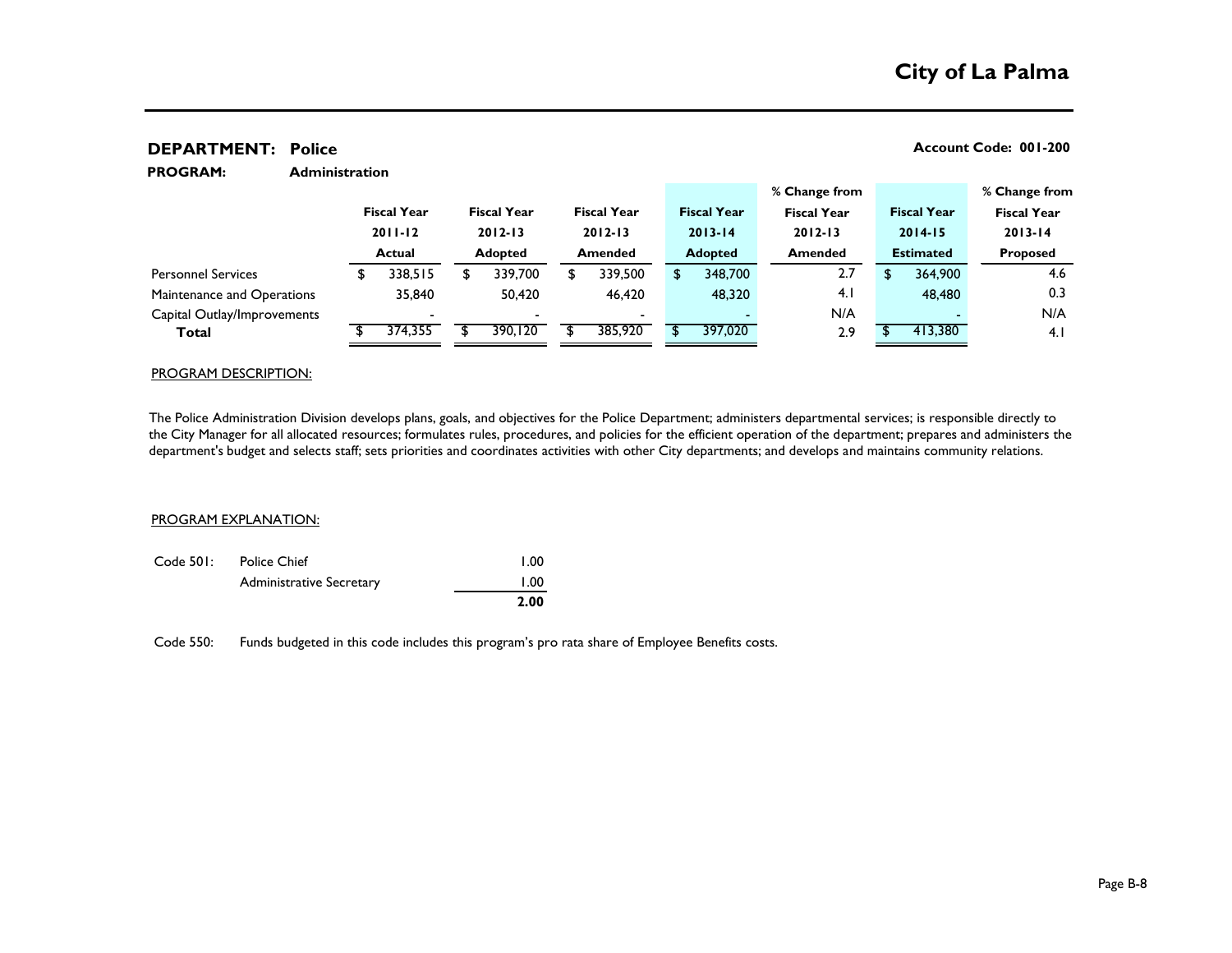#### **Administration PROGRAM:**

Code 601: Legal services.

Code 620: Funds budgeted in this code include meetings and training for the following: Orange County Chiefs Fall Workshop Annual California Chiefs Training Conference Orange County Chiefs Spring Workshop Quarterly meetings with north Orange County Judges and Federal Bureau of Investigations (FBI) Command College IACP Annual Conference

Code 622: Funds budgeted in this code include professional organization memberships and publications for the following: Orange County Chiefs and Sheriff Association California Peace Officers Association IACP **120 and 200 and 200 and 200 and 200 and 200 and 200 and 200 and 200 and 200 and 200 and 200 and 200 and 200 and 200 and 200 and 200 and 200 and 200 and 200 and 200 and 200 and 200 and 200 and 200 and 200 and 200 and** California Police Chiefs Association FBI Executive Development Association

- Code 623: Annual uniform allowance.
- Code 650: Primary office supplies account for Department.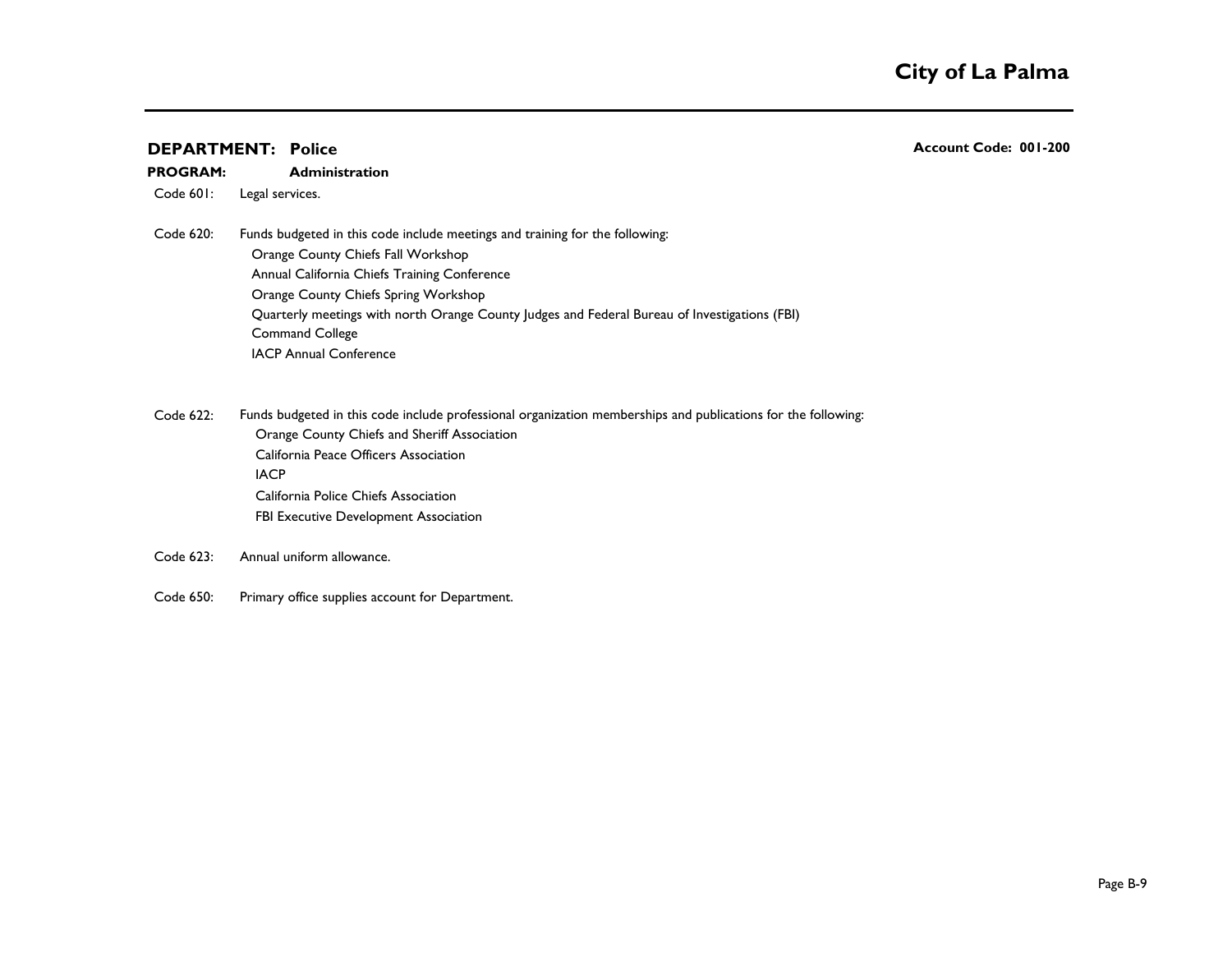| <b>PROGRAM:</b> | <b>Administration</b>                                                                                             |
|-----------------|-------------------------------------------------------------------------------------------------------------------|
| Code 739:       | Costs associated with citizen recognition awards and public relations materials.                                  |
| Code 740:       | Employee recognition, other awards, and plaques presented during the year.                                        |
| Code 977:       | Funds budgeted in this code includes this program's pro rata share of Liability Insurance and Claims costs.       |
| Code 978:       | Funds budgeted in this code includes this program's pro rata share of Building Maintenance and Replacement costs. |
| Code 979:       | Funds budgeted in this code includes this program's pro rata share of Vehicle Maintenance costs.                  |
| Code 980:       | Funds budgeted in this code includes this program's pro rata share of Vehicle Replacement costs.                  |
| Code 981:       | Funds budgeted in this code includes this program's pro rata share of Computer Maintenance costs.                 |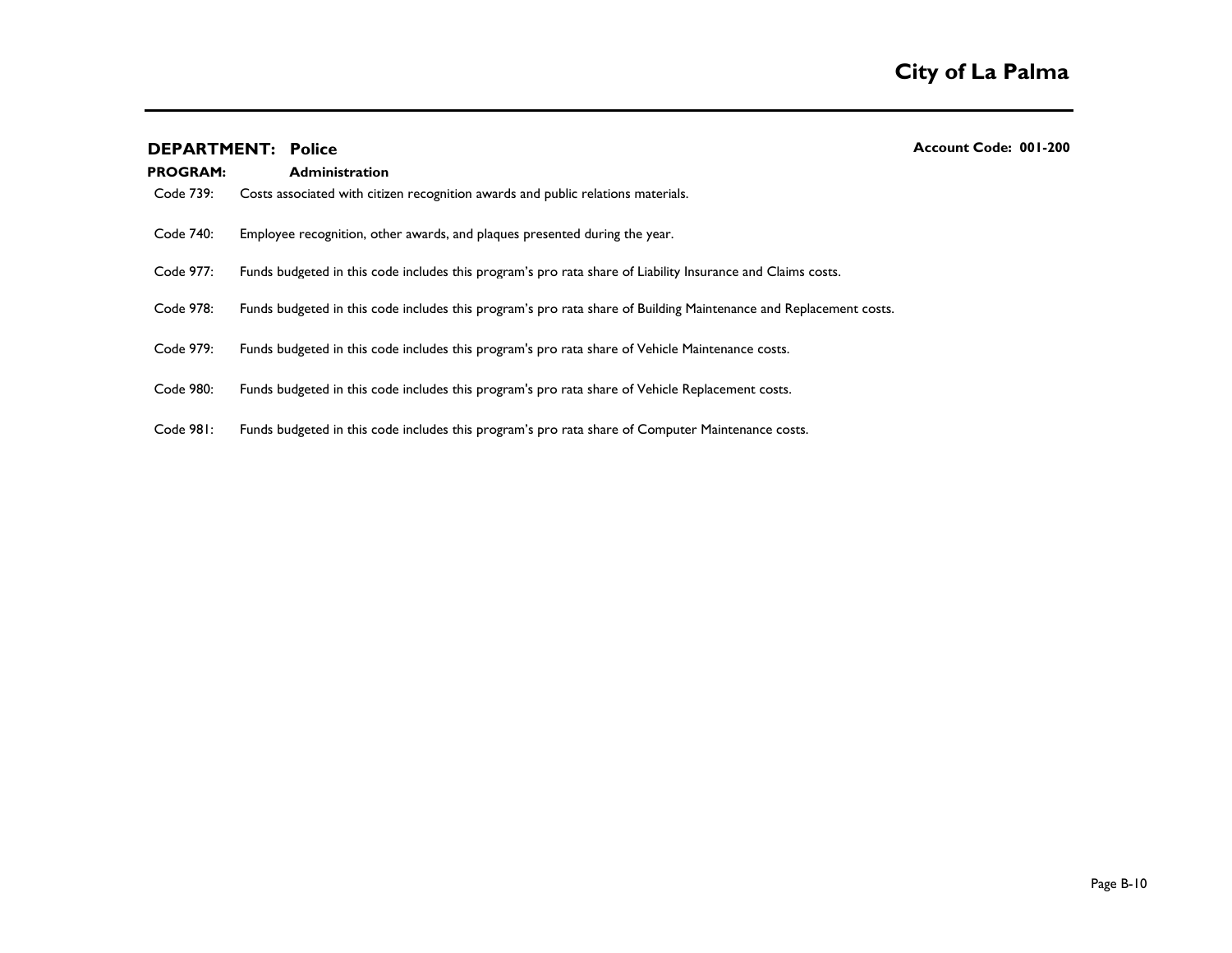**Administration PROGRAM:** 

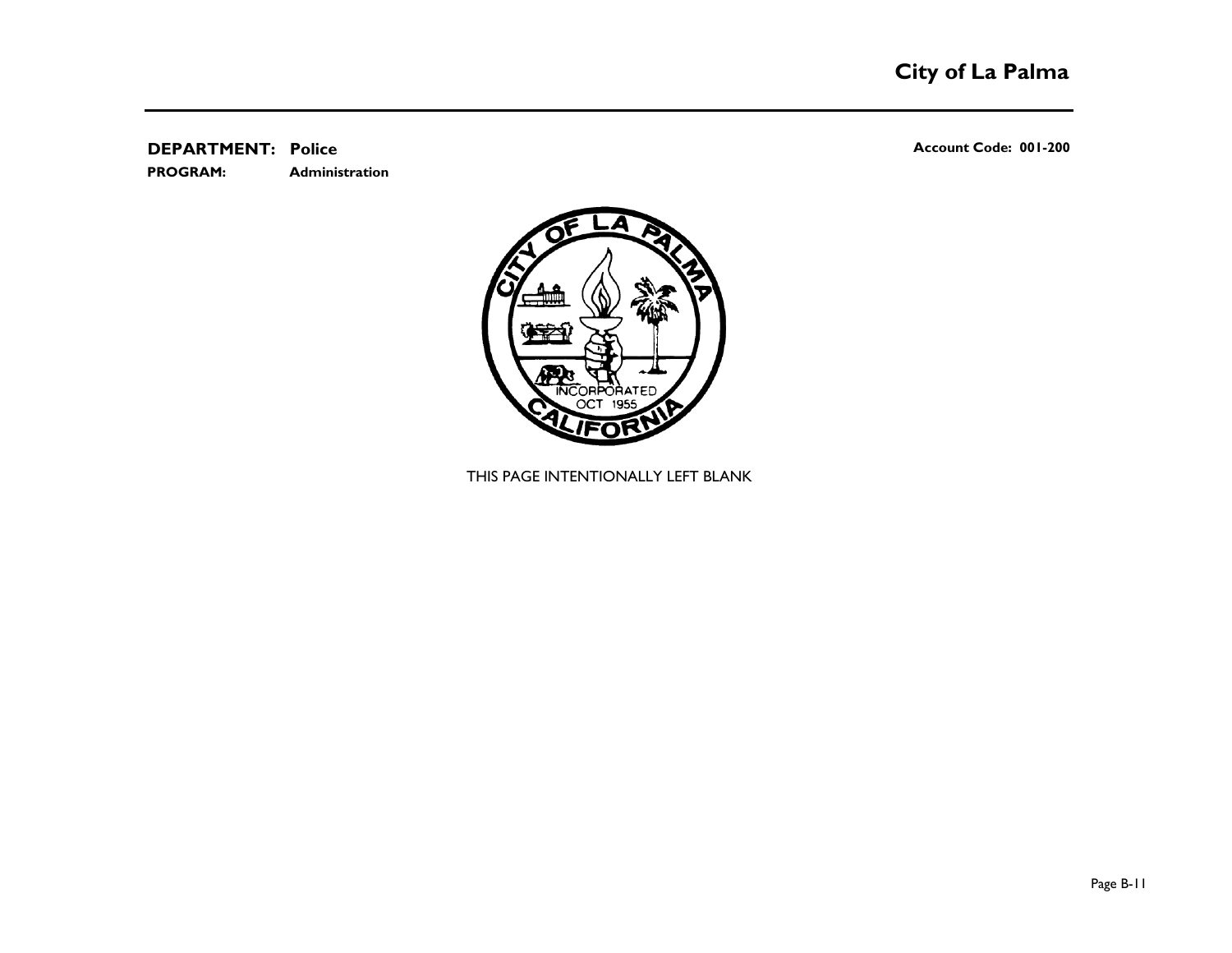| <b>DEPARTMENT:</b> | <b>Police</b>                     |                    |                    |                    |                    |                    |                    | Account Code: 001-200 |
|--------------------|-----------------------------------|--------------------|--------------------|--------------------|--------------------|--------------------|--------------------|-----------------------|
| <b>PROGRAM:</b>    | <b>Administration</b>             |                    |                    |                    |                    |                    |                    |                       |
|                    |                                   |                    |                    |                    |                    | % Change from      |                    | % Change from         |
|                    |                                   | <b>Fiscal Year</b> | <b>Fiscal Year</b> | <b>Fiscal Year</b> | <b>Fiscal Year</b> | <b>Fiscal Year</b> | <b>Fiscal Year</b> | <b>Fiscal Year</b>    |
|                    |                                   | $2011 - 12$        | $2012 - 13$        | $2012 - 13$        | $2013 - 14$        | $2012 - 13$        | $2014 - 15$        | $2013 - 14$           |
| Code               | <b>Description</b>                | <b>Actual</b>      | <b>Adopted</b>     | <b>Amended</b>     | <b>Adopted</b>     | Amended            | <b>Estimated</b>   | <b>Proposed</b>       |
|                    | <b>PERSONNEL SERVICES</b>         |                    |                    |                    |                    |                    |                    |                       |
| 501.000            | Salaries - Full-time              | 215,680<br>\$      | 223,100<br>\$      | 223,100<br>\$      | 236,100<br>S.      | 5.8                | 240,400<br>\$      | 1.8                   |
| 550.000            | <b>Employee Benefits</b>          | 122,835            | 116,600            | 116,400            | 112,600            | (3.3)              | 124,500            | 10.6                  |
|                    | <b>TOTAL PERSONNEL</b>            |                    |                    |                    |                    |                    |                    |                       |
|                    | <b>SERVICES</b>                   | 338,515            | 339,700            | 339,500            | 348,700            | 2.7                | 364,900            | 4.6                   |
|                    | <b>MAINTENANCE AND OPERATIONS</b> |                    |                    |                    |                    |                    |                    |                       |
| 601.000            | Legal Services                    | (226)              | 2,500              | 500                | 2,500              | 400.0              | 2,500              |                       |
| 620.000            | Meetings & Training               | 99                 | 10,100             | 9,100              | 8,200              | (9.9)              | 8,200              |                       |
| 622.000            | <b>Publications &amp; Dues</b>    | 825                | 800                | 800                | 800                |                    | 800                |                       |
| 623.000            | <b>Uniforms</b>                   | 1,224              | 900                | 900                | 900                |                    | 900                |                       |
| 650.000            | <b>Office Supplies</b>            | 7,441              | 9,400              | 8,400              | 9,400              | 11.9               | 9,400              |                       |
| 654.000            | Printing & Reproduction           | 652                |                    |                    |                    | N/A                |                    | N/A                   |
| 739.000            | <b>Community Relations</b>        | 225                | 700                | 700                | 700                |                    | 700                |                       |
| 740.000            | Other Awards                      |                    | 1,500              | 1,500              | 1,500              |                    | 1,500              |                       |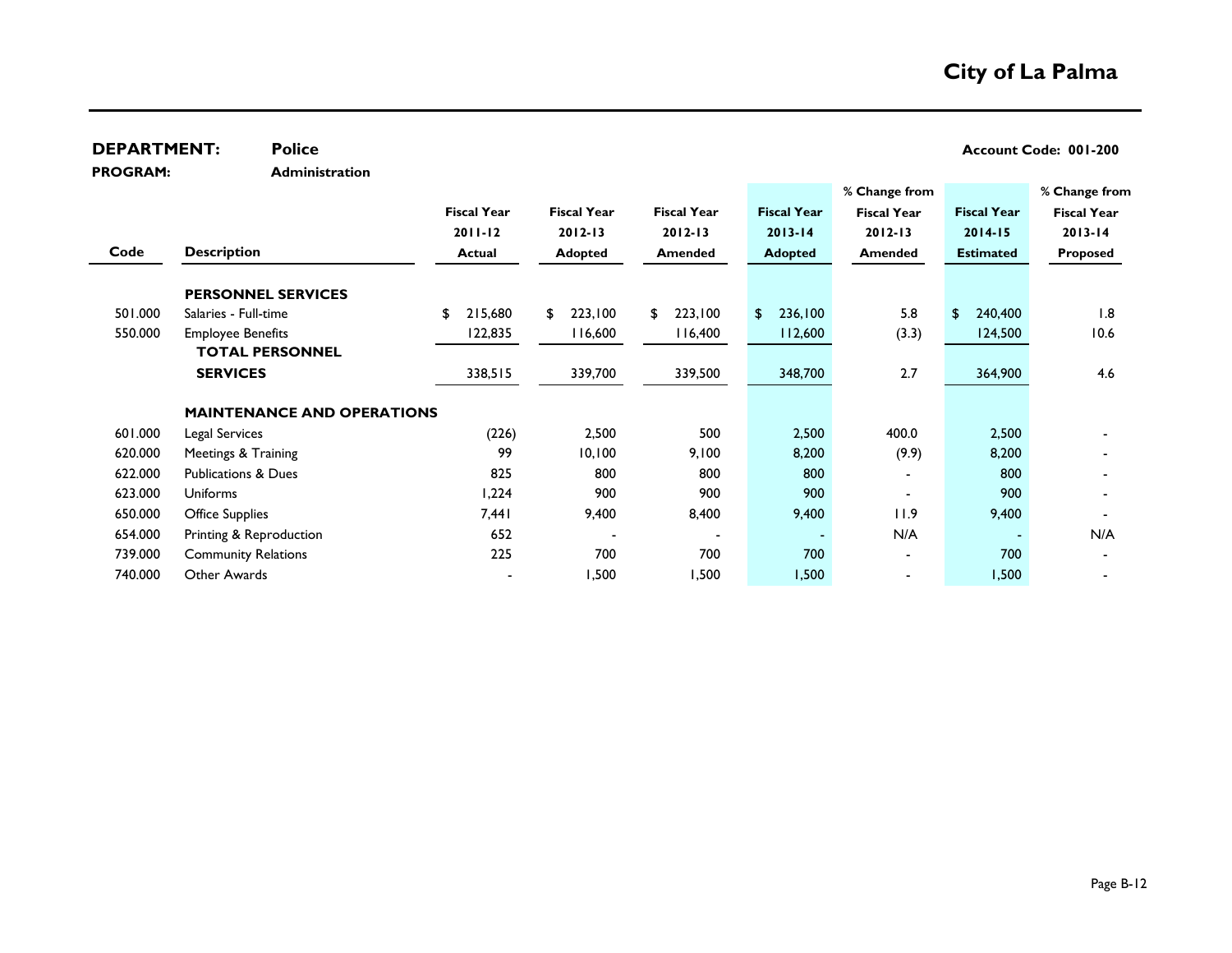| <b>DEPARTMENT:</b> | <b>Police</b>                          |                    |                    |                    |                    |                    |                    | Account Code: 001-200 |
|--------------------|----------------------------------------|--------------------|--------------------|--------------------|--------------------|--------------------|--------------------|-----------------------|
| <b>PROGRAM:</b>    | <b>Administration</b>                  |                    |                    |                    |                    |                    |                    |                       |
|                    |                                        |                    |                    |                    |                    | % Change from      |                    | % Change from         |
|                    |                                        | <b>Fiscal Year</b> | <b>Fiscal Year</b> | <b>Fiscal Year</b> | <b>Fiscal Year</b> | <b>Fiscal Year</b> | <b>Fiscal Year</b> | <b>Fiscal Year</b>    |
|                    |                                        | $2011 - 12$        | $2012 - 13$        | $2012 - 13$        | $2013 - 14$        | $2012 - 13$        | $2014 - 15$        | $2013 - 14$           |
| Code               | <b>Description</b>                     | Actual             | <b>Adopted</b>     | <b>Amended</b>     | <b>Adopted</b>     | <b>Amended</b>     | <b>Estimated</b>   | <b>Proposed</b>       |
|                    |                                        |                    |                    |                    |                    |                    |                    |                       |
| 977.000            | Liability Insurance & Claims           | 4,200              | 4,320              | 4,320              | 6,400              | 48.I               | 6,560              | 2.5                   |
| 978.000            | <b>Building Maintenance/Replacemnt</b> | 6,600              | 5,000              | 5,000              | 5,220              | 4.4                | 5,220              |                       |
| 979.000            | Vehicle Maintenance                    | 4,000              | 4,400              | 4,400              | 4,400              |                    | 4,400              |                       |
| 980.000            | Vehicle Replacement                    | 2,800              | 5,000              | 5,000              | 3,000              | (40.0)             | 3,000              |                       |
| 981.000            | <b>Computer Maintenance</b>            | 8,000              | 5,800              | 5,800              | 5,300              | (8.6)              | 5,300              |                       |
|                    | <b>TOTAL MAINTENANCE AND</b>           |                    |                    |                    |                    |                    |                    |                       |
|                    | <b>OPERATIONS</b>                      | 35,840             | 50,420             | 46,420             | 48,320             | 4.1                | 48,480             | 0.3                   |
|                    |                                        |                    |                    |                    |                    |                    |                    |                       |
|                    | <b>TOTAL EXPENDITURES</b>              | 374,355            | 390,120<br>S.      | 385,920            | 397,020            | 2.9                | 413,380<br>S.      | 4.1                   |
|                    |                                        |                    |                    |                    |                    |                    |                    |                       |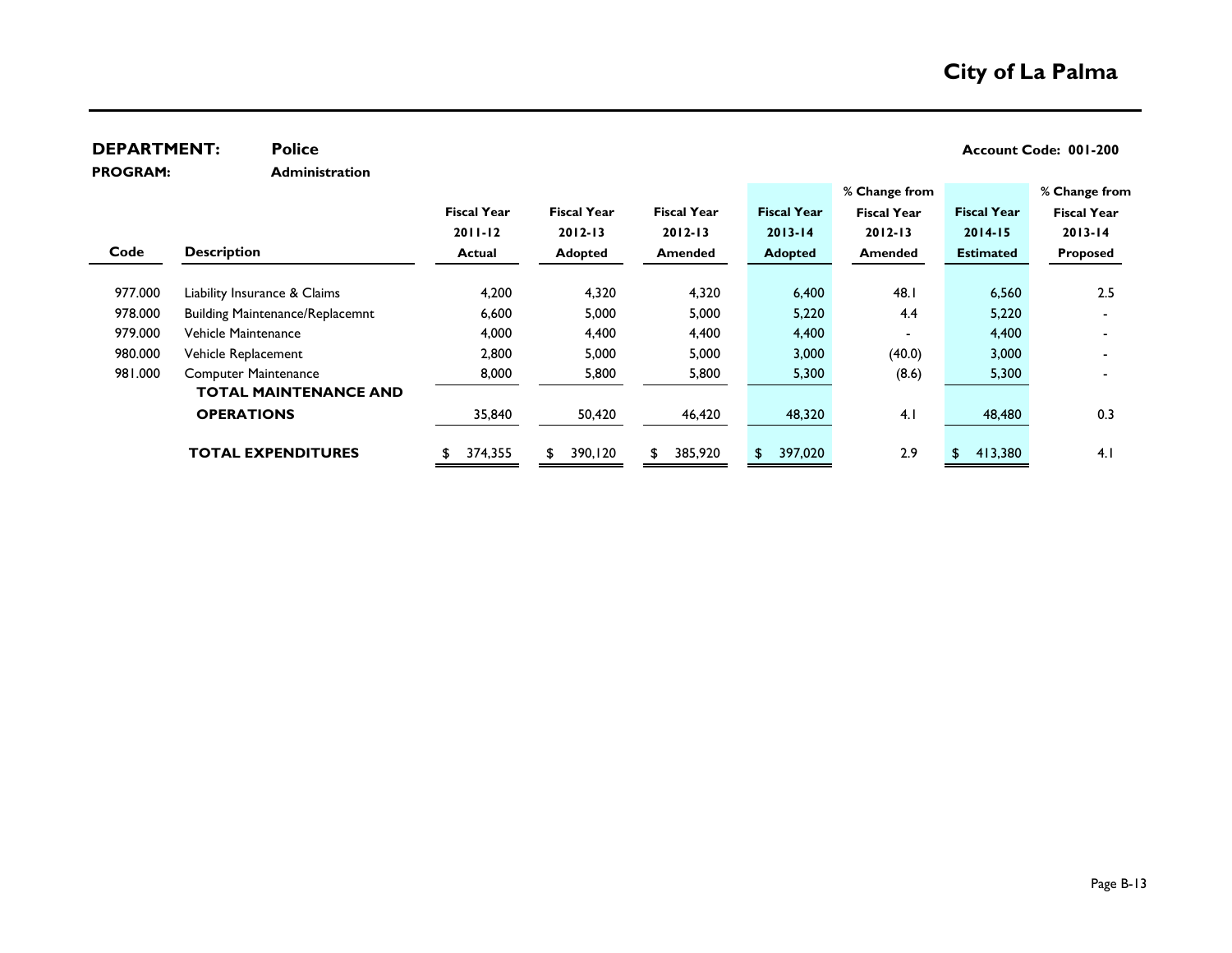#### **Police Operations/Management PROGRAM:**

|               |         |                    |                          |                    |         |                    |         |                                                     |       |                                     |         |                    | % Change from      |
|---------------|---------|--------------------|--------------------------|--------------------|---------|--------------------|---------|-----------------------------------------------------|-------|-------------------------------------|---------|--------------------|--------------------|
|               |         |                    |                          |                    |         |                    |         |                                                     |       |                                     |         |                    | <b>Fiscal Year</b> |
| $2011 - 12$   |         | $2012 - 13$        |                          | $2012 - 13$        |         |                    |         | $2012 - 13$                                         |       | $2014 - 15$                         |         | $2013 - 14$        |                    |
| <b>Actual</b> |         | <b>Adopted</b>     |                          | <b>Amended</b>     |         |                    |         | <b>Amended</b>                                      |       | <b>Estimated</b>                    |         | <b>Proposed</b>    |                    |
|               | 173,017 |                    | 75,200                   | S                  | 175,100 |                    | 188,100 |                                                     | 7.4   |                                     | 203,000 |                    | 7.9                |
|               | 91,382  |                    | 89,260                   |                    | 85,700  |                    | 84,060  |                                                     | (1.9) |                                     | 66,740  |                    | (20.6)             |
|               |         |                    | $\overline{\phantom{0}}$ |                    | $\sim$  |                    |         |                                                     | N/A   |                                     |         |                    | N/A                |
|               | 264,399 |                    | 264,460                  |                    | 260,800 |                    | 272,160 |                                                     | 4.4   |                                     | 269,740 |                    | (0.9)              |
|               |         | <b>Fiscal Year</b> |                          | <b>Fiscal Year</b> |         | <b>Fiscal Year</b> |         | <b>Fiscal Year</b><br>$2013 - 14$<br><b>Adopted</b> |       | % Change from<br><b>Fiscal Year</b> |         | <b>Fiscal Year</b> |                    |

#### PROGRAM DESCRIPTION:

The Police Operations/Management Division manages the delivery of Police services; reports and is responsible directly to the Chief of Police for the management of allocated resources; enforces rules, regulations, and policies to ensure efficient service delivery; assists in preparing and administering related portions of the budget; supervises, trains, and evaluates assigned staff; establishes work schedules; works with the Chief in improving department services; and manages the department's participation in North County S.W.A.T.

#### PROGRAM EXPLANATION:

Code 501: Captain 1.00

Code 550: Funds budgeted in this code includes this program's pro rata share of Employee Benefits costs.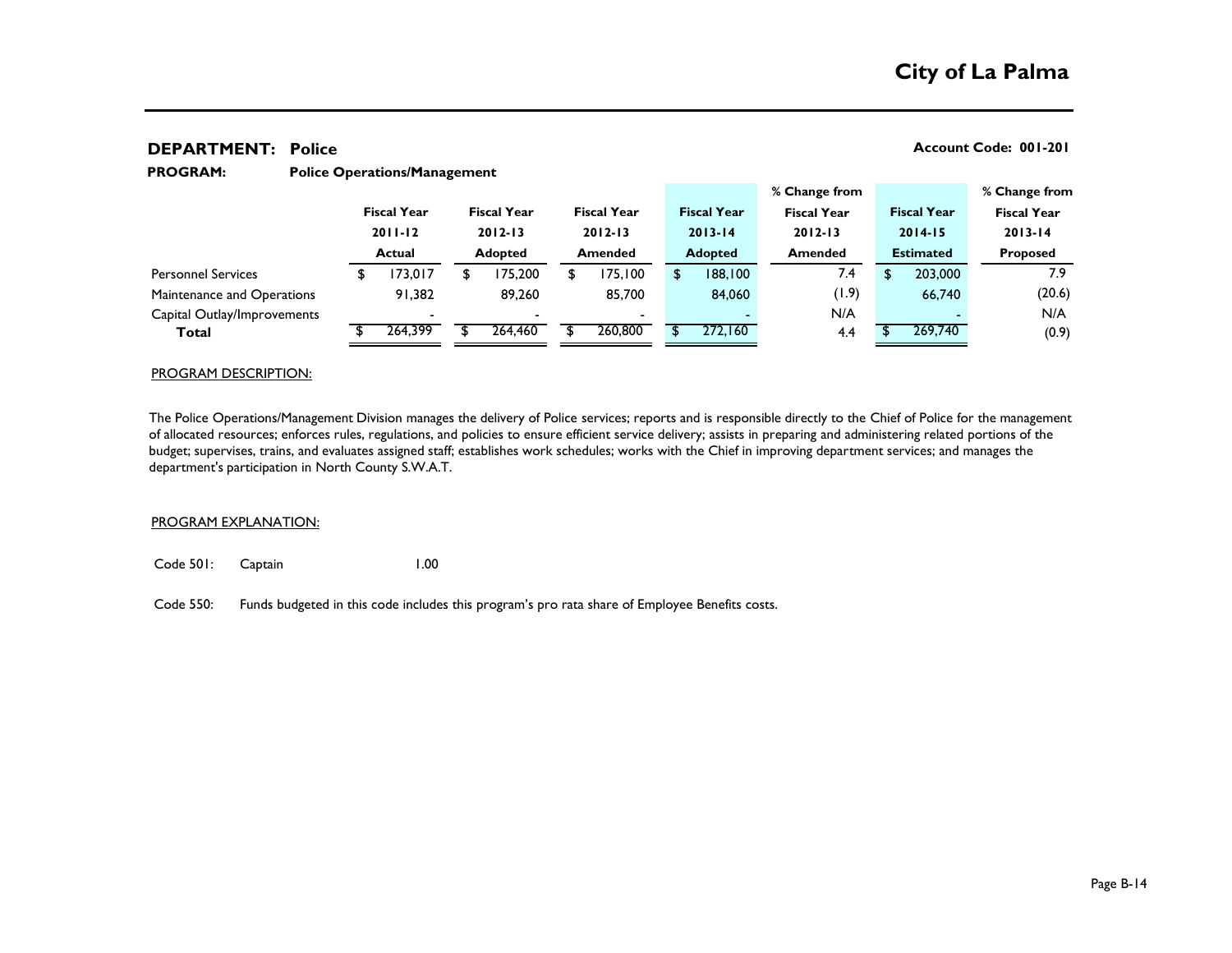| <b>DEPARTMENT: Police</b> |  |
|---------------------------|--|
|---------------------------|--|

| <b>PROGRAM:</b> | <b>Police Operations/Management</b>                                          |
|-----------------|------------------------------------------------------------------------------|
| Code 600:       | Funds budgeted in this code include the following contract services:         |
|                 | Court Liaison Officer with the City of Buena Park                            |
|                 | Crossing guard services                                                      |
| Code 620:       | Funds budgeted in this code include training and meetings for the following: |
|                 | Legal Update course meetings for Captain                                     |
|                 | North Orange County Judicial meetings                                        |
|                 | California Police Officers Association (CPOA) conference                     |
|                 | Orange County Commanders monthly meetings                                    |
| Code 622:       | Funds budgeted in this code include publications and dues for the following: |
|                 | California Codified Annual Updates                                           |
|                 | Map books and other miscellaneous publications                               |
|                 | <b>IACP</b> dues                                                             |
|                 | CPOA membership for (2) Captains and (5) Sergeants                           |
|                 | Los Angeles Times and Orange County Register Subscriptions                   |
|                 | <b>Orange County Training Managers Association</b>                           |
|                 | F.B.I. Law Enforcement Executive Develoment Association                      |

**DEPARTMENT: Account Code: 001-201**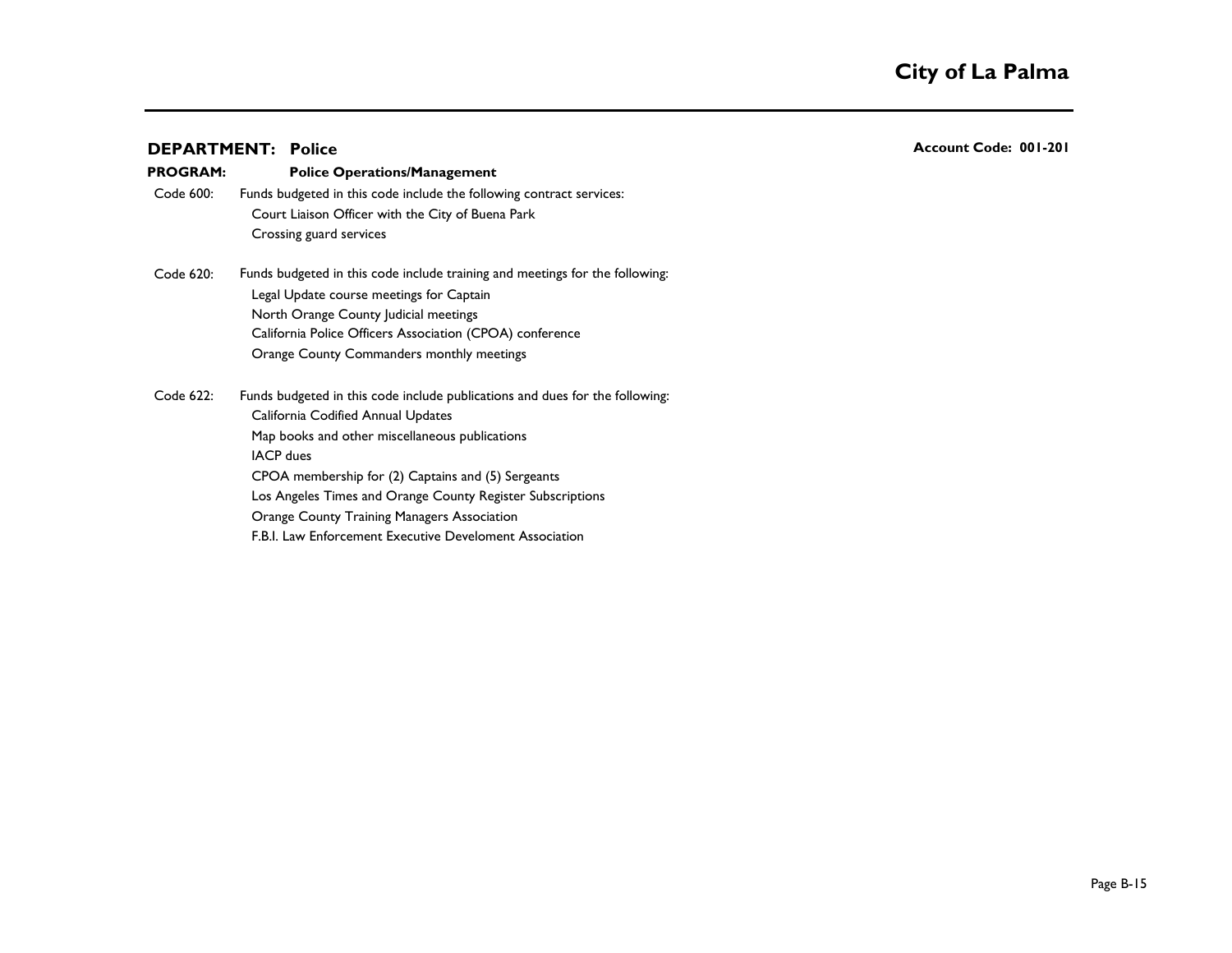| <b>PROGRAM:</b> | <b>Police Operations/Management</b>                                                                               |
|-----------------|-------------------------------------------------------------------------------------------------------------------|
| Code 623:       | Annual uniform allowance.                                                                                         |
| Code 654:       | Printing of citations, report forms, map books, and manuals.                                                      |
| Code 977:       | Funds budgeted in this code includes this program's pro rata share of Liability Insurance and Claims costs.       |
| Code 978:       | Funds budgeted in this code includes this program's pro rata share of Building Maintenance and Replacement costs. |
| Code 979:       | Funds budgeted in this code includes this program's pro rata share of Vehicle Maintenance costs.                  |
| Code 980:       | Funds budgeted in this code includes this program's pro rata share of Vehicle Replacement costs.                  |
| Code 981:       | Funds budgeted in this code includes this program's pro rata share of Computer Maintenance costs.                 |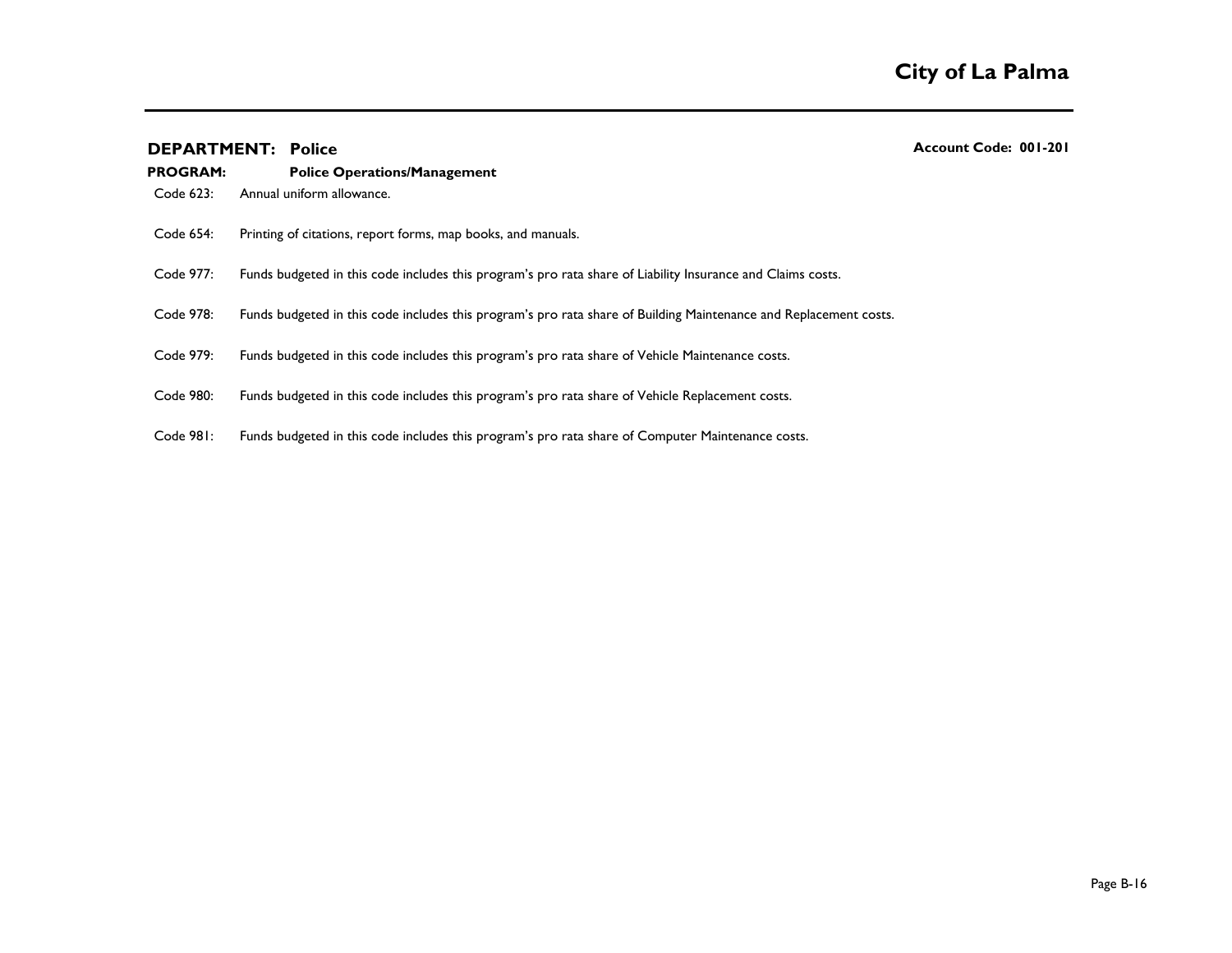**Police Operations/Management PROGRAM:** 

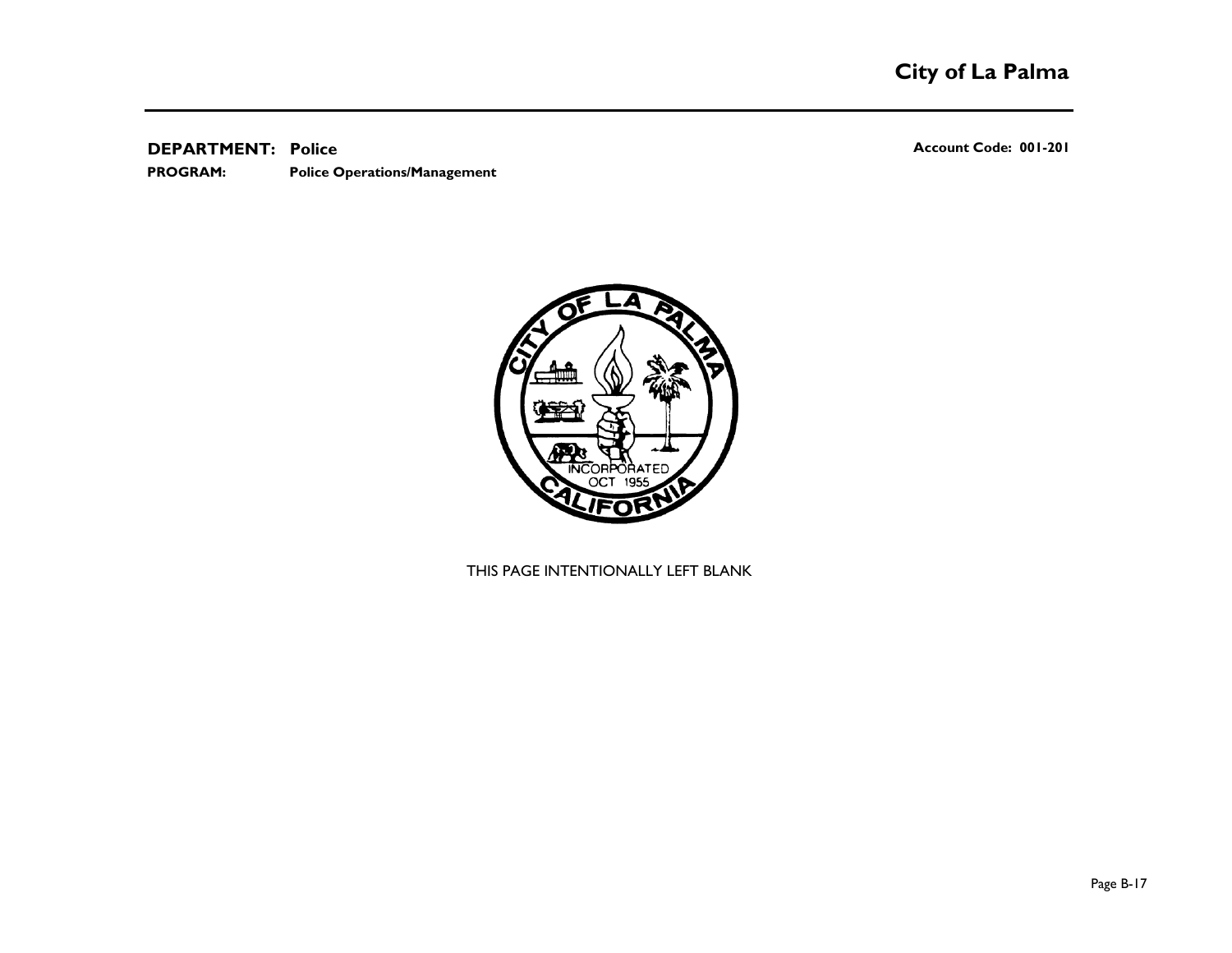**Police Operations/Management PROGRAM:** 

|         |                                        |                    |                    |                    |                    | % Change from      |                    | % Change from      |
|---------|----------------------------------------|--------------------|--------------------|--------------------|--------------------|--------------------|--------------------|--------------------|
|         |                                        | <b>Fiscal Year</b> | <b>Fiscal Year</b> | <b>Fiscal Year</b> | <b>Fiscal Year</b> | <b>Fiscal Year</b> | <b>Fiscal Year</b> | <b>Fiscal Year</b> |
|         |                                        | $2011 - 12$        | $2012 - 13$        | $2012 - 13$        | $2013 - 14$        | $2012 - 13$        | $2014 - 15$        | $2013 - 14$        |
| Code    | <b>Description</b>                     | <b>Actual</b>      | <b>Adopted</b>     | <b>Amended</b>     | <b>Adopted</b>     | <b>Amended</b>     | <b>Estimated</b>   | <b>Proposed</b>    |
|         |                                        |                    |                    |                    |                    |                    |                    |                    |
|         | <b>PERSONNEL SERVICES</b>              |                    |                    |                    |                    |                    |                    |                    |
| 501.000 | Salaries - Full-time                   | 110,237<br>\$      | 113,600<br>£.      | 113,600<br>\$      | 125,500<br>\$      | 10.5               | 131,800<br>\$      | 5.0                |
| 550.000 | <b>Employee Benefits</b>               | 62,780             | 61,600             | 61,500             | 62,600             | 1.8                | 71,200             | 13.7               |
|         | <b>TOTAL PERSONNEL</b>                 |                    |                    |                    |                    |                    |                    |                    |
|         | <b>SERVICES</b>                        | 173,017            | 175,200            | 175, 100           | 188,100            | 7.4                | 203,000            | 7.9                |
|         |                                        |                    |                    |                    |                    |                    |                    |                    |
|         | <b>MAINTENANCE AND OPERATIONS</b>      |                    |                    |                    |                    |                    |                    |                    |
| 600.000 | <b>Professional Contract Services</b>  | 60,978             | 62,800             | 62,800             | 54,800             | (12.7)             | 38,800             | (29.2)             |
| 620.000 | Meetings & Training                    |                    | 2,800              | 1,300              | 2,800              | 115.4              | 2,800              |                    |
| 622.000 | <b>Publications &amp; Dues</b>         | 2,363              | 2,400              | 2,400              | 2,400              |                    | 2,400              |                    |
| 623.000 | Uniforms                               | 675                | 900                | 900                | 900                |                    | 900                |                    |
| 654.000 | Printing & Reproduction                | 4,842              | 2,300              | 300                | 2,300              | 666.7              | 2,300              |                    |
| 713.000 | Equipment Rental & Supplies            | 1,024              |                    |                    |                    | N/A                |                    | N/A                |
| 977.000 | Liability Insurance & Claims           | 3,700              | 2,760              | 2,700              | 5,120              | 89.6               | 5,200              | 1.6                |
| 978.000 | <b>Building Maintenance/Replacemnt</b> | 4,500              | 3,200              | 3,200              | 4,140              | 29.4               | 4,140              |                    |
| 979.000 | Vehicle Maintenance                    | 4,000              | 4,400              | 4,400              | 4,400              |                    | 3,000              | (31.8)             |
| 980.000 | Vehicle Replacement                    | 2,100              | 4,000              | 4,000              | 3,000              | (25.0)             | 3,000              |                    |
| 981.000 | <b>Computer Maintenance</b>            | 7,200              | 3,700              | 3,700              | 4,200              | 13.5               | 4,200              |                    |
|         | <b>TOTAL MAINTENANCE AND</b>           |                    |                    |                    |                    |                    |                    |                    |
|         | <b>OPERATIONS</b>                      | 91,382             | 89,260             | 85,700             | 84,060             | (1.9)              | 66,740             | (20.6)             |
|         | <b>TOTAL EXPENDITURES</b>              | 264,399<br>\$      | 264,460<br>\$      | 260,800<br>\$      | 272,160<br>\$      | 4.4                | 269,740<br>\$      | (0.9)              |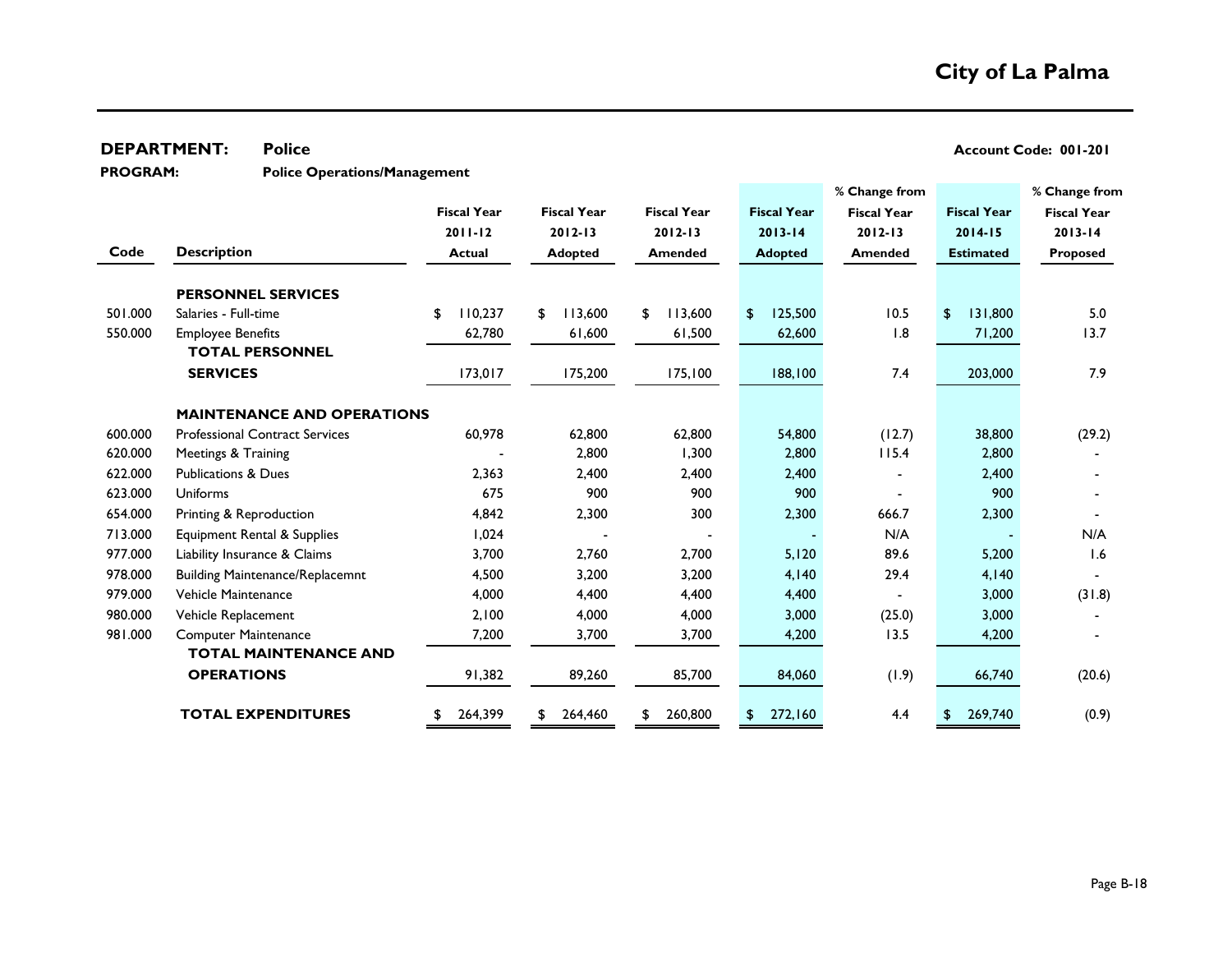**DEPARTMENT:** Police **CONSUMPTION Police Police Account Code: 001-201 PROGRAM: Police Operations/Management**

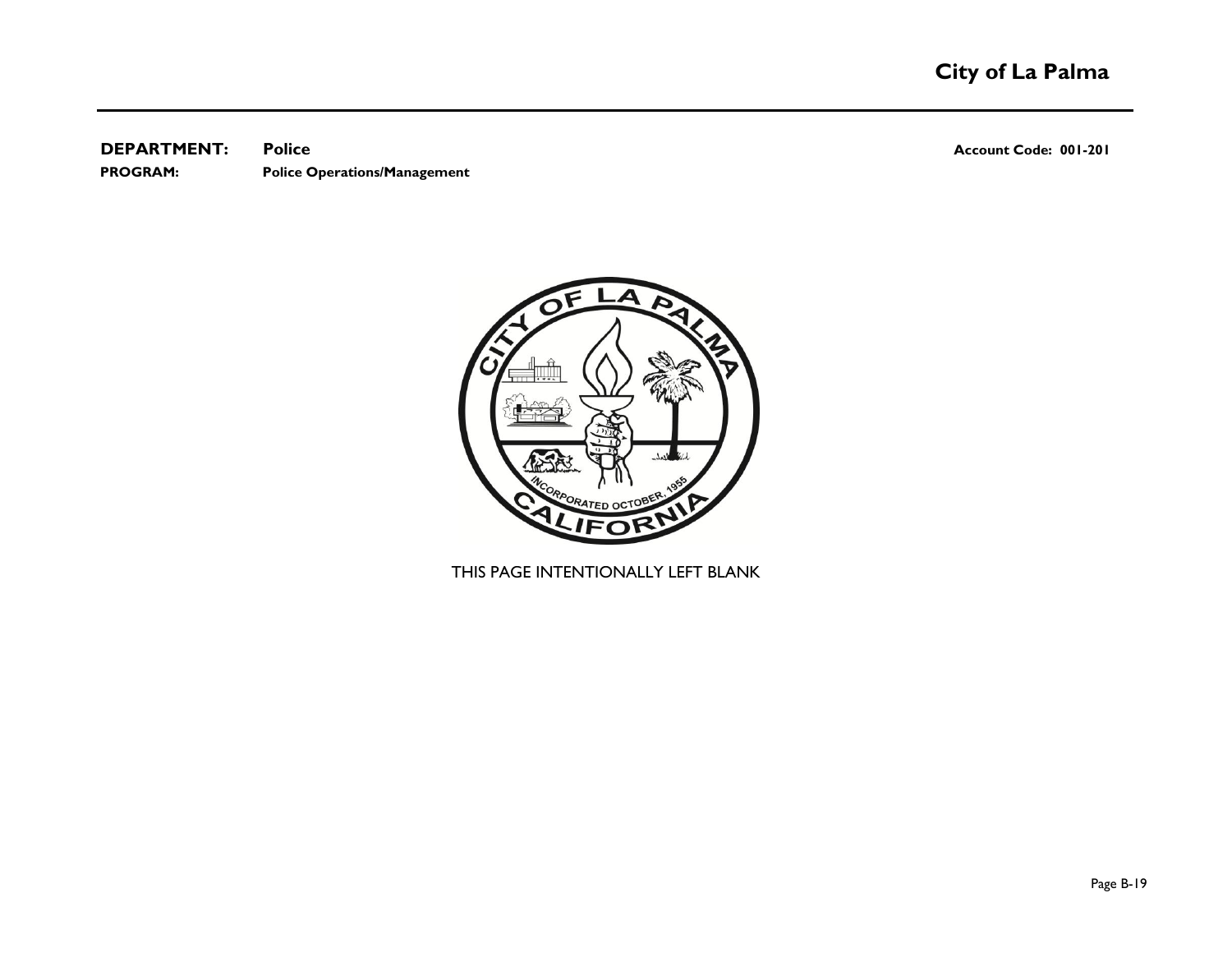| <b>PROGRAM:</b>             | Patrol |                    |                    |                    |                    |                    |                    |                    |
|-----------------------------|--------|--------------------|--------------------|--------------------|--------------------|--------------------|--------------------|--------------------|
|                             |        |                    |                    |                    |                    | % Change from      |                    | % Change from      |
|                             |        | <b>Fiscal Year</b> | <b>Fiscal Year</b> | <b>Fiscal Year</b> | <b>Fiscal Year</b> | <b>Fiscal Year</b> | <b>Fiscal Year</b> | <b>Fiscal Year</b> |
|                             |        | $2011 - 12$        | $2012 - 13$        | $2012 - 13$        | $2013 - 14$        | $2012 - 13$        | $2014 - 15$        | $2013 - 14$        |
|                             |        | <b>Actual</b>      | <b>Adopted</b>     | <b>Amended</b>     | <b>Adopted</b>     | <b>Amended</b>     | <b>Estimated</b>   | <b>Proposed</b>    |
| <b>Personnel Services</b>   |        | ,906,563<br>\$     | 2,088,400<br>\$    | \$2,077,300        | \$2,225,900        | 7.2                | 2,292,100<br>\$    | 3.0                |
| Maintenance and Operations  |        | 243,155            | 311,330            | 289,790            | 269,280            | (7.1)              | 251,400            | (6.6)              |
| Capital Outlay/Improvements |        |                    |                    |                    |                    | N/A                |                    | N/A                |
| Total                       |        | 2,149,718          | 2,399,730          | 2,367,090          | 2,495,180          | 5.4                | 2,543,500          | 1.9                |
|                             |        |                    |                    |                    |                    |                    |                    |                    |

#### PROGRAM DESCRIPTION:

Comprised of those uniformed officers, supervisors, and the Division Commander with whom the general public most readily identify. The Patrol Division operates 24-hours per day, 365 days per year. Its principal activities are: controlling crime, maintaining order, and providing community-oriented police services. This is accomplished through crime prevention, suppressing disturbances, arresting offenders, responding to emergencies, caring for the injured, motorcycle traffic enforcement and traffic calming (i.e. Project Safe Streets), giving information to citizens as may be required, and testifying in court. These activities are inherent in response to calls and actively patrolling our neighborhoods, businesses, and streets.

For the 2012 calendar year, Patrol handled 17,435 calls for service and took 1,797 reports. Patrol's efforts resulted in 788 arrests and the issuance of 2,151 citations. In 2012 Project Safe Streets focused on stop sign enforcement as well as speed enforcement in residential neighborhoods. In calendar year 2012, patrol officers engaged over 50 hours in Project Safe Street activities. All of this activity in residential locations was generated by either citizens or officers identifying as areas of possible concern.

#### PROGRAM EXPLANATION:

| Code 501: Sergeant |                       | 4.00  |
|--------------------|-----------------------|-------|
|                    | <b>Police Officer</b> | 9.00  |
|                    |                       | 13.00 |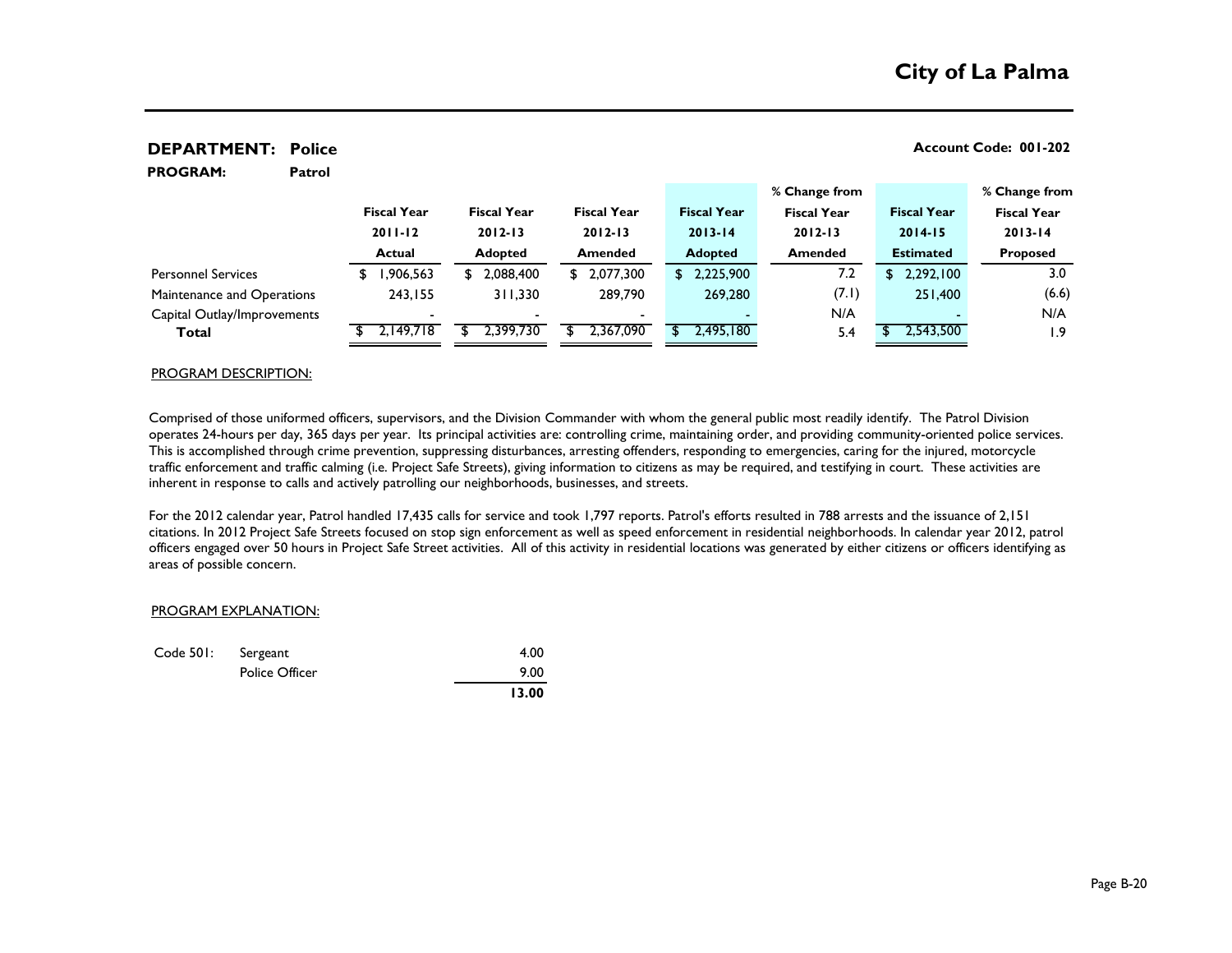**Patrol PROGRAM:** 

Code 502: Salary/Overtime offset account

Code 530: Overtime associated with replacement of Patrol personnel due to vacant positions, sick leave, vacation, court, injury, Memorandum of Understanding (MOU) provisions, and overtime for regional Special Weapons and Tactical Team (SWAT).

Code 550: Funds budgeted in this code includes this program's pro rata share of Employee Benefits costs.

Code 600: Prisoner booking fees Blood tests to determine drug/alcohol levels Department of Justice (DOJ) fingerprinting Phoenix Group fees (parking citations management) Parking Fees paid to the County of Orange (\$9.50 per citation) Funds budgeted in this code include contract services for the following: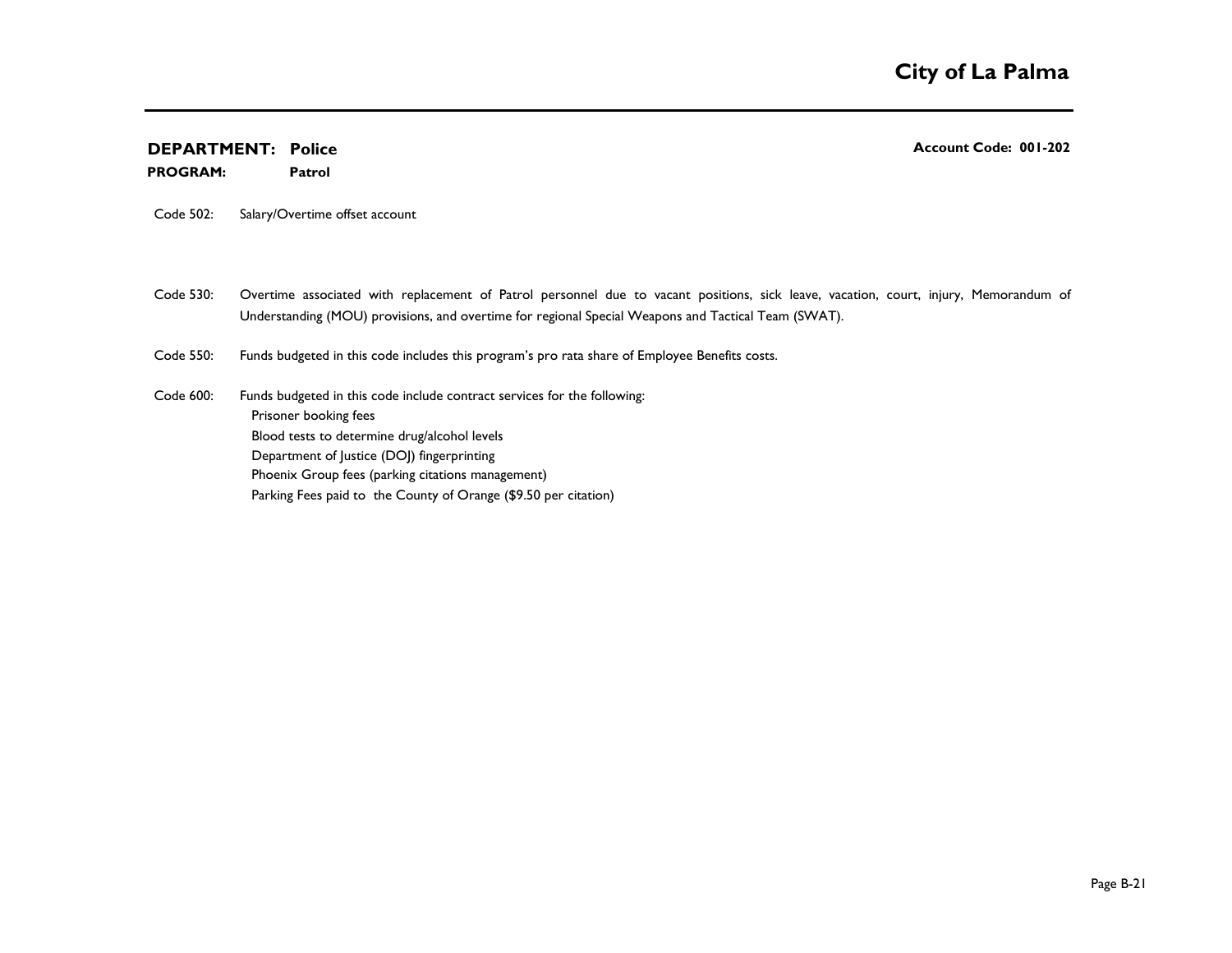**Patrol PROGRAM:** 

- Code 620: Mandated and necessary Advanced Officer Training course approved and required by the California Commission on Police Officer Standard and Training (POST). Each sworn peace officer (23 sworn positions) is required to attend 24 hours of Advanced Officer Training every two years. This training must include 12 hours of perishable skills training outlined by POST. Other specialized training is required depending upon assignment or collateral duties. These training classes include: Field Training Officer, Driving Under the Influence, Traffic Accident Investigator, Legal Updates, Drug Abuse Recognition, Assertive Supervision, Supervision course, Community-Oriented Policing, and Internal Affairs Investigation. Venues and fees differ for each course of instruction.
- Code 621: Mileage reimbursement for travel.
- Code 623: Annual uniform allowance.
- Code 725: Special small tools needed by officers.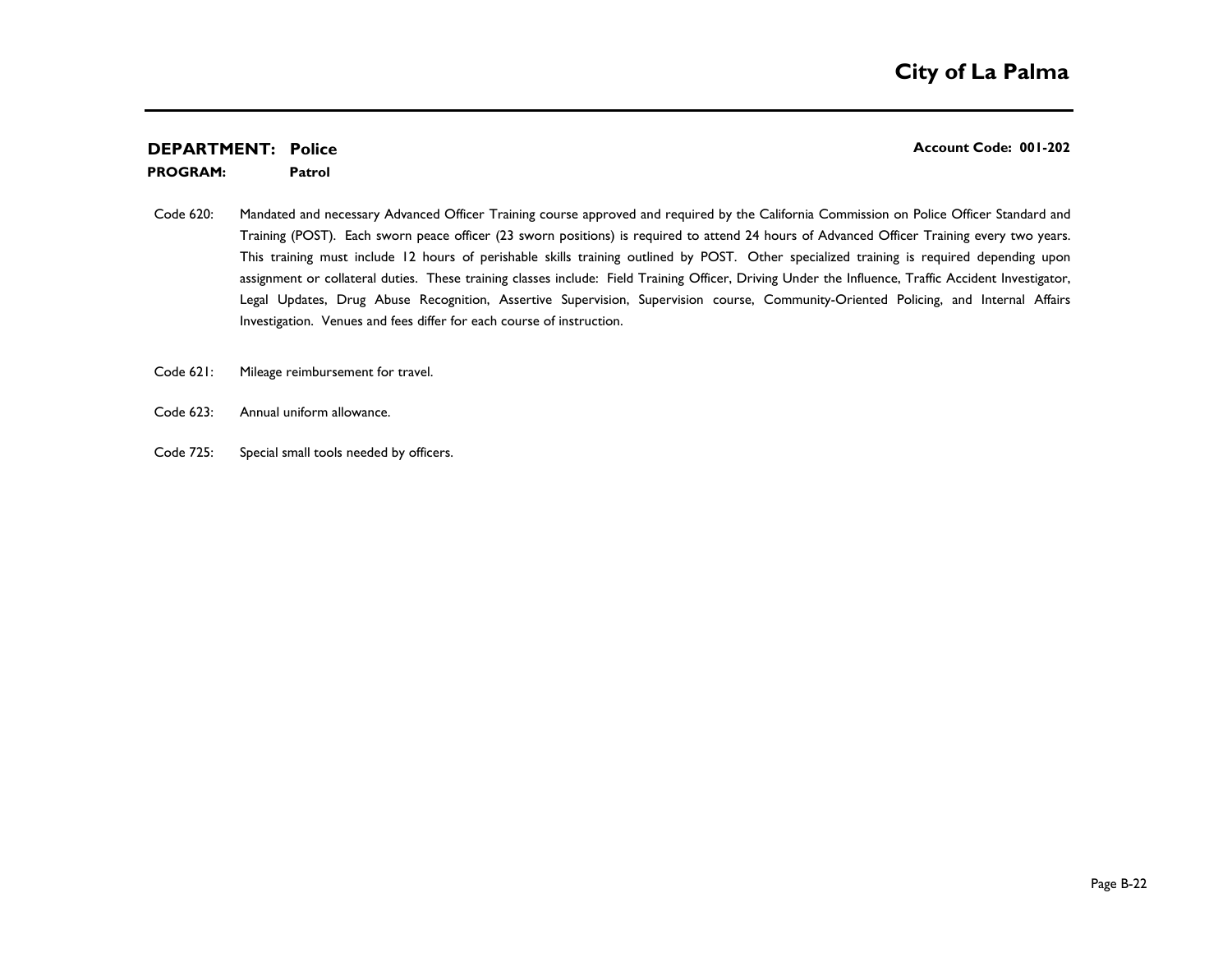**Patrol PROGRAM:** 

Code 733: Flares **Executive Community Community Community Community Community Community Community** Community Community Community Community Community Community Community Community Community Community Community Community Community Com Funds budgeted in this code include the following special departmental supplies:

Badge repair and refinishing Photo supplies/processing

Blood-borne pathogen safety supplies

Firearms cleaning supplies

DVD RW 200 PM 200 PM 200 PM 200 PM 200 PM 200 PM 200 PM 200 PM 200 PM 200 PM 200 PM 200 PM 200 PM 200 PM 200 PM 200 PM 200 PM 200 PM 200 PM 200 PM 200 PM 200 PM 200 PM 200 PM 200 PM 200 PM 200 PM 200 PM 200 PM 200 PM 200 P

**AED Batteries** 

Special Weapons and Tactics (SWAT) supplies (4 members assigned to the team)

PAS device alcohol supplies and maintenance

Cardio-pulmonary resuscitation (CPR) masks

Batteries and crime scene investigations supplies

Presumptive drug-testing kits

Replacement of 6 body armor vests in both fiscal years (5-year life expectancy)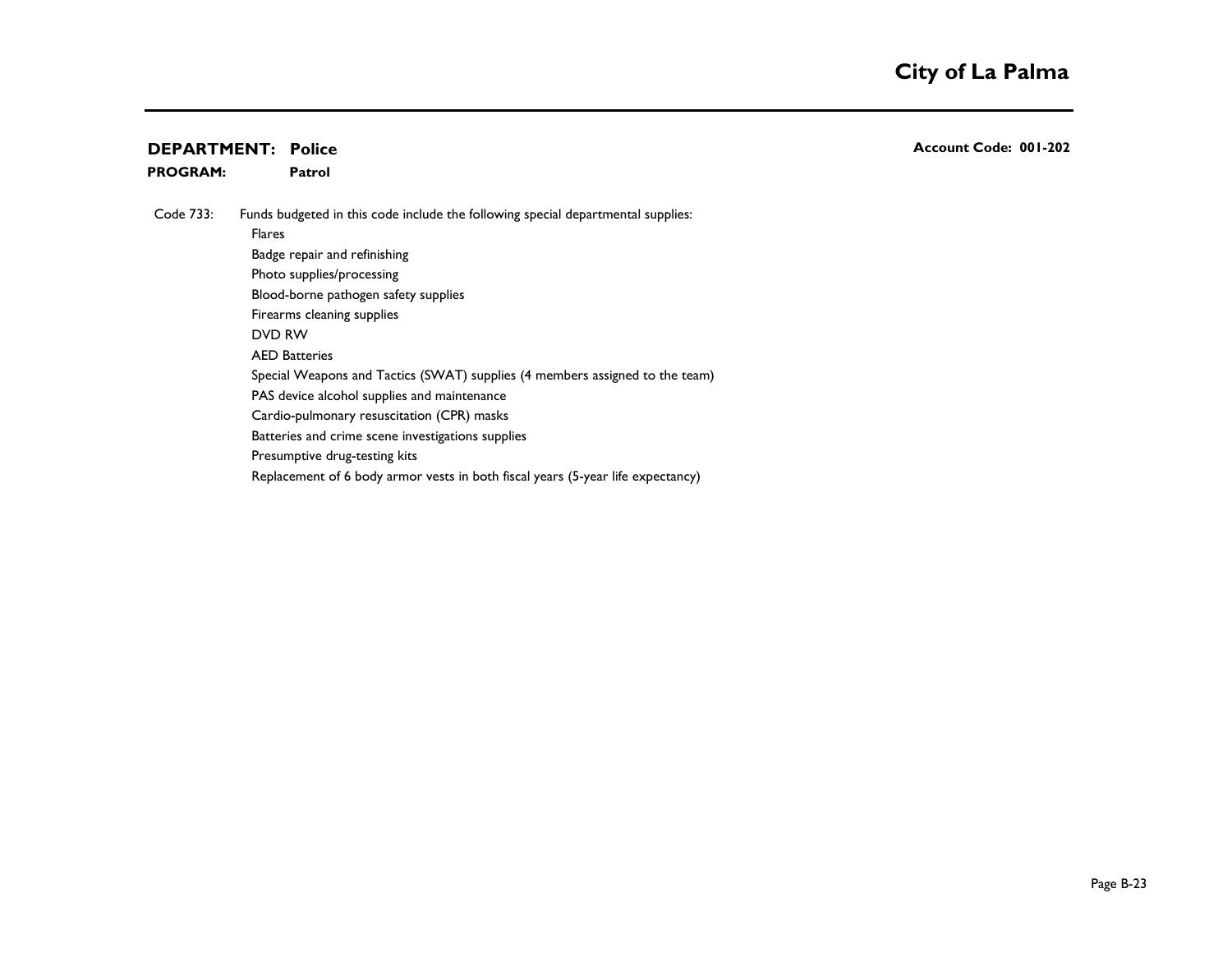#### **Patrol PROGRAM:**

- Code 741: Includes two days of range qualification, four times per year. Each qualification incorporates the use of handguns, patrol rifles, and less than lethal shotguns (range rental per quarter qualification equals \$2,000). Specialized firearms training includes range rental and targets for new personnel, as well as for officers unable to attend quarterly training due to illness or injury, or vacation. Funds are also used for replacement ammunition (\$8,000), cleaning and repair equipment (\$200), additional range time and supplies for participating in specialized training events such as Active Shooter training with allied agencies (\$2,000).
- Code 977: Funds budgeted in this code includes this program's pro rata share of Liability Insurance and Claims costs.
- Code 978: Funds budgeted in this code includes this program's pro rata share of Building Maintenance costs.
- Code 979: Funds budgeted in this code includes this program's pro rata share of Vehicle Maintenance costs.
- Code 980: Funds budgeted in this code include pro rata share of Vehicle Replacement costs.
- Code 981: Funds budgeted in this code includes this program's pro rata share of Computer Maintenance costs.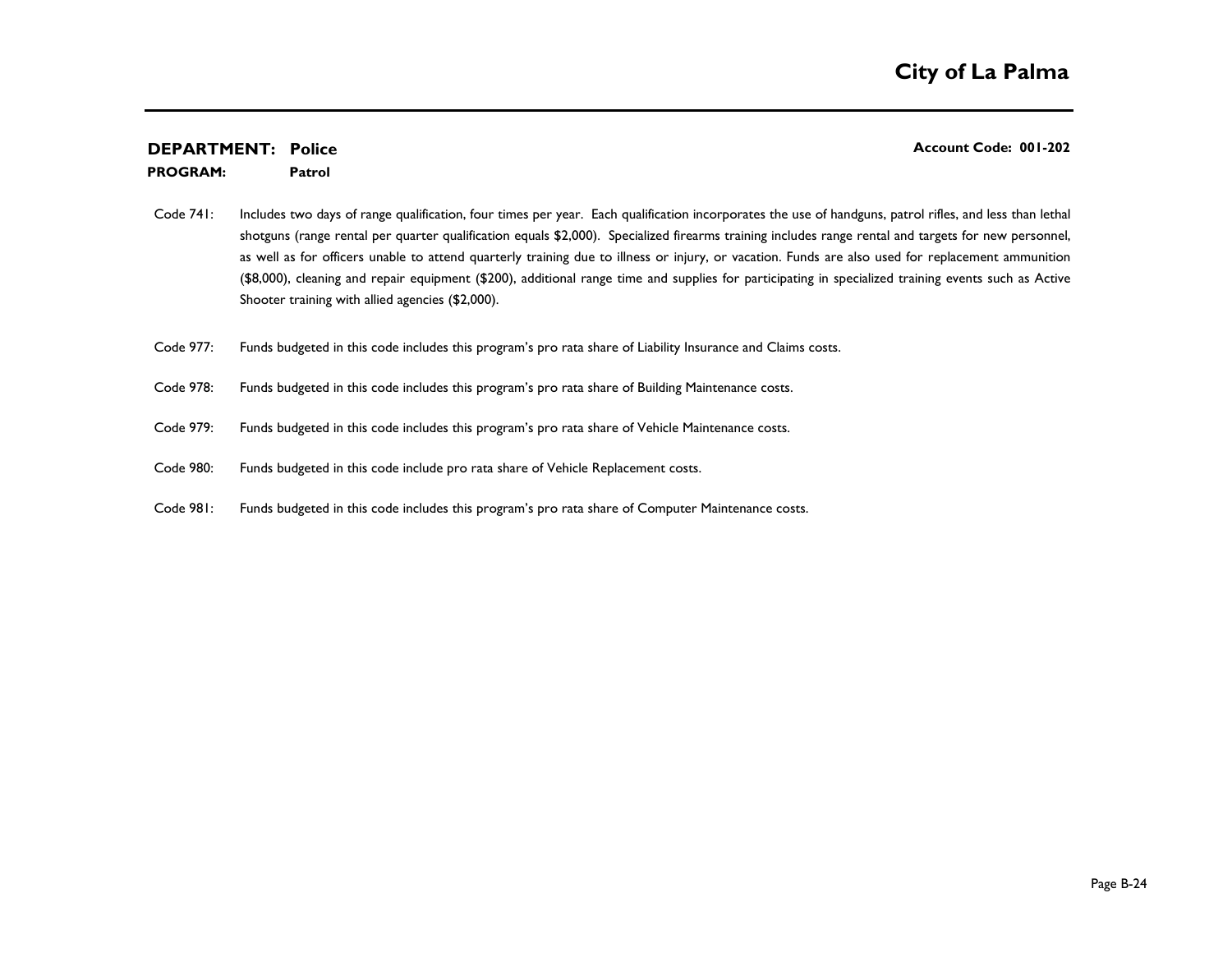**DEPARTMENT:** Police **Account Code: 001-202 Patrol PROGRAM:** 

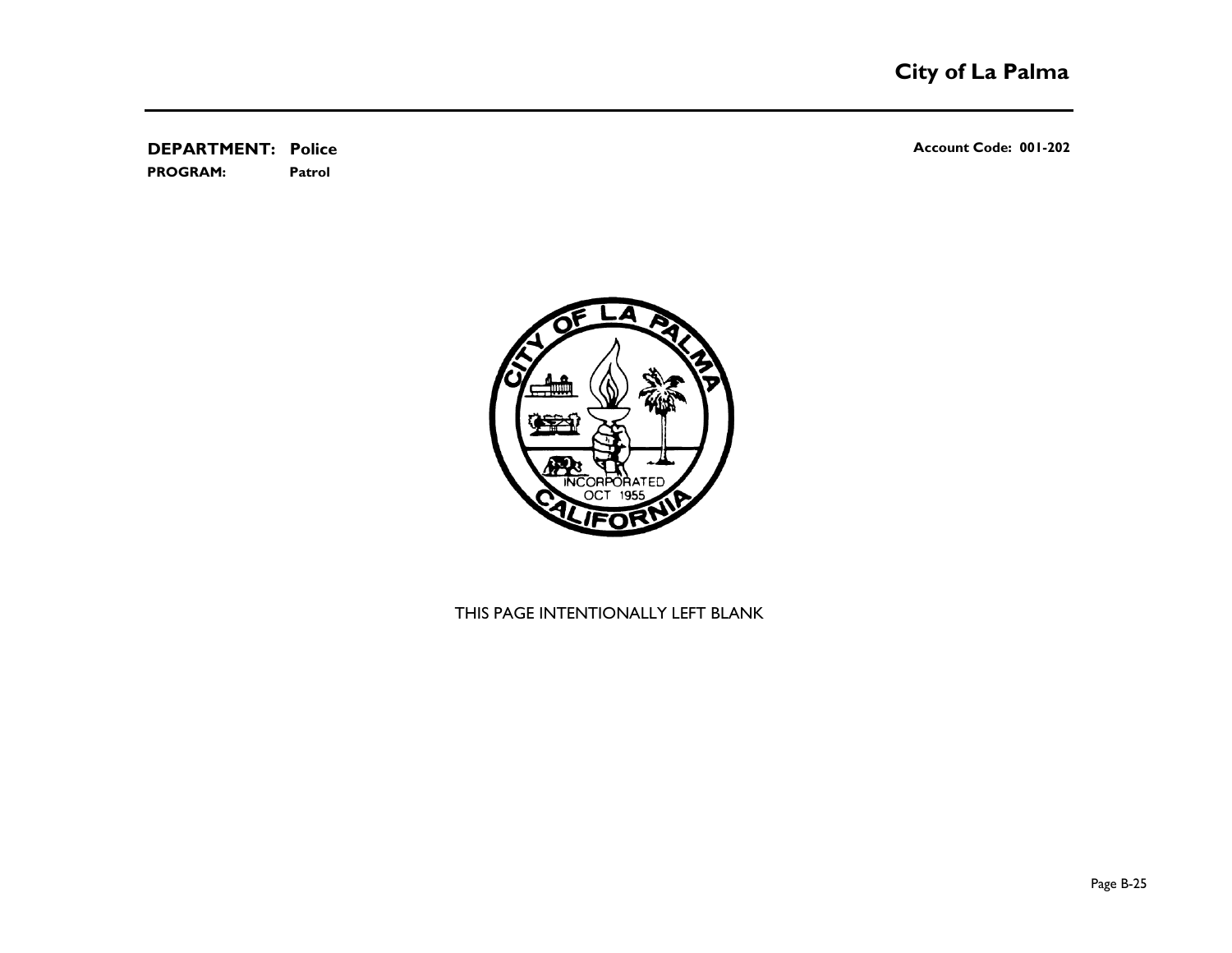|                 | <b>DEPARTMENT:</b><br><b>Police</b>   |                    |                    |                    |                    |                    |                    | Account Code: 001-202 |
|-----------------|---------------------------------------|--------------------|--------------------|--------------------|--------------------|--------------------|--------------------|-----------------------|
| <b>PROGRAM:</b> | Patrol                                |                    |                    |                    |                    | % Change from      |                    | % Change from         |
|                 |                                       | <b>Fiscal Year</b> | <b>Fiscal Year</b> | <b>Fiscal Year</b> | <b>Fiscal Year</b> | <b>Fiscal Year</b> | <b>Fiscal Year</b> | <b>Fiscal Year</b>    |
|                 |                                       | $2011 - 12$        | $2012 - 13$        | $2012 - 13$        | $2013 - 14$        | $2012 - 13$        | $2014 - 15$        | $2013 - 14$           |
| Code            | <b>Description</b>                    | <b>Actual</b>      | <b>Adopted</b>     | <b>Amended</b>     | <b>Adopted</b>     | Amended            | <b>Estimated</b>   | <b>Proposed</b>       |
|                 | <b>PERSONNEL SERVICES</b>             |                    |                    |                    |                    |                    |                    |                       |
| 501.000         | Salaries - Full-time                  | \$1,061,262        | \$1,205,500        | \$1,205,500        | \$1,329,900        | 10.3               | \$1,337,000        | 0.5                   |
| 510.000         | Salaries - Part-time                  | 9,096              | 10,800             | 800                |                    | (100.0)            |                    | N/A                   |
| 530.000         | Overtime                              | 240,415            | 218,000            | 218,000            | 233,000            | 6.9                | 233,000            |                       |
| 530.100         | Click It or Ticket Program            |                    |                    |                    |                    | N/A                |                    | N/A                   |
| 550.000         | <b>Employee Benefits</b>              | 581,334            | 654,100            | 653,000            | 663,000<br>\$.     | 1.5                | 722,100            | 8.9                   |
|                 | <b>TOTAL PERSONNEL</b>                |                    |                    |                    |                    |                    |                    |                       |
|                 | <b>SERVICES</b>                       | 1,906,563          | 2,088,400          | 2,077,300          | 2,225,900          | 7.2                | 2,292,100          | 3.0                   |
|                 | <b>MAINTENANCE AND OPERATIONS</b>     |                    |                    |                    |                    |                    |                    |                       |
| 600.000         | <b>Professional Contract Services</b> | 33,542             | 37,900             | 31,600             | 34,900             | 10.4               | 34,900             |                       |
| 604.000         | <b>Computer Software Support</b>      | 71                 |                    |                    |                    | N/A                |                    | N/A                   |
| 620.000         | Meetings & Training                   | 7,718              | 10,000             | 10,000             | 10,000             |                    | 10,000             |                       |
| 621.000         | Mileage Reimbmnt/Auto Allow           |                    | 130                | 130                | 130                |                    | 130                |                       |
| 623.000         | Uniforms                              | 12,095             | 12,600             | 12,600             | 12,600             |                    | 12,600             |                       |
| 725.000         | Small Tools/Other Equipment           | 233                | 200                | 200                | 200                | $\blacksquare$     | 200                |                       |
| 733.000         | Special Departmental Supplies         | 9,345              | 22,600             | 10,600             | 10,600             |                    | 10,600             |                       |
| 741.000         | Police Range                          | 10,751             | 12,200             | 9,200              | 12,200             | 32.6               | 12,200             |                       |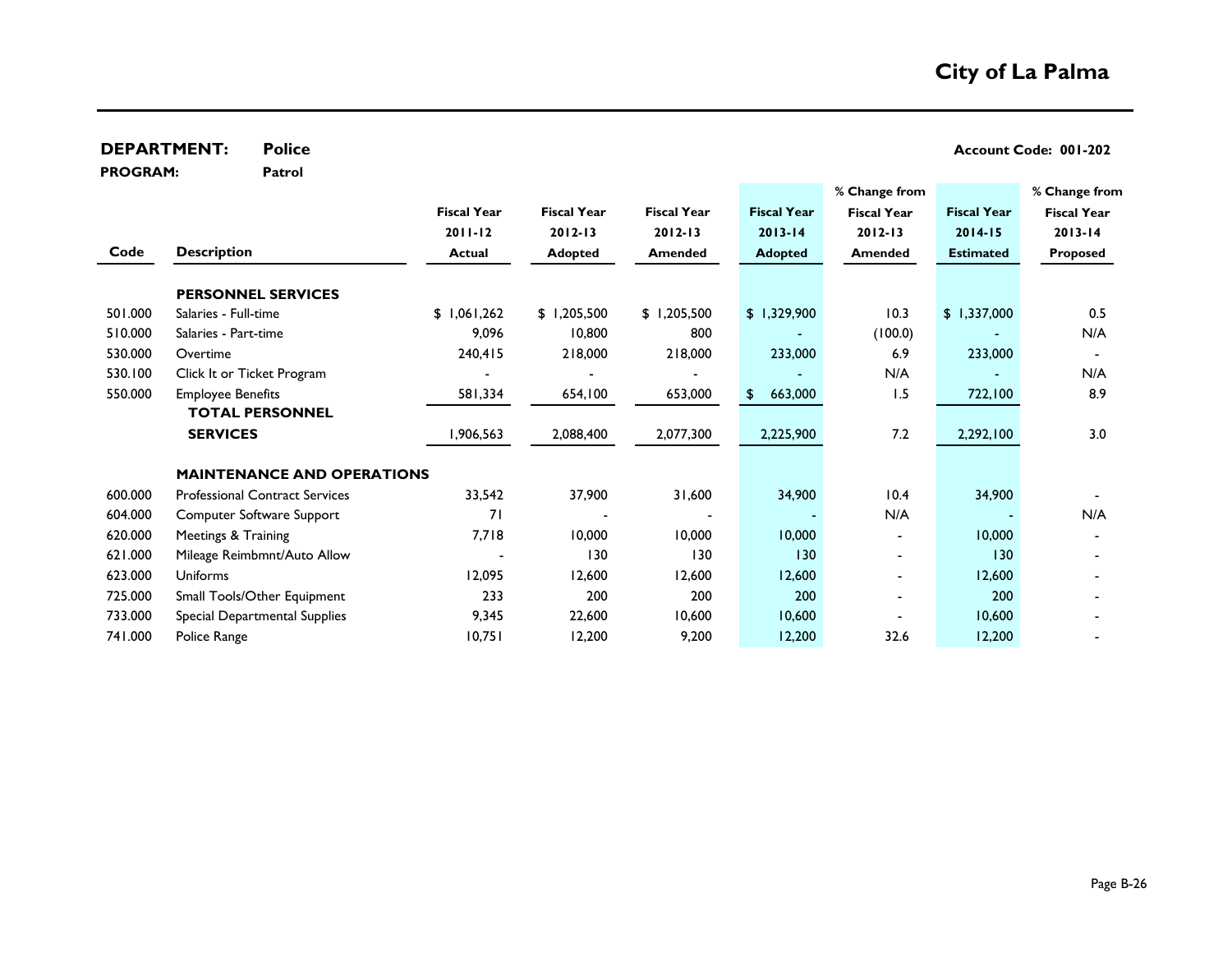**DEPARTMENT:** Police **CONSIDERATMENT:** Police **Policy Account Code: 001-202** 

**PROGRAM:** 

**Patrol**

| % Change from      |                    | % Change from      |                    |                    |                    |                    |                                       |         |
|--------------------|--------------------|--------------------|--------------------|--------------------|--------------------|--------------------|---------------------------------------|---------|
| <b>Fiscal Year</b> | <b>Fiscal Year</b> | <b>Fiscal Year</b> | <b>Fiscal Year</b> | <b>Fiscal Year</b> | <b>Fiscal Year</b> | <b>Fiscal Year</b> |                                       |         |
| $2013 - 14$        | $2014 - 15$        | $2012 - 13$        | $2013 - 14$        | $2012 - 13$        | $2012 - 13$        | $2011 - 12$        |                                       |         |
| <b>Proposed</b>    | <b>Estimated</b>   | Amended            | <b>Adopted</b>     | <b>Amended</b>     | <b>Adopted</b>     | Actual             | <b>Description</b>                    | Code    |
|                    |                    |                    |                    |                    |                    |                    |                                       |         |
| 2.8                | 40,640             | 12.4               | 39,520             | 35,160             | 35,400             | 25,400             | Liability Insurance & Claims          | 977.000 |
|                    | 32,130             | (21.6)             | 32,130             | 41,000             | 41,000             | 39,300             | <b>Building Maintenance/Replacmnt</b> | 978.000 |
|                    | 38,400             | (1.3)              | 38,400             | 38,900             | 38,900             | 35,400             | Vehicle Maintenance                   | 979.000 |
| (41.3)             | 27,000             | (13.2)             | 46,000             | 53,000             | 53,000             | 20,300             | Vehicle Replacement                   | 980.000 |
|                    | 32,600             | (31.2)             | 32,600             | 47,400             | 47,400             | 49,000             | <b>Computer Maintenance</b>           | 981.000 |
|                    |                    |                    |                    |                    |                    |                    | <b>TOTAL MAINTENANCE AND</b>          |         |
| (6.6)              | 251,400            | (7.1)              | 269,280            | 289,790            | 311,330            | 243,155            | <b>OPERATIONS</b>                     |         |
|                    |                    |                    |                    |                    |                    |                    |                                       |         |
| 9. ا               | \$2,543,500        | 5.4                | \$2,495,180        | \$2,367,090        | \$2,399,730        | \$2,149,718        | <b>TOTAL EXPENDITURES</b>             |         |
|                    |                    |                    |                    |                    |                    |                    |                                       |         |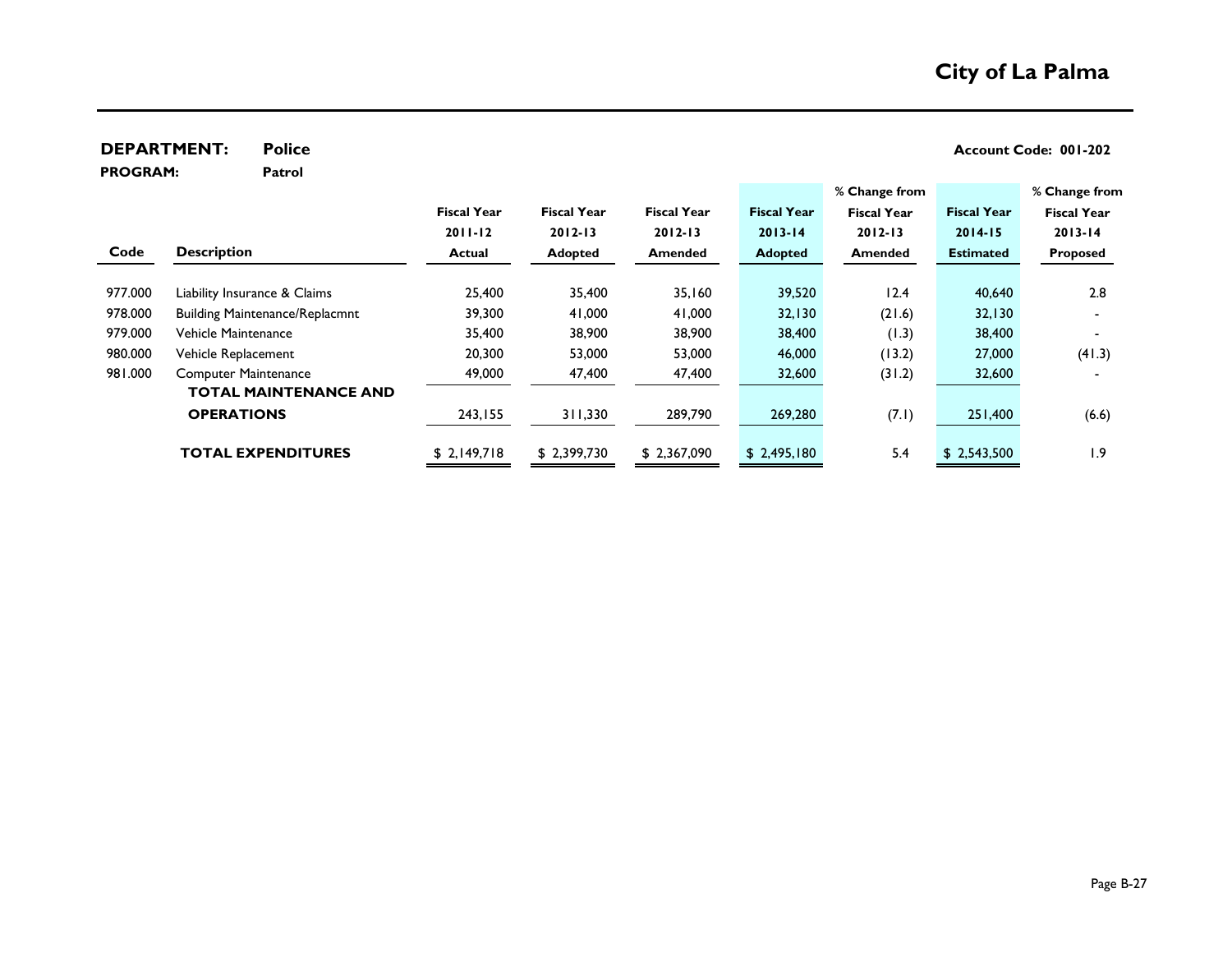**PROGRAM:** 

**Police Service Dog**

|                             |             |                    |                          |                    |                     |    |                    | % Change from      |             |                    | % Change from      |  |
|-----------------------------|-------------|--------------------|--------------------------|--------------------|---------------------|----|--------------------|--------------------|-------------|--------------------|--------------------|--|
|                             |             | <b>Fiscal Year</b> | <b>Fiscal Year</b>       | <b>Fiscal Year</b> |                     |    | <b>Fiscal Year</b> | <b>Fiscal Year</b> |             | <b>Fiscal Year</b> | <b>Fiscal Year</b> |  |
|                             | $2011 - 12$ |                    | $2012 - 13$              |                    | $2012 - 13$         |    | $2013 - 14$        | $2012 - 13$        | $2014 - 15$ |                    | $2013 - 14$        |  |
| Actual                      |             | <b>Adopted</b>     | <b>Amended</b>           |                    | <b>Adopted</b>      |    | <b>Amended</b>     | <b>Estimated</b>   |             | <b>Proposed</b>    |                    |  |
| <b>Personnel Services</b>   |             | 167,122            | 154,500                  | \$                 | 154,500             | \$ | -                  | (100.0)            | \$          |                    | N/A                |  |
| Maintenance and Operations  |             | 18,994             | 24.040                   |                    | 21,040              |    |                    | (100.0)            |             |                    | N/A                |  |
| Capital Outlay/Improvements |             |                    | $\overline{\phantom{0}}$ |                    |                     |    |                    | N/A                |             |                    | N/A                |  |
| Total                       |             | 186,116            | 178.540                  |                    | $\overline{75,540}$ |    |                    | (100.0)            |             |                    | N/A                |  |
|                             |             |                    |                          |                    |                     |    |                    |                    |             |                    |                    |  |

#### PROGRAM DESCRIPTION:

The Police Service Dog (PSD) team consists of an officer and a dog. They patrol primarily during night and early morning hours when incidents of commercial burglary and automobile burglary, and auto theft are traditionally the highest. This team is unique, as they are one of a few in Orange County that are crosstrained in narcotic detection. The team is used to search for evidence, suspects, and lost children. The PSD saves man-hours during building searches due to its rapid and accurate search capability, allowing other patrol officers to clear calls sooner and become available to handle additional calls. The PSD team increases the safety of officers during high-risk conditions and building searches as well as in apprehension of fleeing suspects. The PSD team is also a force multiplier and a psychological advantage for patrol, in that many suspects fear police dogs and will give up very quickly when they know a PSD team is on scene. This psychological advantage reduces the chances of suspects fleeing or fighting.

#### PROGRAM EXPLANATION:

Code 501: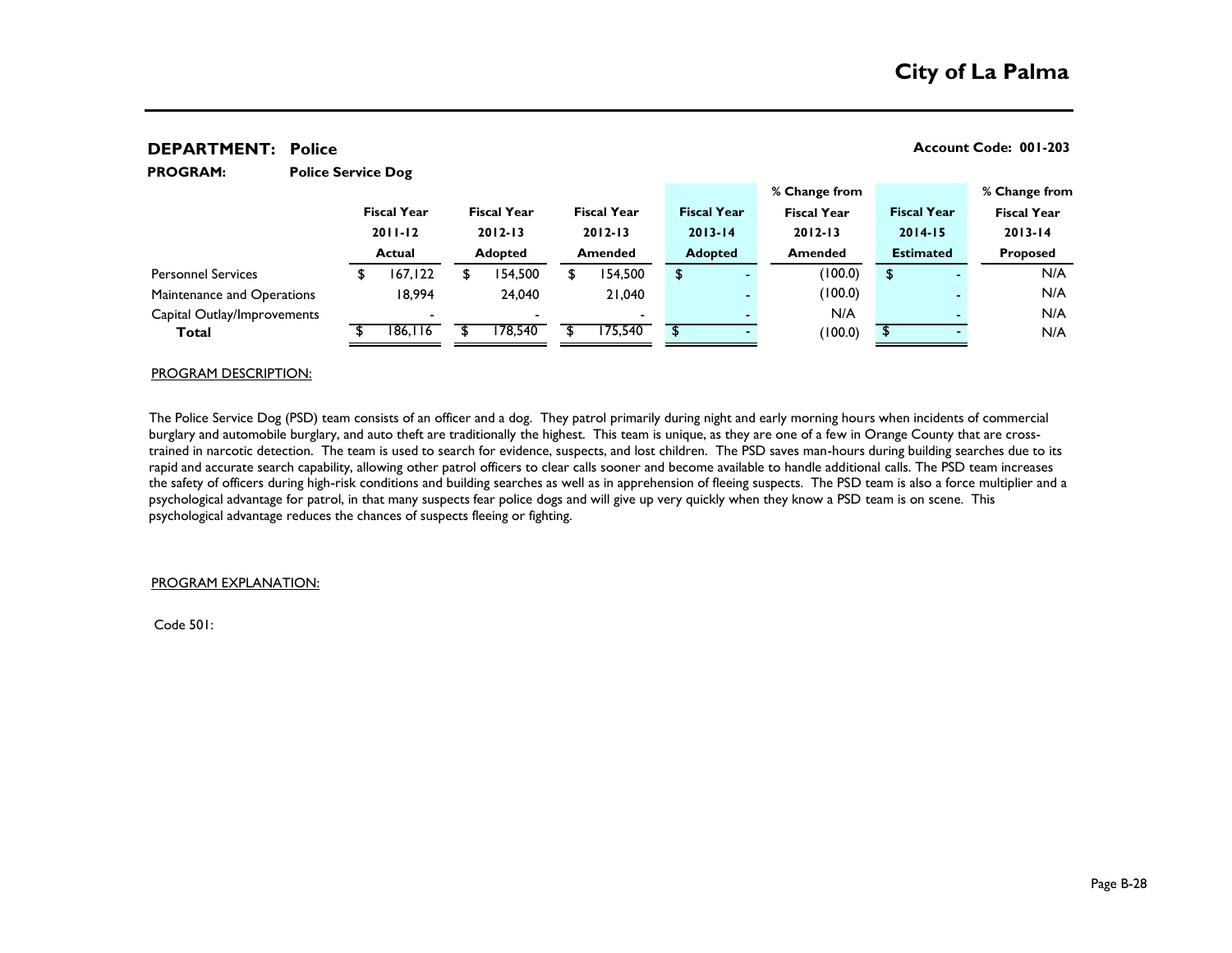| <b>PROGRAM:</b> | <b>DEPARTMENT: Police</b><br><b>Police Service Dog</b>                                                                                     | Account Code: 001-203 |
|-----------------|--------------------------------------------------------------------------------------------------------------------------------------------|-----------------------|
| Code 530:       | Overtime associated with replacement of Patrol personnel due to vacant positions, sick leave, vacation, court, injury, and MOU provisions. |                       |
| Code 550:       | Funds budgeted in this code include this program's pro rata share of Employee Benefits costs.                                              |                       |
| Code 600:       | Includes veterinary service for the dog.                                                                                                   |                       |
| Code 620:       | Police Service Dog training; PSD Association membership.                                                                                   |                       |
| Code 623:       | Annual uniform allowance.                                                                                                                  |                       |
| Code 733:       | Special department supplies.                                                                                                               |                       |
| Code 977:       | Funds budgeted in this code includes the program's pro rata share of Liability Insurance and Claims costs.                                 |                       |
| Code 979:       | Funds budgeted in this code includes this program's pro rata share of Vehicle Maintenance costs.                                           |                       |
| Code 980:       | Funds budgeted in this code include pro rata share of Vehicle Replacement costs.                                                           |                       |

Code 981: Funds budgeted in this code includes this program's pro rata share of Computer Maintenance costs.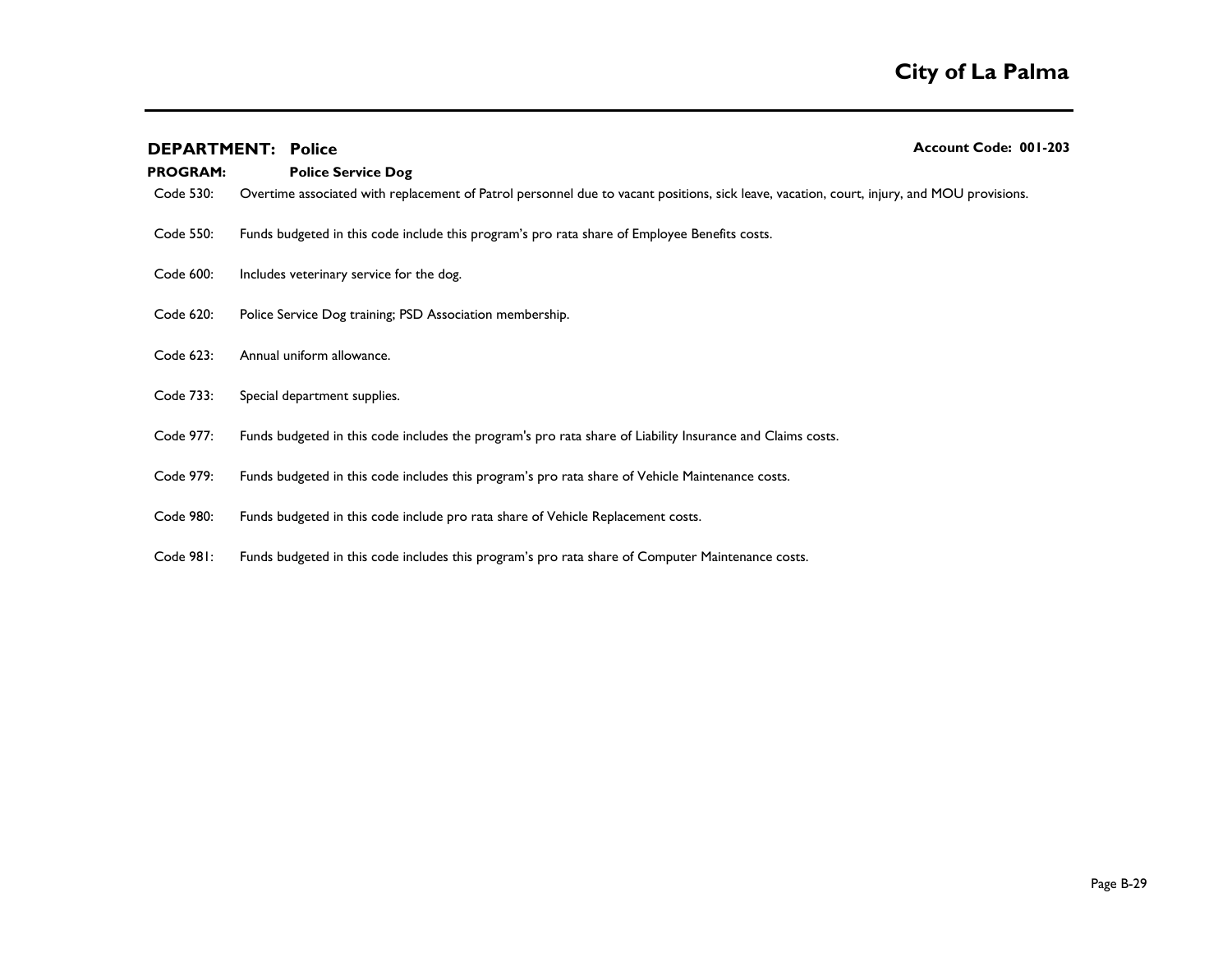| <b>PROGRAM:</b> | <b>Police Service Dog</b>             |                    |             |                    |                    |             |                    |                    |                      |                    |
|-----------------|---------------------------------------|--------------------|-------------|--------------------|--------------------|-------------|--------------------|--------------------|----------------------|--------------------|
|                 |                                       |                    |             |                    |                    |             |                    | % Change from      |                      | % Change from      |
|                 |                                       | <b>Fiscal Year</b> |             | <b>Fiscal Year</b> | <b>Fiscal Year</b> |             | <b>Fiscal Year</b> | <b>Fiscal Year</b> | <b>Fiscal Year</b>   | <b>Fiscal Year</b> |
|                 |                                       | $2011 - 12$        | $2012 - 13$ |                    | $2012 - 13$        | $2013 - 14$ |                    | $2012 - 13$        | 2014-15              | $2013 - 14$        |
| Code            | <b>Description</b>                    | <b>Actual</b>      |             | <b>Adopted</b>     | <b>Amended</b>     |             | <b>Adopted</b>     | <b>Amended</b>     | <b>Estimated</b>     | <b>Proposed</b>    |
|                 | <b>PERSONNEL SERVICES</b>             |                    |             |                    |                    |             |                    |                    |                      |                    |
| 501.000         | Salaries - Full-time                  | \$<br>94,886       | \$          | 90,500             | \$<br>90,500       | \$          |                    | (100.0)            | $\pmb{\mathfrak{P}}$ | N/A                |
| 530.000         | Overtime                              | 18,958             |             | 15,000             | 15,000             |             |                    | (100.0)            |                      | N/A                |
| 530.200         | PD Holiday Pay                        | 1,044              |             |                    |                    |             |                    | N/A                |                      | N/A                |
| 550.000         | <b>Employee Benefits</b>              | 52,234             |             | 49,000             | 49,000             |             |                    | (100.0)            |                      | N/A                |
|                 | <b>TOTAL PERSONNEL</b>                |                    |             |                    |                    |             |                    |                    |                      |                    |
|                 | <b>SERVICES</b>                       | 167, 122           |             | 154,500            | 154,500            |             |                    | (100.0)            |                      | N/A                |
|                 | <b>MAINTENANCE AND OPERATIONS</b>     |                    |             |                    |                    |             |                    |                    |                      |                    |
| 600.000         | <b>Professional Contract Services</b> | 3,079              |             | 1,600              | 1,400              |             |                    | (100.0)            |                      | N/A                |
| 620.000         | Meetings & Training                   | 2,138              |             | 2,200              | 1,700              |             |                    | (100.0)            |                      | N/A                |
| 623.000         | <b>Uniforms</b>                       | 900                |             | 900                | 900                |             |                    | (100.0)            |                      | N/A                |
| 733.000         | Special Departmental Supplies         | 577                |             | 2,500              | 200                |             |                    | (100.0)            |                      | N/A                |
| 977.000         | Liability Insurance & Claims          | 1,800              |             | 2,340              | 2,340              |             |                    | (100.0)            |                      | N/A                |
| 979.000         | Vehicle Maintenance                   | 4,000              |             | 4,400              | 4,400              |             |                    | (100.0)            |                      | N/A                |
| 980.000         | Vehicle Replacement                   | 3,500              |             | 7,000              | 7,000              |             |                    | (100.0)            |                      | N/A                |
| 981.000         | <b>Computer Maintenance</b>           | 3,000              |             | 3,100              | 3,100              |             |                    | (100.0)            |                      | N/A                |
|                 | <b>TOTAL MAINTENANCE AND</b>          |                    |             |                    |                    |             |                    |                    |                      |                    |
|                 | <b>OPERATIONS</b>                     | 18,994             |             | 24,040             | 21,040             |             |                    | (100.0)            |                      | N/A                |
|                 | <b>TOTAL EXPENDITURES</b>             | \$<br>186,116      | \$          | 178,540            | \$<br>175,540      | \$          |                    | (100.0)            | \$                   | N/A                |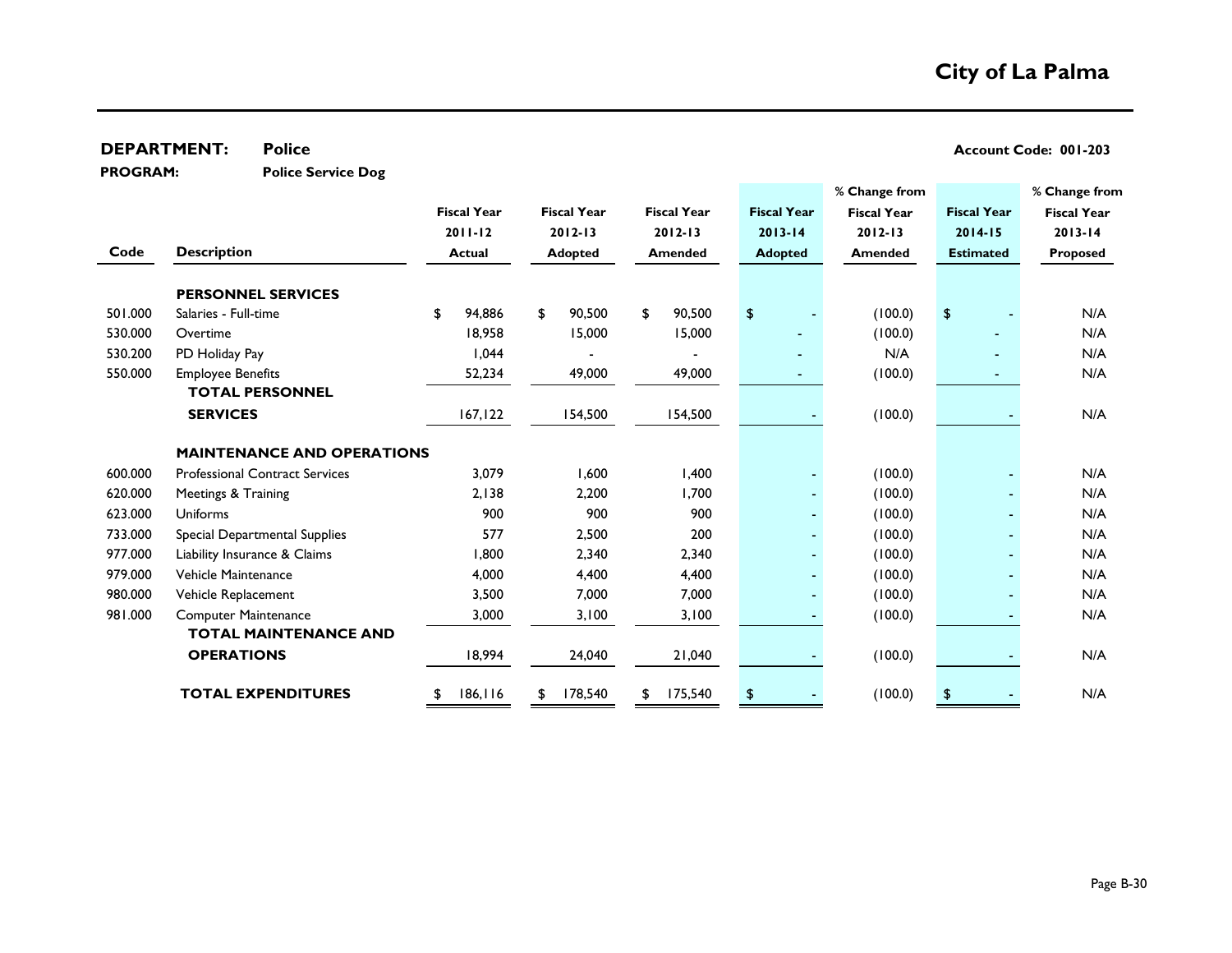**DEPARTMENT: Police Account Code: 001-203 PROGRAM: Police Service Dog**

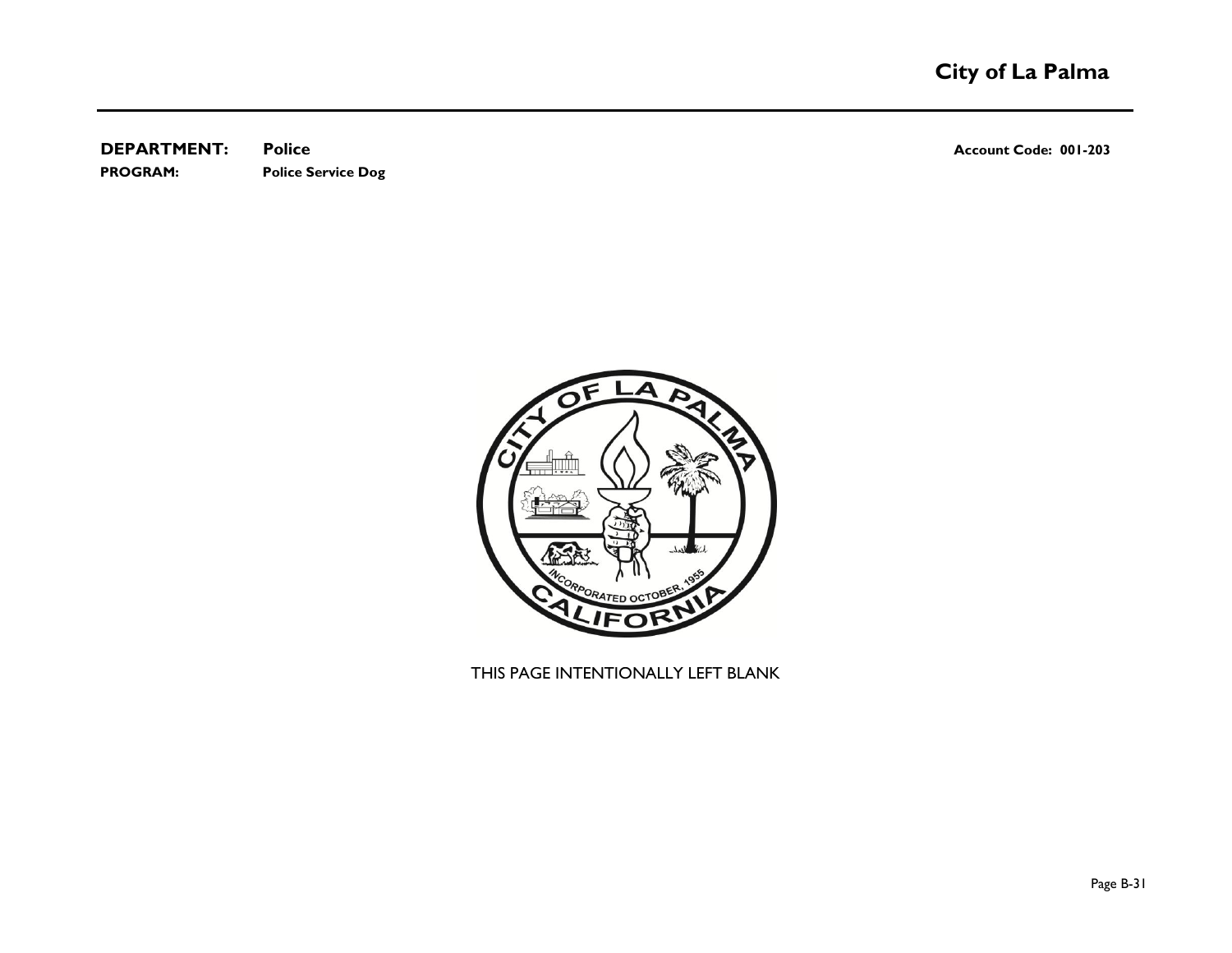**PROGRAM:** 

|                             |             |                    |                |                          |                    |        |             |                    | % Change from      |                    |        | % Change from      |  |
|-----------------------------|-------------|--------------------|----------------|--------------------------|--------------------|--------|-------------|--------------------|--------------------|--------------------|--------|--------------------|--|
|                             |             | <b>Fiscal Year</b> |                | <b>Fiscal Year</b>       | <b>Fiscal Year</b> |        |             | <b>Fiscal Year</b> | <b>Fiscal Year</b> | <b>Fiscal Year</b> |        | <b>Fiscal Year</b> |  |
|                             | $2011 - 12$ |                    | $2012 - 13$    |                          | $2012 - 13$        |        | $2013 - 14$ |                    | $2012 - 13$        | $2014 - 15$        |        | $2013 - 14$        |  |
|                             | Actual      |                    | <b>Adopted</b> |                          | <b>Amended</b>     |        |             | <b>Adopted</b>     | <b>Amended</b>     | <b>Estimated</b>   |        | <b>Proposed</b>    |  |
| <b>Personnel Services</b>   |             | 46,488             |                | 22,000                   | \$                 | 12,000 |             | 42,300             | 252.5              | S                  | 42,300 |                    |  |
| Maintenance and Operations  |             | 2.875              |                | 2,520                    |                    | 2,520  |             | 3,880              | 54.0               |                    | 3,960  | 2.1                |  |
| Capital Outlay/Improvements |             |                    |                | $\overline{\phantom{0}}$ |                    |        |             |                    | N/A                |                    |        | N/A                |  |
| Total                       |             | 49,363             |                | 24,520                   |                    | 14,520 |             | 46,180             | 218.0              |                    | 46,260 | 0.2                |  |

#### PROGRAM DESCRIPTION:

The Reserve Unit is comprised of part-time employees that serve in limited capacity peace officer positions. Their primary function is operational support of fulltime officers. Reserve Officers participate in bicycle safety programs; Neighborhood Watch; routine patrol; prisoner booking and transportation; investigations; special events; and many other City functions. The Reserve Unit also assists the Detective Bureau in "White Collar" type criminal investigations. These investigations are time consuming as well as being complex in nature. The Reserve Officers comprise the Victim Contact Team, which makes contact with all crime victims.

#### PROGRAM EXPLANATION:

Code 510: Reserve Officers 2,320 annual hours

**Police Reserve Unit**

Code 550: Funds budgeted in this code includes program's pro rata share of Employee Benefits costs.

Code 623: Annual uniform allowance.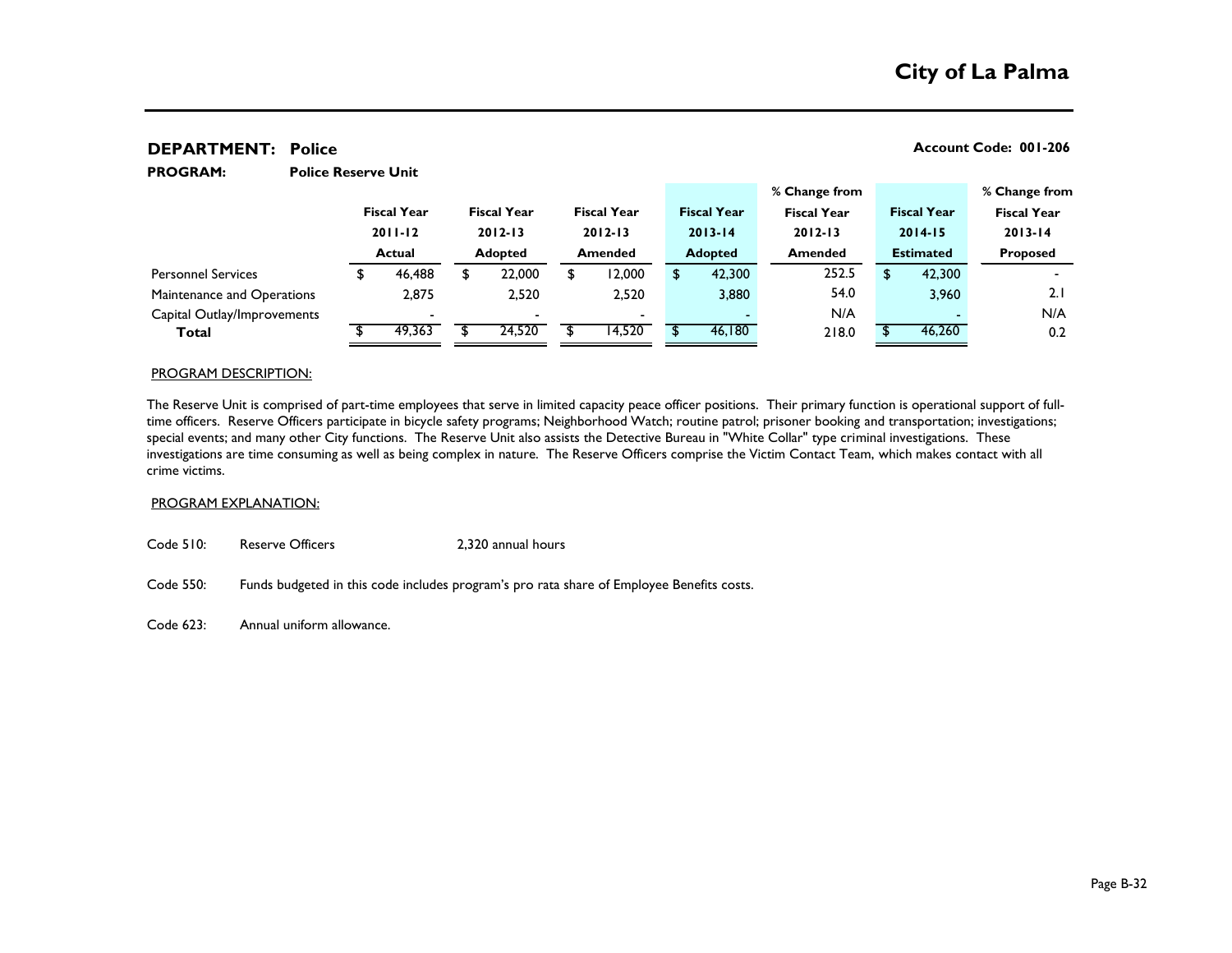#### **Police Reserve Unit PROGRAM:**

Code 977: Funds budgeted in this code includes this program's pro rata share of Liability Insurance and Claims costs.

Code 981: Funds budgeted in this code includes this program's pro rata share of Computer Maintenance costs.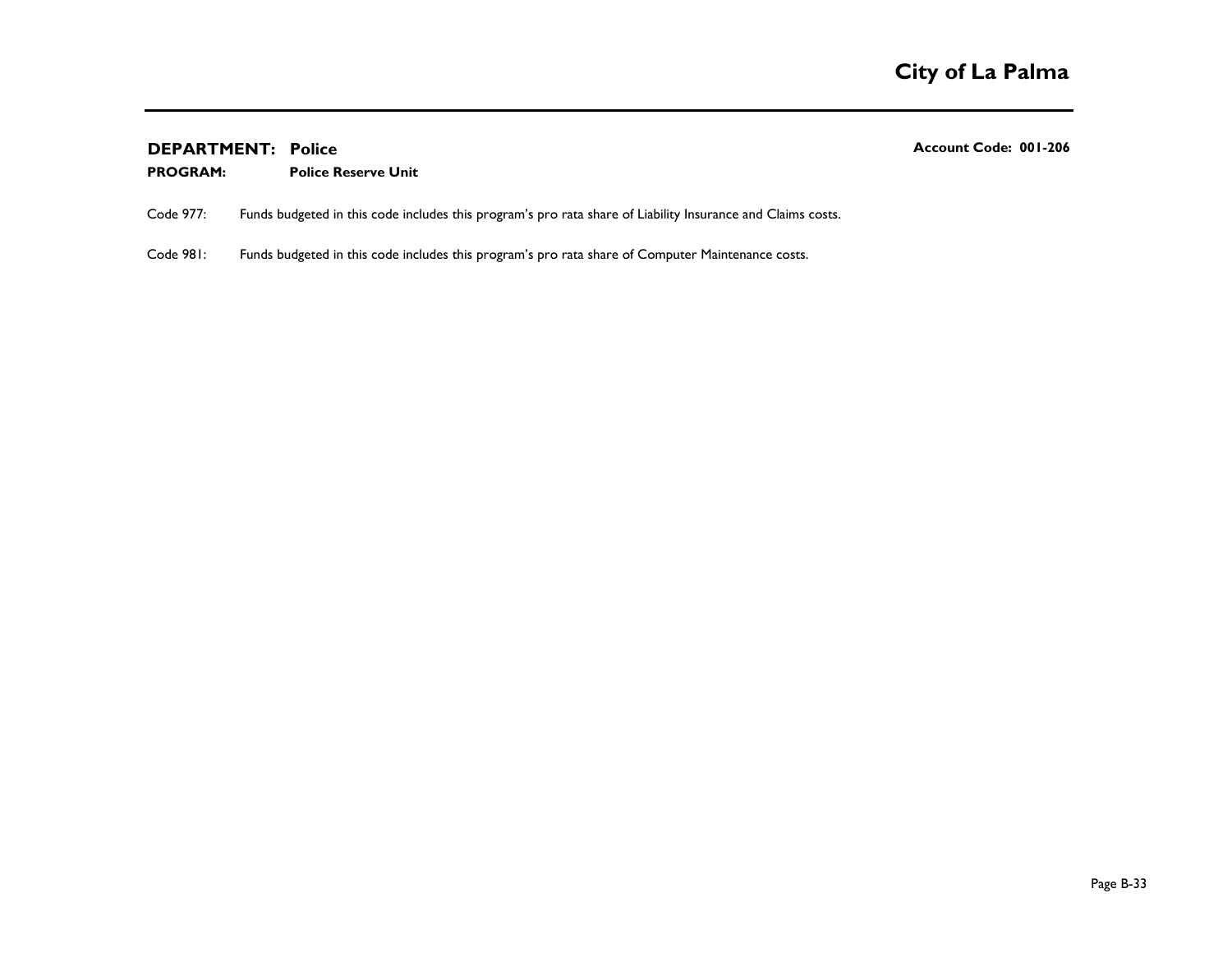|                                     | <b>DEPARTMENT:</b>          | <b>Police</b>                     |               |                    |                |                    |         |                    |                |                    |                    |                  |                    | Account Code: 001-206 |  |
|-------------------------------------|-----------------------------|-----------------------------------|---------------|--------------------|----------------|--------------------|---------|--------------------|----------------|--------------------|--------------------|------------------|--------------------|-----------------------|--|
| <b>PROGRAM:</b>                     |                             | <b>Police Reserves Unit</b>       |               |                    |                |                    |         |                    |                |                    |                    |                  |                    |                       |  |
|                                     |                             |                                   |               |                    |                |                    |         |                    |                |                    | % Change from      |                  |                    | % Change from         |  |
|                                     |                             |                                   |               | <b>Fiscal Year</b> |                | <b>Fiscal Year</b> |         | <b>Fiscal Year</b> |                | <b>Fiscal Year</b> | <b>Fiscal Year</b> |                  | <b>Fiscal Year</b> | <b>Fiscal Year</b>    |  |
|                                     |                             |                                   |               | $2011 - 12$        |                | $2012 - 13$        |         | $2012 - 13$        |                | $2013 - 14$        | $2012 - 13$        |                  | $2014 - 15$        | $2013 - 14$           |  |
| Code<br><b>Description</b>          |                             |                                   | <b>Actual</b> |                    | <b>Adopted</b> |                    | Amended |                    | <b>Adopted</b> |                    | <b>Amended</b>     | <b>Estimated</b> |                    | <b>Proposed</b>       |  |
|                                     |                             | <b>PERSONNEL SERVICES</b>         |               |                    |                |                    |         |                    |                |                    |                    |                  |                    |                       |  |
| 510.000                             | Salaries - Part-time        |                                   | \$            | 42,768             | \$             | 20,400             | \$      | 10,400             | \$.            | 40,900             | 293.3              | $\mathsf{\$}$    | 40,900             |                       |  |
| 530.000                             | Overtime                    |                                   |               | 1,496              |                |                    |         |                    |                |                    | N/A                |                  |                    | N/A                   |  |
| 550.000<br><b>Employee Benefits</b> |                             |                                   | 2,224         |                    | 1,600          |                    | 1,600   |                    | 1,400          | (12.5)             |                    | 1,400            |                    |                       |  |
|                                     |                             | <b>TOTAL PERSONNEL</b>            |               |                    |                |                    |         |                    |                |                    |                    |                  |                    |                       |  |
|                                     | <b>SERVICES</b>             |                                   |               | 46,488             |                | 22,000             |         | 12,000             |                | 42,300             | 252.5              |                  | 42,300             |                       |  |
|                                     |                             | <b>MAINTENANCE AND OPERATIONS</b> |               |                    |                |                    |         |                    |                |                    |                    |                  |                    |                       |  |
| 623.000                             | <b>Uniforms</b>             |                                   |               | 1,675              |                | 1,500              |         | 1,500              |                | 1,500              |                    |                  | 1,500              |                       |  |
| 977.000                             |                             | Liability Insurance & Claims      |               | 300                |                | 420                |         | 420                |                | 1,280              | 204.8              |                  | 1,360              | 6.3                   |  |
| 981.000                             | <b>Computer Maintenance</b> |                                   |               | 900                |                | 600                |         | 600                |                | 1,100              | 83.3               |                  | 1,100              |                       |  |
|                                     |                             | <b>TOTAL MAINTENANCE AND</b>      |               |                    |                |                    |         |                    |                |                    |                    |                  |                    |                       |  |
|                                     | <b>OPERATIONS</b>           |                                   |               | 2,875              |                | 2,520              |         | 2,520              |                | 3,880              | 54.0               |                  | 3,960              | 2.1                   |  |
|                                     |                             | <b>TOTAL EXPENDITURES</b>         | \$            | 49,363             | \$             | 24,520             | \$      | 14,520             | \$.            | 46,180             | 218.0              | \$               | 46,260             | 0.2                   |  |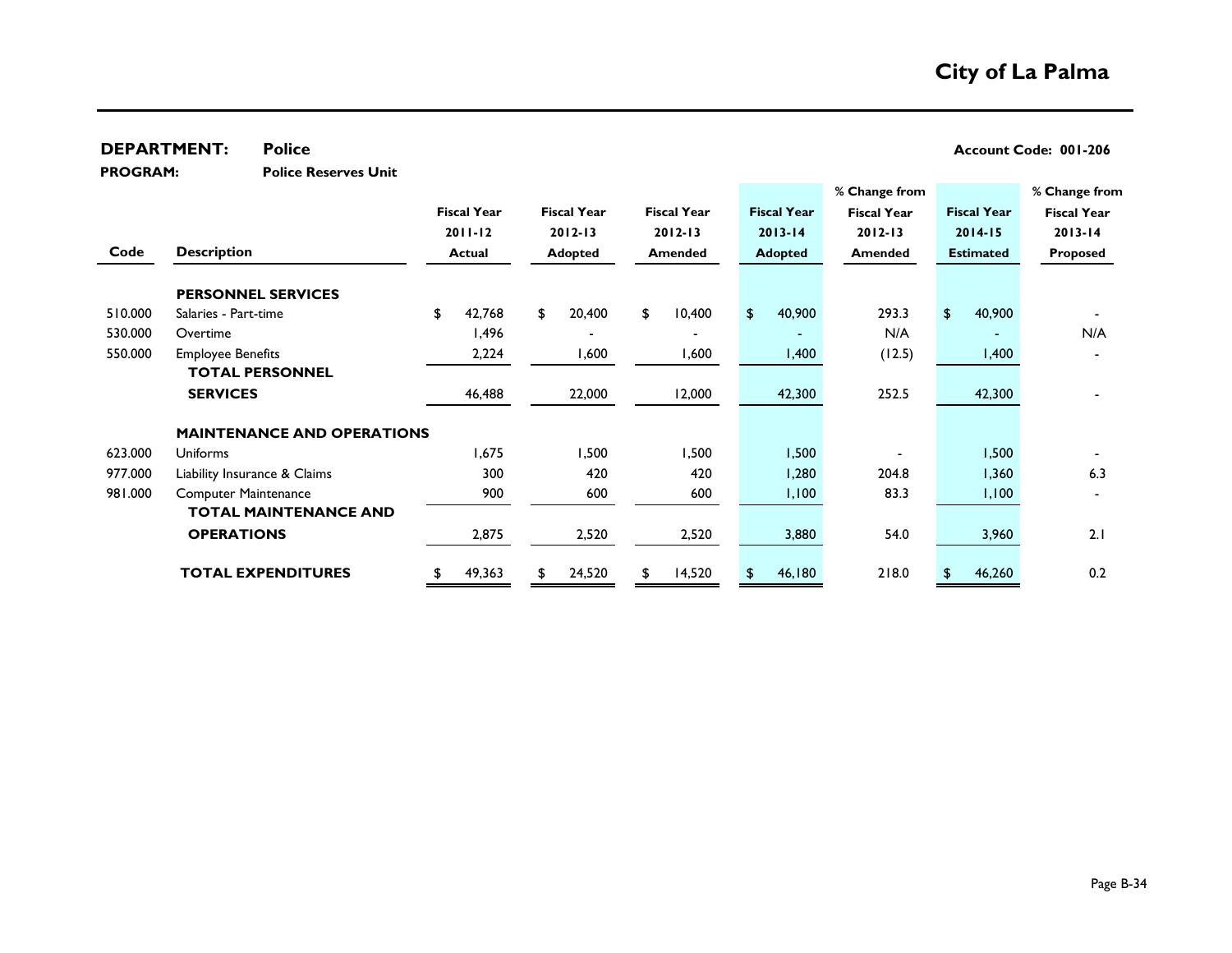**DEPARTMENT: Police Account Code: 001-206 PROGRAM: Police Reserves Unit**

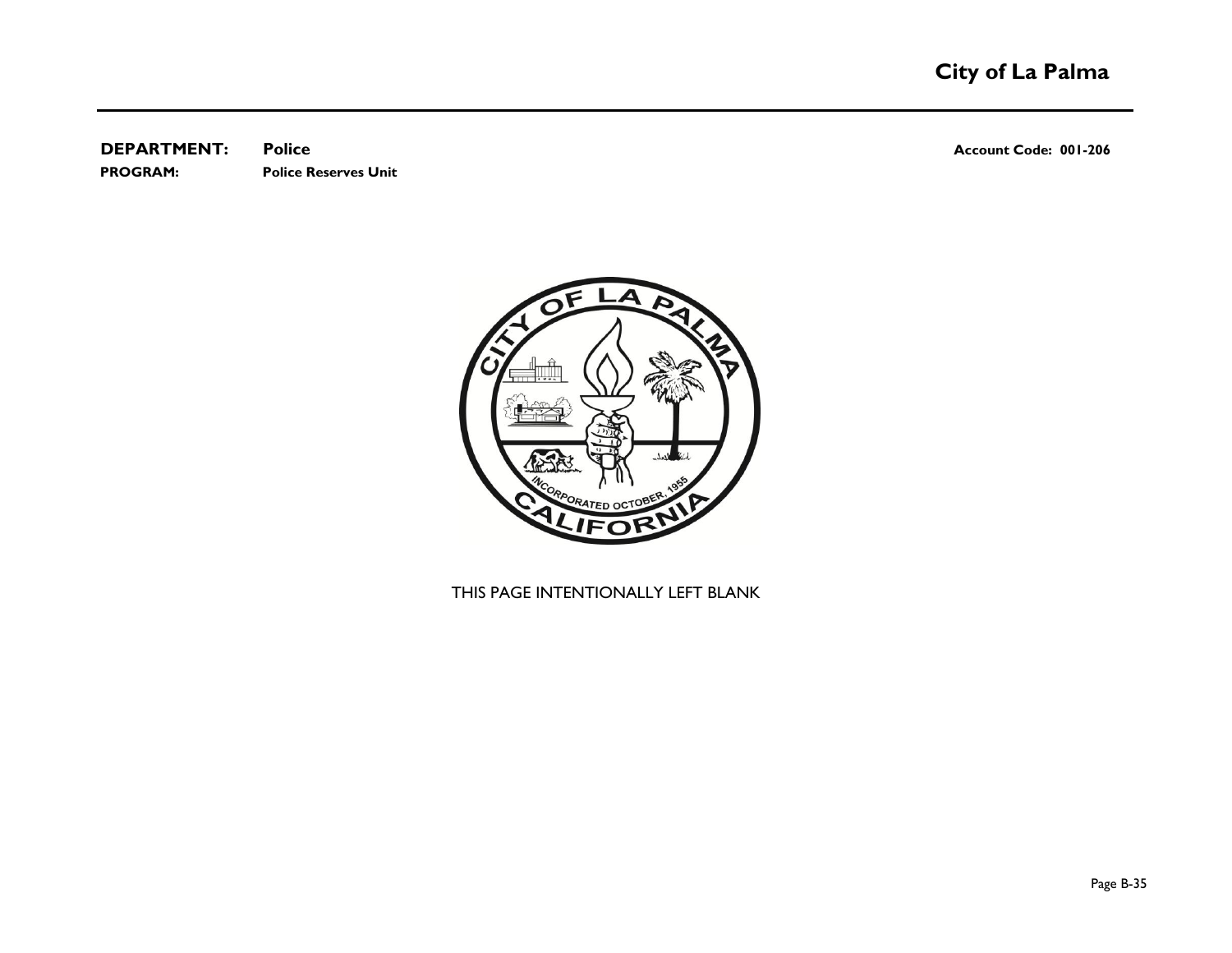#### **Services Division Management PROGRAM:**

|                             |               |                    |                |                          |                |                                   |  |                    |                                   | % Change from |                                   |         |                 | % Change from      |
|-----------------------------|---------------|--------------------|----------------|--------------------------|----------------|-----------------------------------|--|--------------------|-----------------------------------|---------------|-----------------------------------|---------|-----------------|--------------------|
|                             |               | <b>Fiscal Year</b> |                | <b>Fiscal Year</b>       |                | <b>Fiscal Year</b><br>$2012 - 13$ |  | <b>Fiscal Year</b> | <b>Fiscal Year</b><br>$2012 - 13$ |               | <b>Fiscal Year</b><br>$2014 - 15$ |         |                 | <b>Fiscal Year</b> |
|                             | $2011 - 12$   |                    | $2012 - 13$    |                          |                |                                   |  | $2013 - 14$        |                                   |               |                                   |         |                 | $2013 - 14$        |
|                             | <b>Actual</b> |                    | <b>Adopted</b> |                          | <b>Amended</b> |                                   |  | <b>Adopted</b>     | <b>Amended</b>                    |               | <b>Estimated</b>                  |         | <b>Proposed</b> |                    |
| <b>Personnel Services</b>   |               | 216,705            |                | 212,900                  |                | 212,800                           |  | 211,000            |                                   | (0.8)         |                                   | 216,900 |                 | 2.8                |
| Maintenance and Operations  |               | 68,550             |                | 71.040                   |                | 68,980                            |  | 67,700             |                                   | (1.9)         |                                   | 67,860  |                 | 0.2                |
| Capital Outlay/Improvements |               |                    |                | $\overline{\phantom{0}}$ |                | $\overline{\phantom{a}}$          |  |                    |                                   | N/A           |                                   |         |                 | N/A                |
| Total                       |               | 285,255            |                | 283,940                  |                | 281.780                           |  | 278,700            |                                   | (1.1)         |                                   | 284,760 |                 | 2.2                |

#### PROGRAM DESCRIPTION:

Generally manages the delivery of police support, including management of the Detective and Administrative Support Bureaus, Professional Standards (Internal Affairs Investigations), City-wide disaster preparedness, communications and records, and serves as the Department's Procurement Officer for all goods and services. The Services Division also enforces rules, regulations, and policies to ensure efficient service delivery, and assists in preparing and administering related portions of the budget. Division also assist the Administrative Services Manager with the recruitment and retention of the police officers, and supervises, trains, evaluates, and establishes work schedules to assigned staff. Assists the Chief of Police in improving department services, programs, infrastructure, and Risk Management.

#### PROGRAM EXPLANATION:

Code 501: Captain 1.00

Code 550: Funds budgeted in this code includes this program's pro rata share of Employee Benefits costs.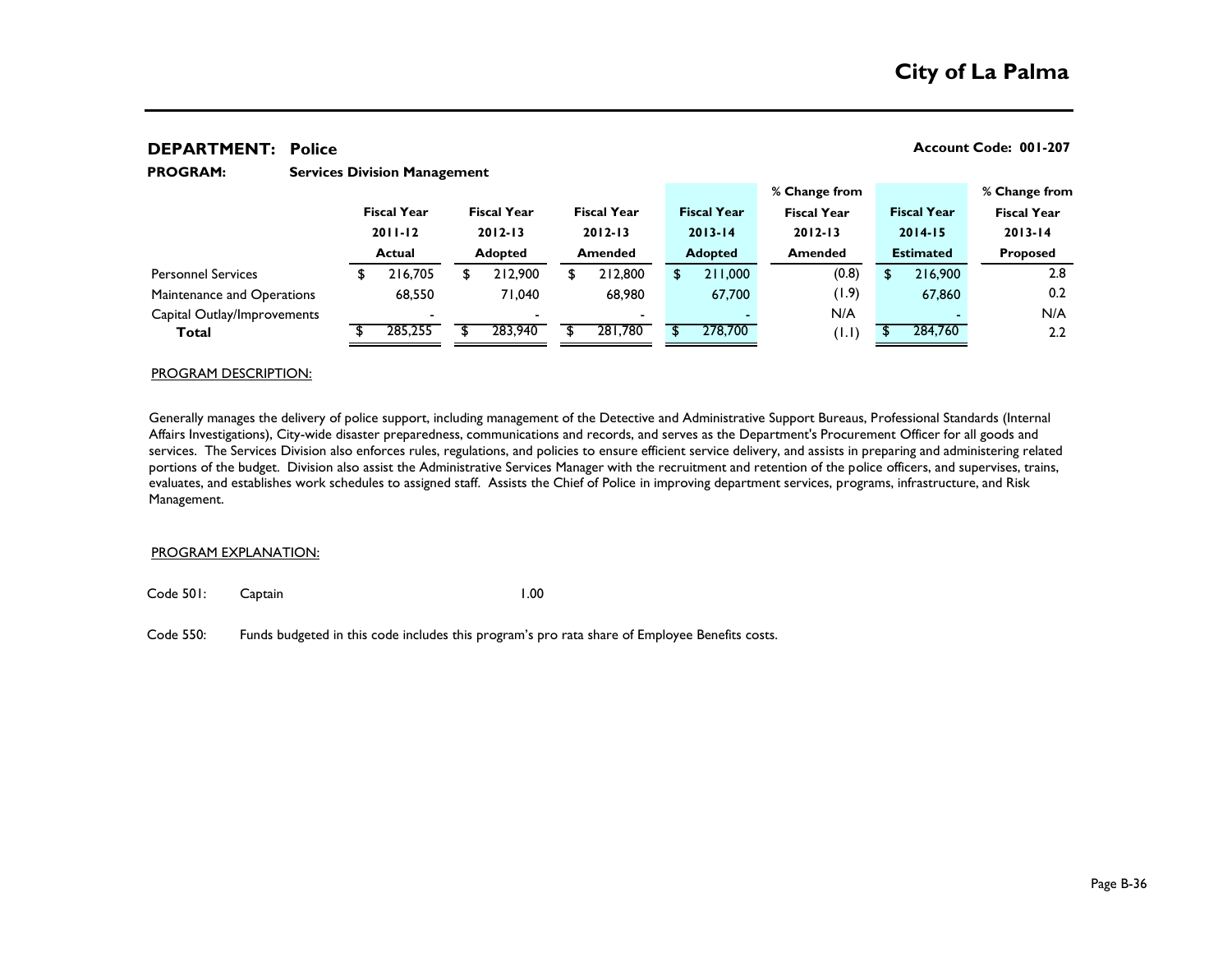| <b>PROGRAM:</b> | <b>Services Division Management</b>                                          |
|-----------------|------------------------------------------------------------------------------|
| Code 600:       | Funds budgeted in this code include contract services for the following:     |
|                 | Background investigations for prospective employees                          |
|                 | Document shredding                                                           |
|                 | Participation in Integrated Law and Justice                                  |
|                 | AlertOC Mass Notification System                                             |
| Code 620:       | Funds budgeted in this code include meetings and training for the following: |
|                 | Division Commanders monthly meetings                                         |
|                 | FBI Quarterly Meetings and Conferences                                       |
|                 | <b>Miscellaneous</b>                                                         |
| Code 622:       | Funds budgeted in this code include publications and dues for the following: |
|                 | International Association of Chiefs of Police (IACP)                         |
|                 | California Chiefs of Police Association-Second in Command                    |
|                 | CALNENA 9-1-1                                                                |
| Code 623:       | Annual uniform allowance.                                                    |

Code 654: Printing and reproduction of file jackets and other specialty documents.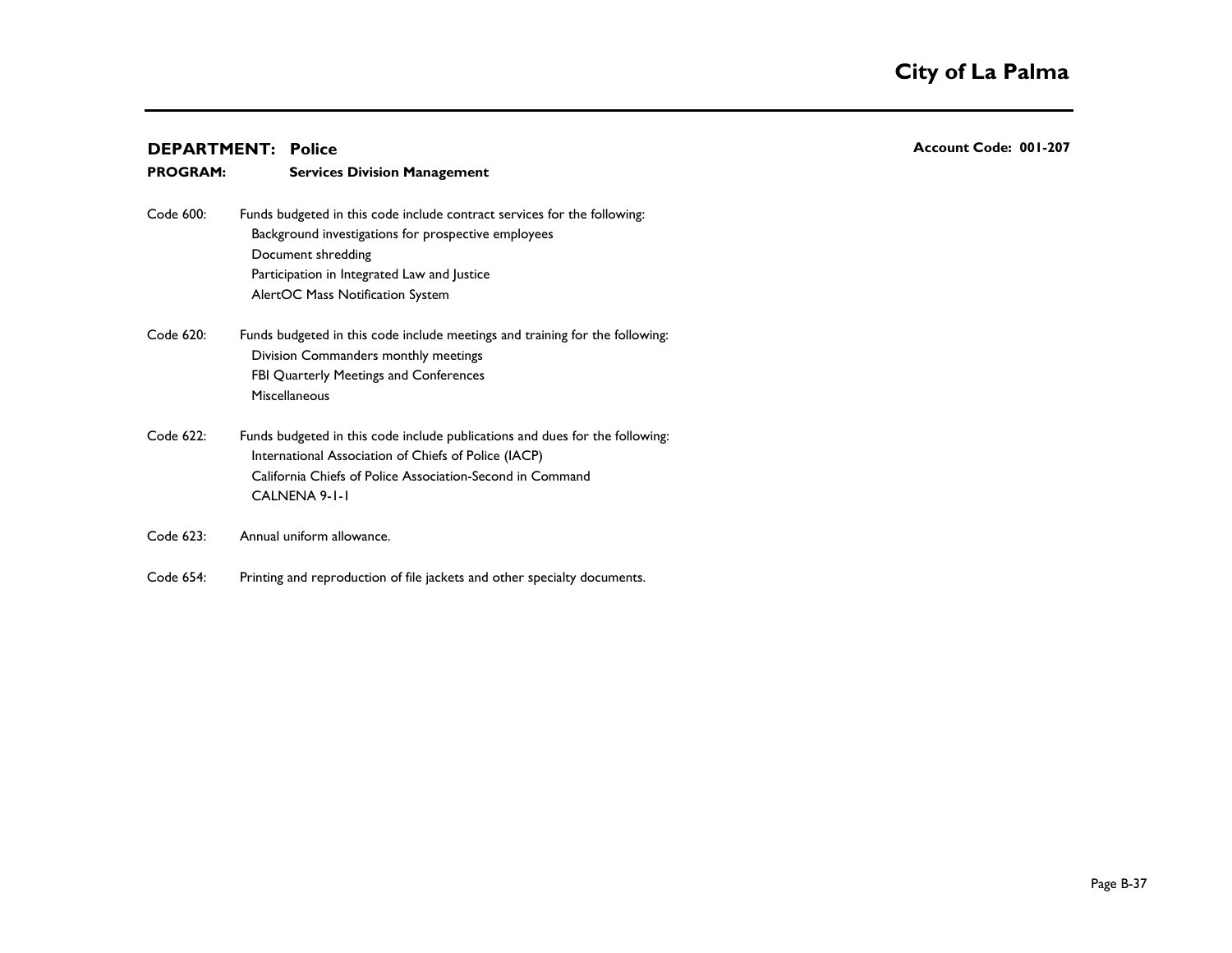| <b>PROGRAM:</b> | <b>Services Division Management</b>                                                                               |
|-----------------|-------------------------------------------------------------------------------------------------------------------|
| Code 691:       | Funds budgeted include the following communications costs:                                                        |
|                 | Departmental cell phone charges                                                                                   |
|                 | Globalstar USA Satellite Phone Service                                                                            |
|                 | Police Department's share of 800 MHz backbone cost                                                                |
| Code 977:       | Funds budgeted in this code includes this program's pro rata share of Liability Insurance and Claims costs.       |
| Code 978:       | Funds budgeted in this code includes this program's pro rata share of Building Maintenance and Replacement costs. |
| Code 979:       | Funds budgeted in this code includes this program's pro rata share of Vehicle Maintenance costs.                  |
| Code 980:       | Funds budgeted in this code includes this program's pro rata share of Vehicle Replacement costs.                  |
| Code 981:       | Funds budgeted in this code includes this program's pro rata share of Computer Maintenance costs.                 |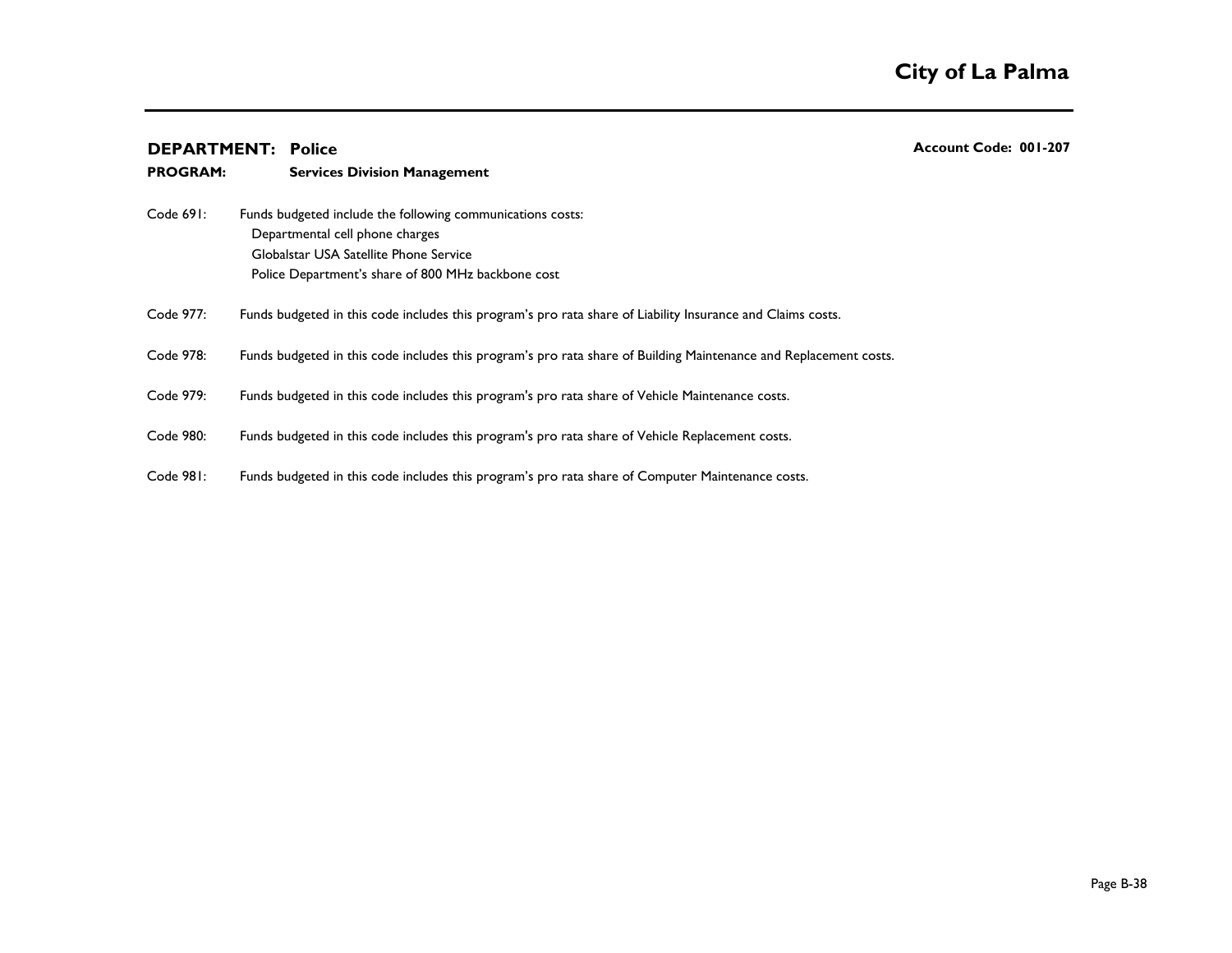**Services Division Management PROGRAM:** 

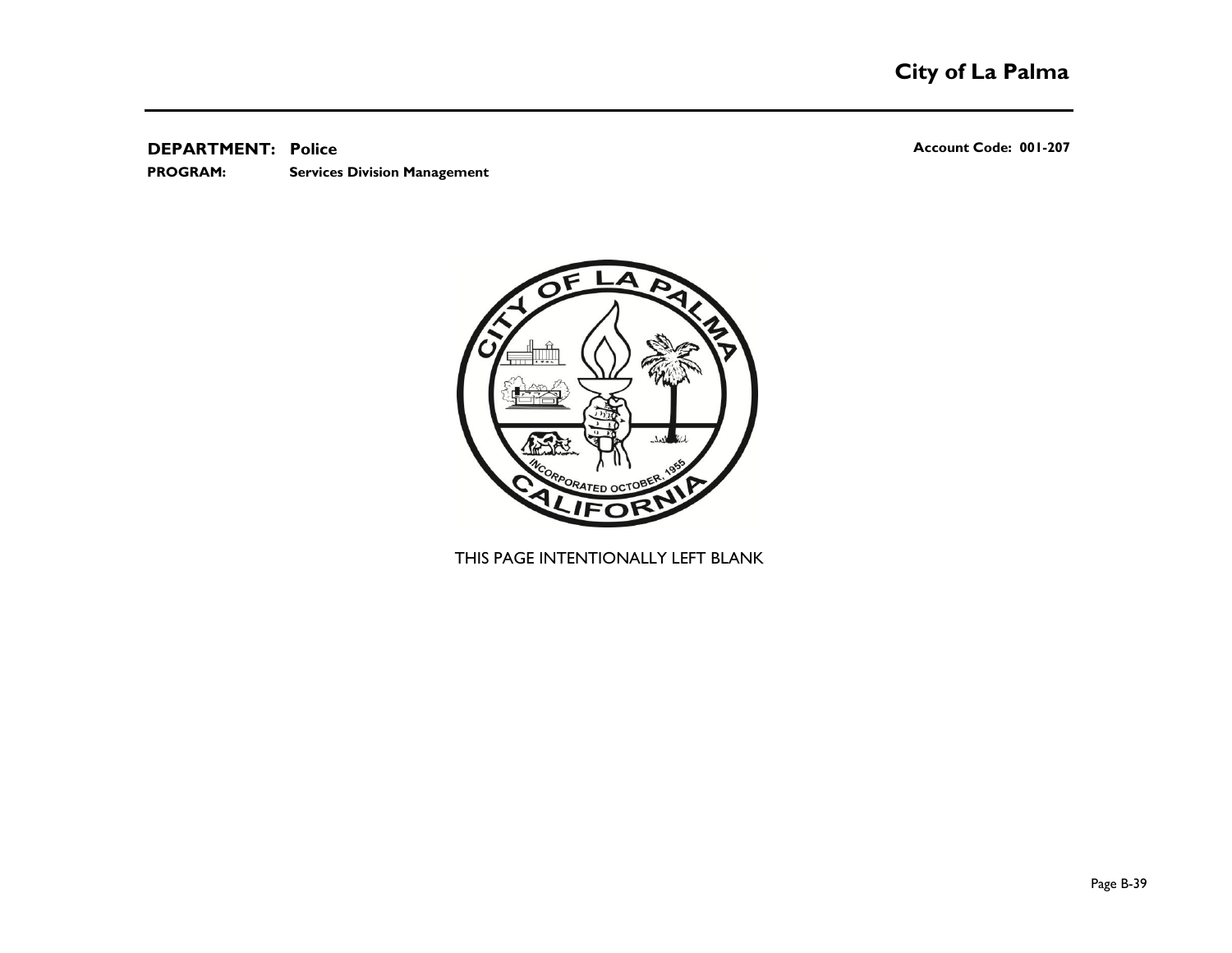**DEPARTMENT:** Police **CONSUMPTION POLICE 201-207** 

**PROGRAM:** 

**Services Division Management**

|         |                                       |                    |                    |                    |                    | % Change from      |                           | % Change from      |
|---------|---------------------------------------|--------------------|--------------------|--------------------|--------------------|--------------------|---------------------------|--------------------|
|         |                                       | <b>Fiscal Year</b> | <b>Fiscal Year</b> | <b>Fiscal Year</b> | <b>Fiscal Year</b> | <b>Fiscal Year</b> | <b>Fiscal Year</b>        | <b>Fiscal Year</b> |
|         |                                       | $2011 - 12$        | $2012 - 13$        | $2012 - 13$        | $2013 - 14$        | $2012 - 13$        | $2014 - 15$               | $2013 - 14$        |
| Code    | <b>Description</b>                    | <b>Actual</b>      | <b>Adopted</b>     | <b>Amended</b>     | <b>Adopted</b>     | <b>Amended</b>     | <b>Estimated</b>          | <b>Proposed</b>    |
|         | <b>PERSONNEL SERVICES</b>             |                    |                    |                    |                    |                    |                           |                    |
| 501.000 | Salaries - Full-time                  | 138,069<br>\$      | 138,100<br>\$      | 138,100<br>\$      | 140,800<br>\$      | 2.0                | 140,800<br>$\mathfrak{L}$ |                    |
| 550.000 | <b>Employee Benefits</b>              | 78,636             | 74,800             | 74,700             | 70,200             | (6.0)              | 76,100                    | 8.4                |
|         | <b>TOTAL PERSONNEL</b>                |                    |                    |                    |                    |                    |                           |                    |
|         | <b>SERVICES</b>                       | 216,705            | 212,900            | 212,800            | 211,000            | (0.8)              | 216,900                   | 2.8                |
|         | <b>MAINTENANCE AND OPERATIONS</b>     |                    |                    |                    |                    |                    |                           |                    |
| 600.000 | <b>Professional Contract Services</b> | 12,472             | 19,000             | 17,000             | 15,000             | (11.8)             | 15,000                    |                    |
| 620.000 | Meetings & Training                   | 10,273             | 500                | 500                | 500                |                    | 500                       |                    |
| 622.000 | <b>Publications &amp; Dues</b>        | 420                | 400                | 400                | 400                |                    | 400                       |                    |
| 623.000 | Uniforms                              | 900                | 900                | 900                | 900                |                    | 900                       |                    |
| 650.000 | <b>Office Supplies</b>                |                    |                    |                    |                    | N/A                |                           | N/A                |
| 654.000 | Printing & Reproduction               | 660                | 1,300              | 1,300              | 1,300              |                    | 1,300                     |                    |
| 691.000 | Communications                        | 23,925             | 28,200             | 28,200             | 28,200             |                    | 28,200                    |                    |
| 977.000 | Liability Insurance & Claims          | 3,300              | 3,540              | 3,480              | 5,280              | 51.7               | 5,440                     | 3.0                |
| 978.000 | <b>Building Maintenance/Replacmnt</b> | 4,200              | 4,100              | 4,100              | 4,320              | 5.4                | 4,320                     |                    |
| 979.000 | Vehicle Maintenance                   | 4,000              | 4,400              | 4,400              | 4,400              |                    | 4,400                     |                    |
| 980.000 | Vehicle Replacement                   | 2,100              | 4,000              | 4,000              | 3,000              | (25.0)             | 3,000                     |                    |
| 981.000 | <b>Computer Maintenance</b>           | 6,300              | 4,700              | 4,700              | 4,400              | (6.4)              | 4,400                     |                    |
|         | <b>TOTAL MAINTENANCE AND</b>          |                    |                    |                    |                    |                    |                           |                    |
|         | <b>OPERATIONS</b>                     | 68,550             | 71,040             | 68,980             | 67,700             | (1.9)              | 67,860                    | 0.2                |
|         | <b>TOTAL EXPENDITURES</b>             | 285,255            | 283,940<br>\$      | 281,780            | 278,700<br>\$      | (1.1)              | 284,760<br>\$             | 2.2                |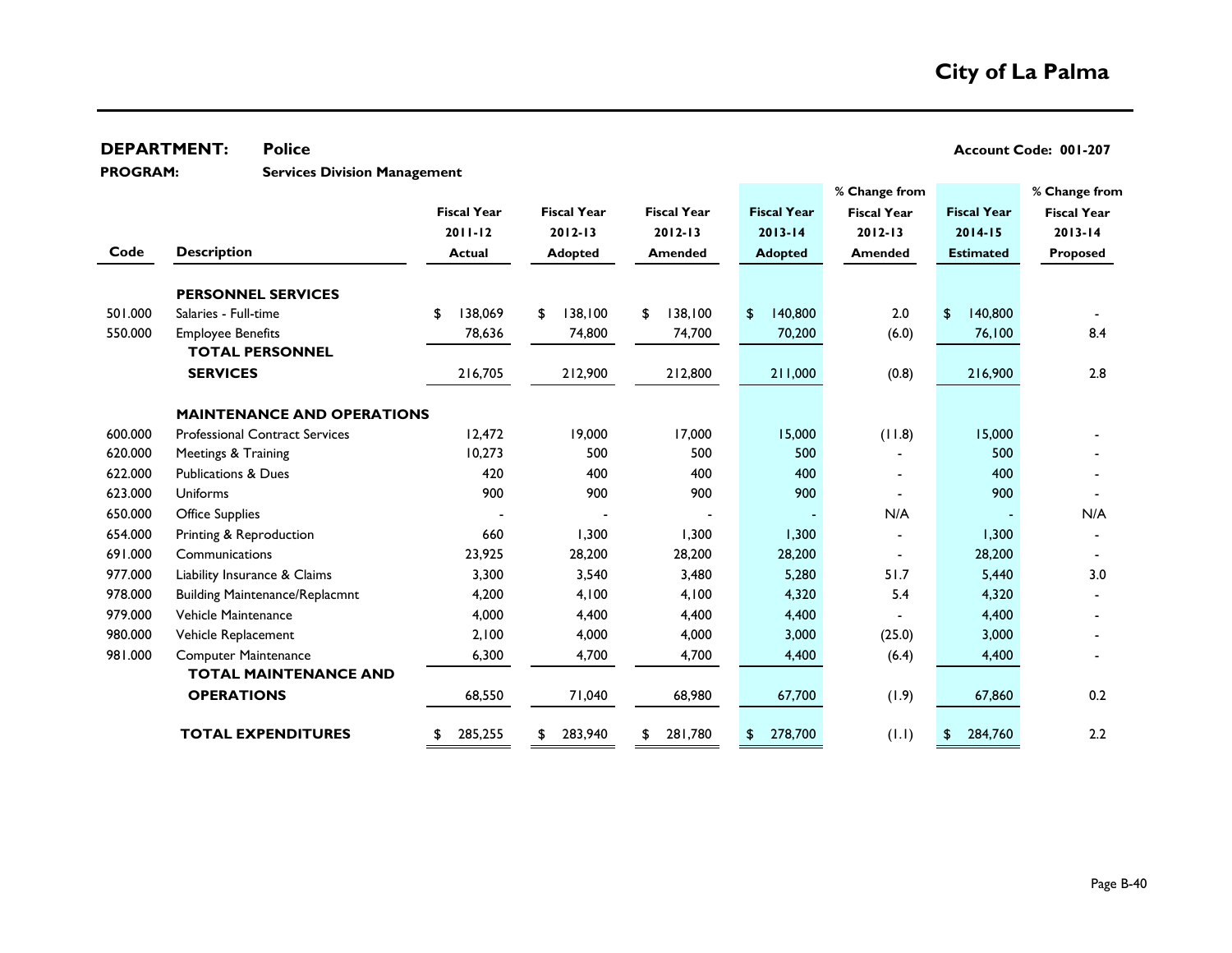**DEPARTMENT:** Police **CONSUMPTION POLICE 201-207 PROGRAM: Services Division Management**

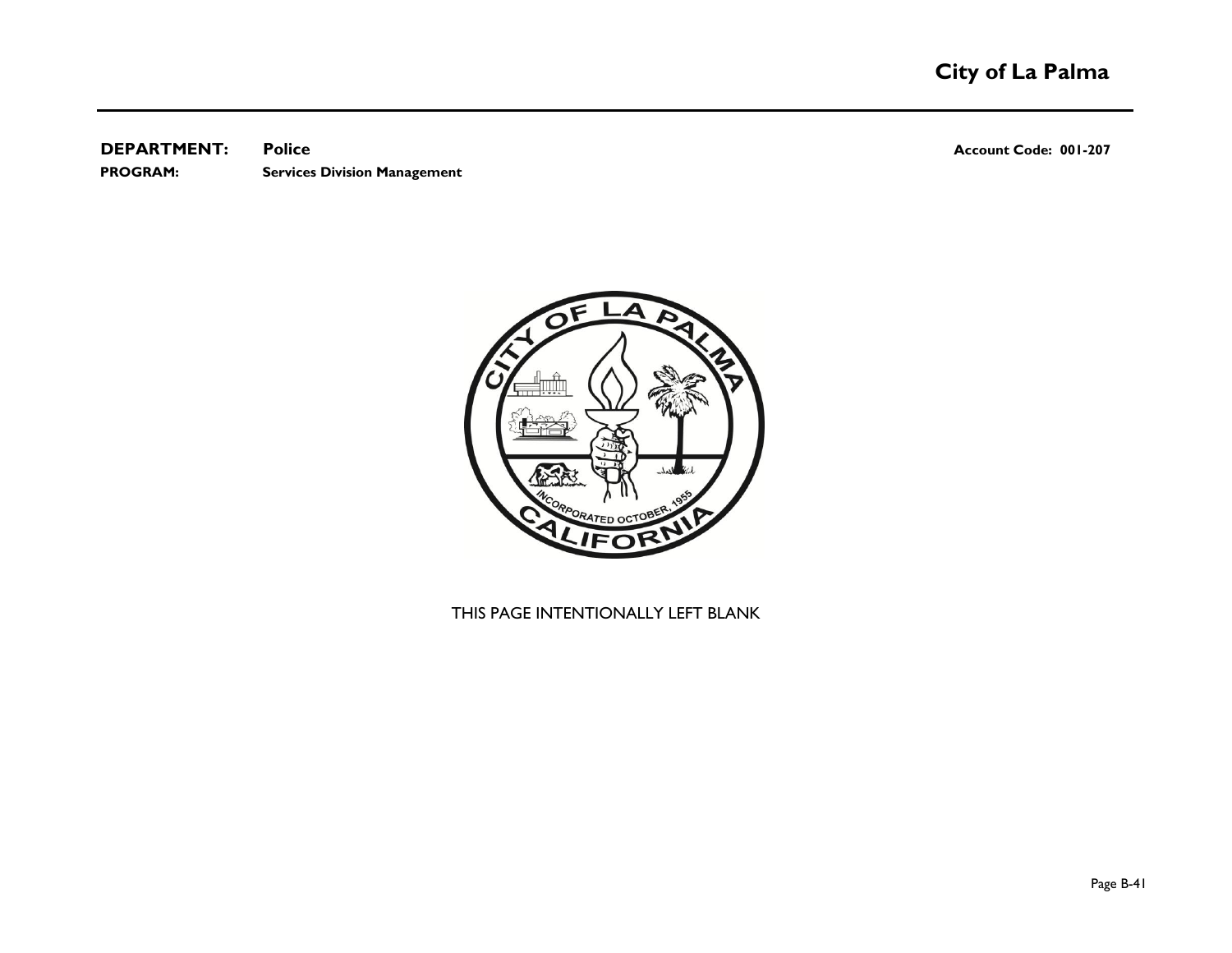| <b>PROGRAM:</b>             | <b>Investigations</b> |                    |                |                    |                |                    |                |                    |                |                    |                  |                    |                    |  |
|-----------------------------|-----------------------|--------------------|----------------|--------------------|----------------|--------------------|----------------|--------------------|----------------|--------------------|------------------|--------------------|--------------------|--|
|                             |                       |                    |                |                    |                |                    |                |                    | % Change from  |                    |                  |                    | % Change from      |  |
|                             |                       | <b>Fiscal Year</b> |                | <b>Fiscal Year</b> |                | <b>Fiscal Year</b> |                | <b>Fiscal Year</b> |                | <b>Fiscal Year</b> |                  | <b>Fiscal Year</b> | <b>Fiscal Year</b> |  |
|                             |                       | $2011 - 12$        |                | $2012 - 13$        |                | $2012 - 13$        |                | $2013 - 14$        |                | $2012 - 13$        | $2014 - 15$      |                    | $2013 - 14$        |  |
|                             | <b>Actual</b>         |                    | <b>Adopted</b> |                    | <b>Amended</b> |                    | <b>Adopted</b> |                    | <b>Amended</b> |                    | <b>Estimated</b> |                    | <b>Proposed</b>    |  |
| <b>Personnel Services</b>   |                       | 561,253            | S              | 549,400            | \$             | 549.100            |                | 547,400            |                | (0.3)              | \$               | 570,500            | 4.2                |  |
| Maintenance and Operations  |                       | 65,235             |                | 64.210             |                | 61.150             |                | 62,990             |                | 3.0                |                  | 65,310             | 3.7                |  |
| Capital Outlay/Improvements |                       |                    |                |                    |                |                    |                |                    |                | N/A                |                  |                    | N/A                |  |
| Total                       |                       | 626,488            |                | 613,610            |                | 610,250            |                | 610,390            |                | 0.0                |                  | 635,810            | 4.2                |  |

#### PROGRAM DESCRIPTION:

Detectives are non-uniform personnel responsible for investigating all reports requiring follow-up and includes: crimes against persons and property; making arrests when appropriate; conducting juvenile counseling; filing criminal complaints; and maintaining records, evidence, and property. Detectives initiate narcotic investigations, conduct investigations of gang-related crimes, perform undercover surveillance, and obtain search and arrest warrants. They are the Department's liaison with other law enforcement agencies and the District Attorney's Office. The Detective Bureau Supervisor assigned more than 860 cases in the 2012 calendar year for investigation by detectives and/or follow-up by the Victim Contact Team.

During the past year, detectives worked with other local law enforcement agencies in a very lengthy investigation regarding criminal street gangs committing daytime residential burglaries. The investigation covered the entire Southern California area and resulted in the arrest of several suspects.

#### PROGRAM EXPLANATION:

|           |                        | 4.00 |
|-----------|------------------------|------|
|           | Civilian Investigatgor | 1.00 |
|           | <b>Police Officer</b>  | 2.00 |
| Code 501: | Sergeant               | 1.00 |

Code 530: Overtime associated with the replacement of personnel due to vacant positions, sick leave, vacation, court, injury, etc., and MOU provisions.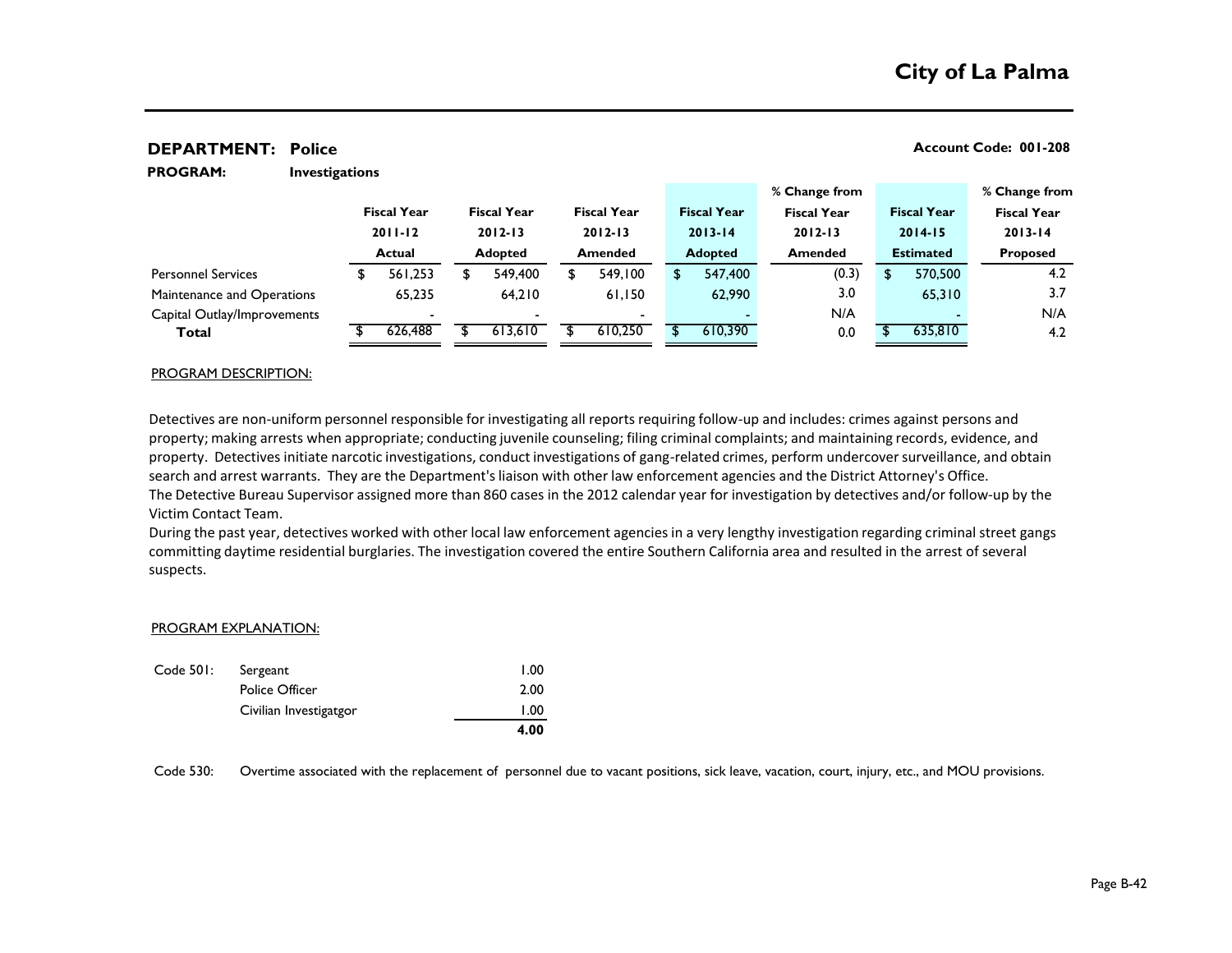#### **Investigations PROGRAM:**

Code 550: Funds budgeted in this code includes this program's pro rata share of Employee Benefits costs.

- Code 600: Funds budgeted in this code include contract services for the following: Transcription services Evidence gathering at Child Abuse Services Team and hospitals Crime Reports Mapping Program Cal-ID Fingerprint Analysis Services Accurint Skip Tracing Web Based Service Haines Directory Online Service (Criss Cross Directory)
- Code 620: Funds budgeted in this code include mandatory training for detectives: Sexual Assault Training Child Abuse Investigation Homicide Investigations Robbery 2008 - 2008 - 2008 - 2008 - 2008 - 2008 - 2008 - 2008 - 2008 - 2008 - 2008 - 2008 - 2008 - 2008 - 2008 Burglary 300 and 200 and 300 and 300 and 300 and 300 and 300 and 300 and 300 and 300 and 300 and 300 and 300 and 300 and 300 and 300 and 300 and 300 and 300 and 300 and 300 and 300 and 300 and 300 and 300 and 300 and 300 a Gang 2008 and 2009 and 2009 and 2009 and 2009 and 2009 and 2009 and 2009 and 2009 and 2009 and 2009 and 2009 a Auto Theft 1000 and 2000 and 2000 and 2000 and 2000 and 2000 and 2000 and 2000 and 2000 and 2000 and 2000 and Officer Involved Shooting Identity Theft California Association of Property and Evidence (C.A.P.E.) Conference
- Code 621: Mileage reimbursement for travel.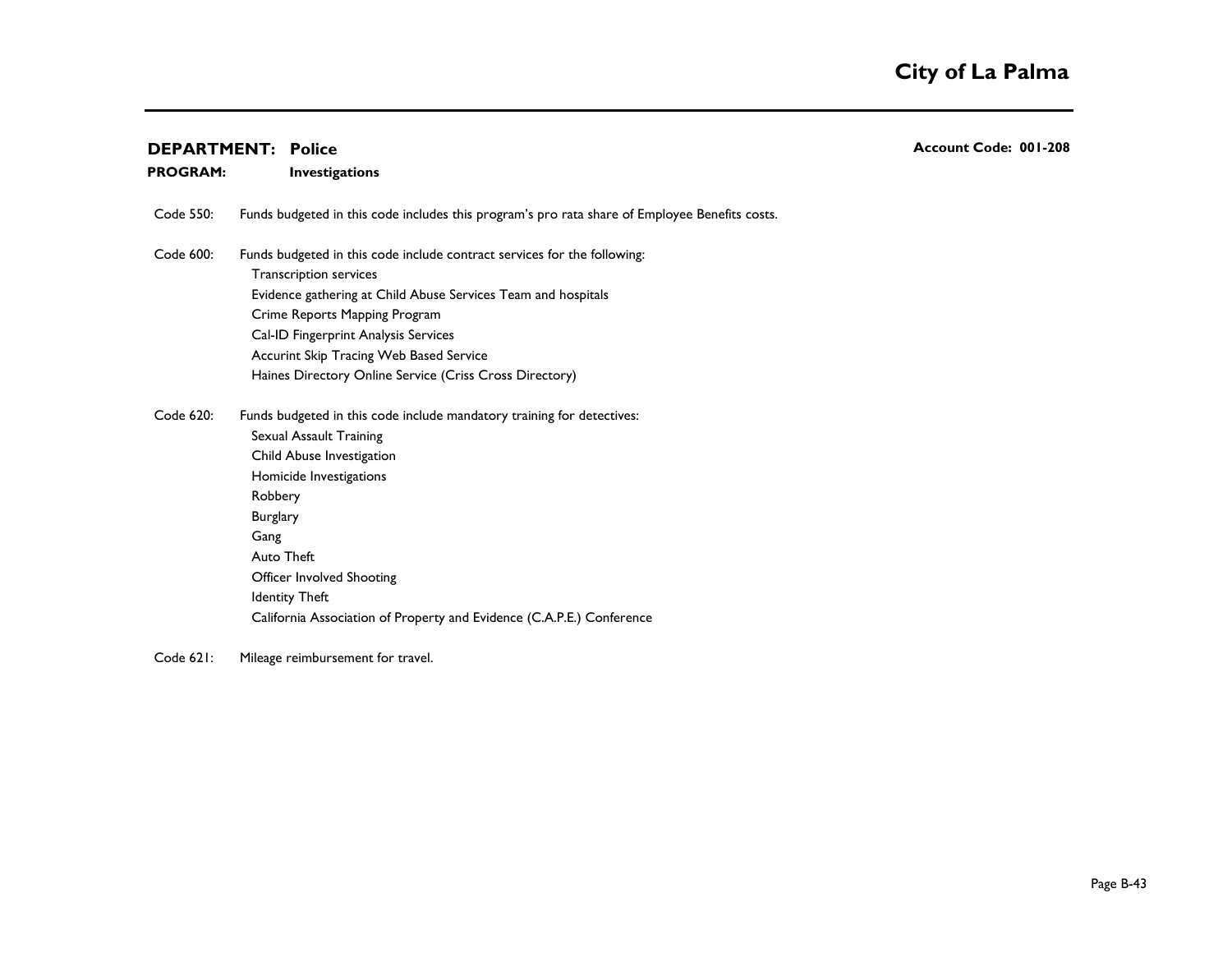|                 | <b>DEPARTMENT: Police</b>                                                                                                                                                                                       | Account Code: 001-208 |
|-----------------|-----------------------------------------------------------------------------------------------------------------------------------------------------------------------------------------------------------------|-----------------------|
| <b>PROGRAM:</b> | <b>Investigations</b>                                                                                                                                                                                           |                       |
| Code 622:       | Funds budgeted in this code include dues for two detectives associated with professional organizations for the following:<br>Gang Investigations<br>Robbery/Homicide Investigations<br>C.A.P.E.                 |                       |
| Code 623:       | Annual uniform allowance.                                                                                                                                                                                       |                       |
| Code 733:       | Funds budgeted in this code include special departmental supplies for the following:<br>Tapes, CD's, and DVD's                                                                                                  |                       |
| Code 750:       | Funds budgeted in this code include services and supplies for property and evidence control consisting of the following:<br><b>Evidence Collection Supplies</b><br>Evidence destruction<br>DNA and CSI supplies |                       |
| Code 977:       | Funds budgeted in this code includes this program's pro rata share of Liability Insurance and Claims costs.                                                                                                     |                       |
| Code 978:       | Funds budgeted in this code includes this program's pro rata share of Building Maintenance and Replacement costs.                                                                                               |                       |
| Code 979:       | Funds budgeted in this code includes this program's pro rata share of Vehicle Maintenance costs.                                                                                                                |                       |
| Code 980:       | Funds budgeted in this code includes this program's pro rata share of Vehicle Replacement costs.                                                                                                                |                       |
| Code 981:       | Funds budgeted in this code includes this program's pro rata share of Computer Maintenance costs.                                                                                                               |                       |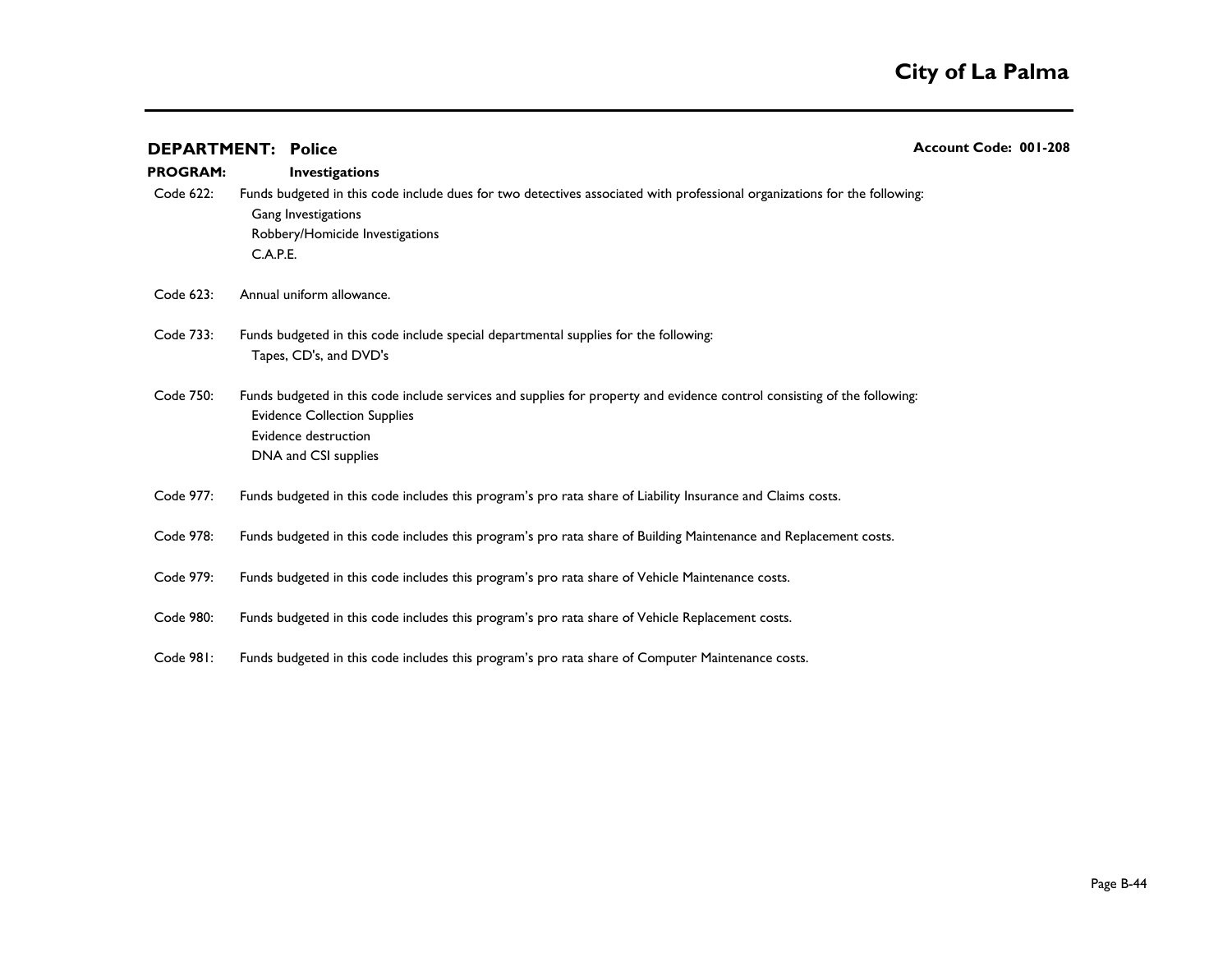**Investigations PROGRAM:** 

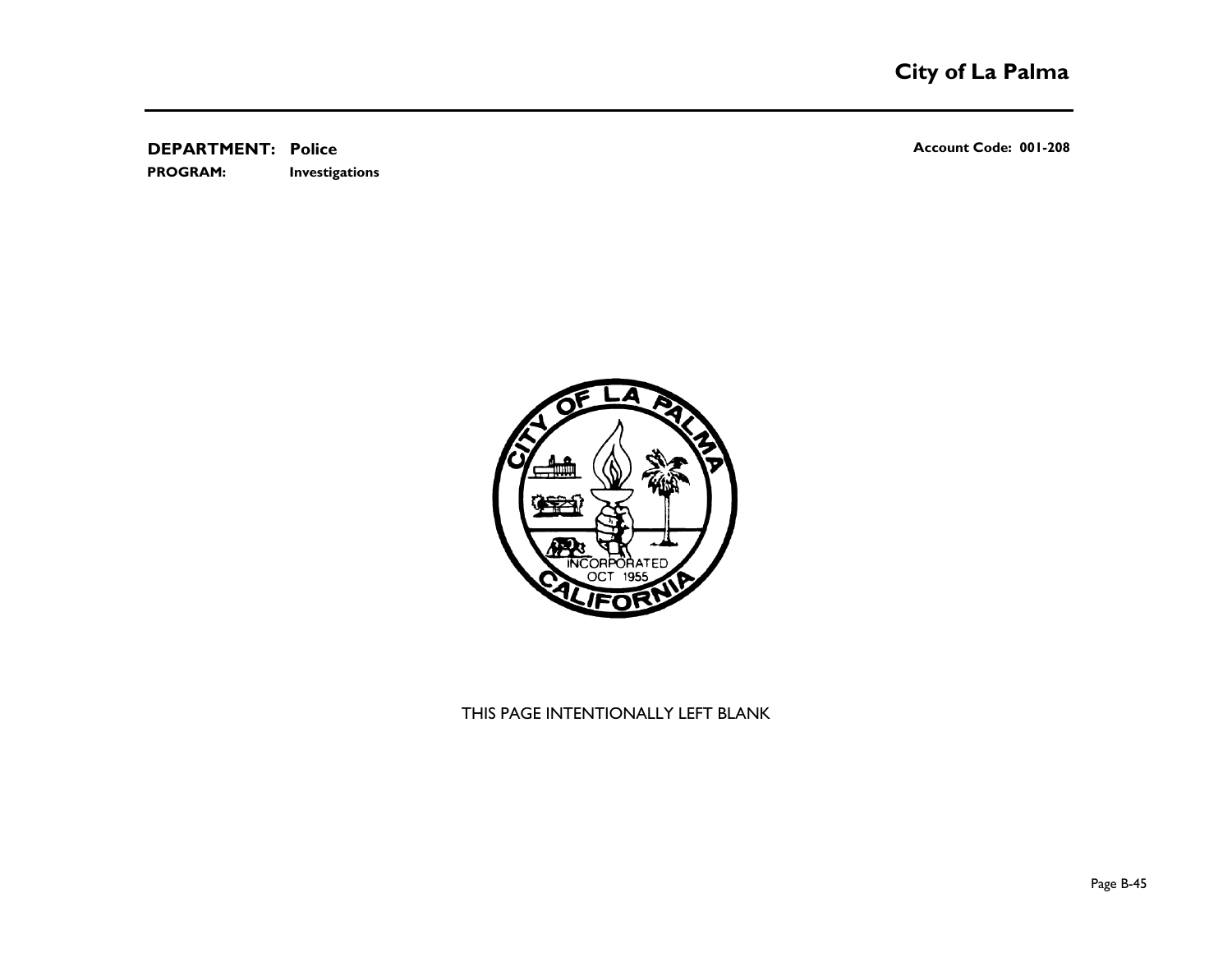|                 | <b>DEPARTMENT:</b>             | <b>Police</b>                         |                    |                    |                    |                    |                    |       | Account Code: 001-208 |                    |
|-----------------|--------------------------------|---------------------------------------|--------------------|--------------------|--------------------|--------------------|--------------------|-------|-----------------------|--------------------|
| <b>PROGRAM:</b> |                                | <b>Investigations</b>                 |                    |                    |                    |                    |                    |       |                       |                    |
|                 |                                |                                       |                    |                    |                    |                    | % Change from      |       |                       | % Change from      |
|                 |                                |                                       | <b>Fiscal Year</b> | <b>Fiscal Year</b> | <b>Fiscal Year</b> | <b>Fiscal Year</b> | <b>Fiscal Year</b> |       | <b>Fiscal Year</b>    | <b>Fiscal Year</b> |
|                 |                                |                                       | $2011 - 12$        | $2012 - 13$        | $2012 - 13$        | $2013 - 14$        | $2012 - 13$        |       | $2014 - 15$           | $2013 - 14$        |
| Code            | <b>Description</b>             |                                       | <b>Actual</b>      | <b>Adopted</b>     | Amended            | <b>Adopted</b>     | Amended            |       | <b>Estimated</b>      | <b>Proposed</b>    |
|                 |                                | <b>PERSONNEL SERVICES</b>             |                    |                    |                    |                    |                    |       |                       |                    |
| 501.000         | Salaries - Full-time           |                                       | \$<br>340,919      | \$<br>342,400      | \$<br>342,400      | \$<br>351,500      |                    | 2.7   | \$<br>357,300         | 1.7                |
| 530.000         | Overtime                       |                                       | 32,979             | 25,000             | 25,000             | 25,000             |                    |       | 25,000                |                    |
| 550.000         | <b>Employee Benefits</b>       |                                       | 187,355            | 182,000            | 181,700            | 170,900            |                    | (5.9) | 188,200               | 10.1               |
|                 |                                | <b>TOTAL PERSONNEL</b>                |                    |                    |                    |                    |                    |       |                       |                    |
|                 | <b>SERVICES</b>                |                                       | 561,253            | 549,400            | 549,100            | 547,400            |                    | (0.3) | 570,500               | 4.2                |
|                 |                                | <b>MAINTENANCE AND OPERATIONS</b>     |                    |                    |                    |                    |                    |       |                       |                    |
| 600.000         |                                | <b>Professional Contract Services</b> | 5,354              | 6,400              | 3,400              | 3,400              |                    |       | 5,400                 | 58.8               |
| 620.000         | Meetings & Training            |                                       | 4,283              | 2,450              | 2,450              | 2,450              |                    |       | 2,450                 |                    |
| 621.000         |                                | Mileage Reimbmnt/Auto Allow           |                    | 100                | 100                | 100                |                    |       | 100                   |                    |
| 622.000         | <b>Publications &amp; Dues</b> |                                       | 1,283              | 400                | 400                | 400                |                    |       | 400                   |                    |
| 623.000         | <b>Uniforms</b>                |                                       | 2,700              | 2,700              | 2,700              | 2,700              |                    |       | 2,700                 |                    |
| 733.000         |                                | Special Departmental Supplies         | 400                | 800                | 800                | 800                |                    |       | 800                   |                    |
| 750.000         |                                | Evidence & Property Control           | 2,815              | <b>800,</b>        | 1,800              | 1,800              |                    |       | 1,800                 |                    |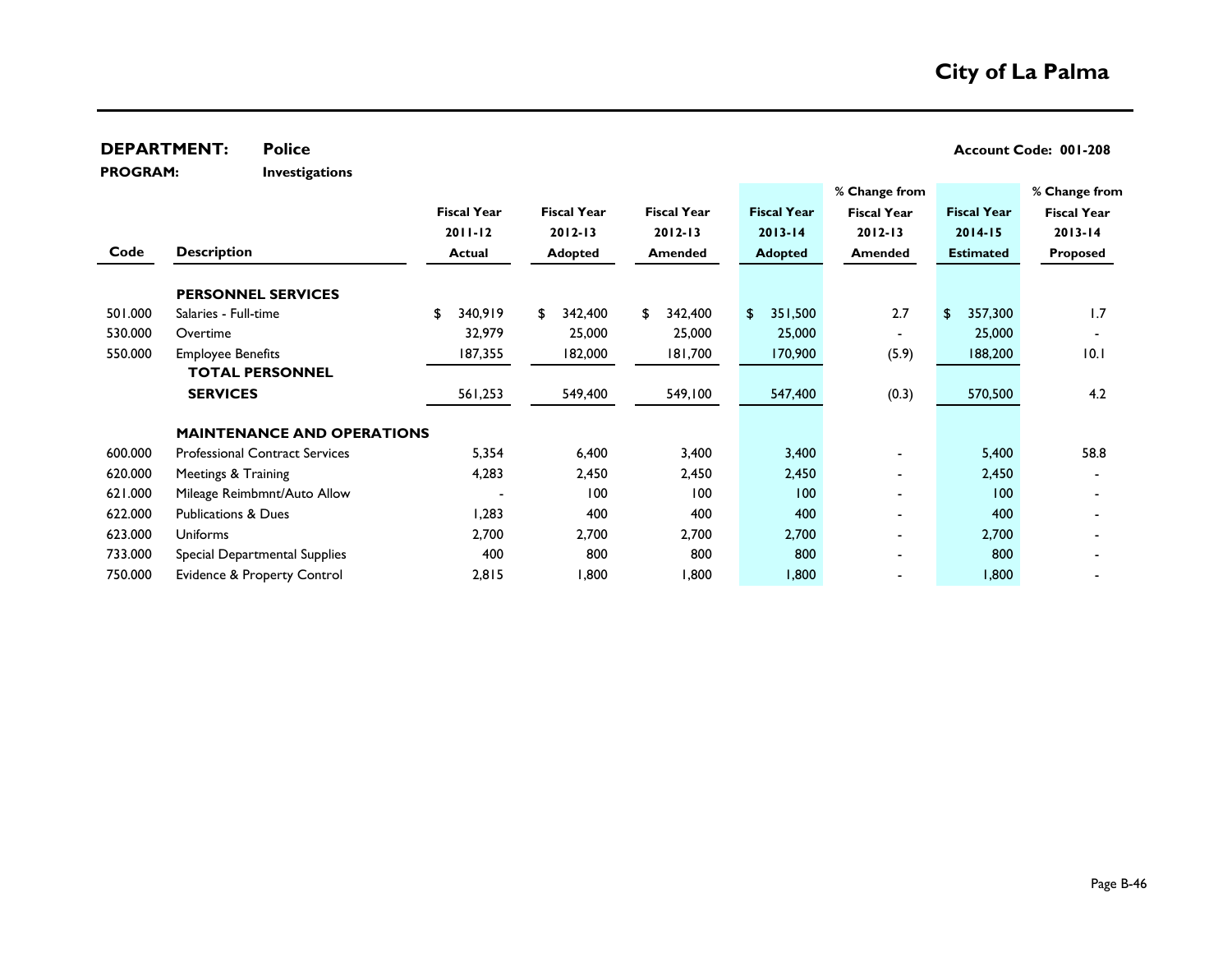**PROGRAM:** 

**Investigations**

|         |                                       |                    |                    |                    |                    | % Change from            |                    | % Change from      |
|---------|---------------------------------------|--------------------|--------------------|--------------------|--------------------|--------------------------|--------------------|--------------------|
|         |                                       | <b>Fiscal Year</b> | <b>Fiscal Year</b> | <b>Fiscal Year</b> | <b>Fiscal Year</b> | <b>Fiscal Year</b>       | <b>Fiscal Year</b> | <b>Fiscal Year</b> |
|         |                                       | $2011 - 12$        | $2012 - 13$        | $2012 - 13$        | $2013 - 14$        | $2012 - 13$              | $2014 - 15$        | $2013 - 14$        |
| Code    | <b>Description</b>                    | Actual             | <b>Adopted</b>     | <b>Amended</b>     | <b>Adopted</b>     | <b>Amended</b>           | <b>Estimated</b>   | <b>Proposed</b>    |
|         |                                       |                    |                    |                    |                    |                          |                    |                    |
| 977.000 | Liability Insurance & Claims          | 6,400              | 6,960              | 6,900              | 11,040             | 60.0                     | 11,360             | 2.9                |
| 978.000 | <b>Building Maintenance/Replacmnt</b> | 10,700             | 8,100              | 8,100              | 9,000              | 11.I                     | 9,000              |                    |
| 979.000 | Vehicle Maintenance                   | 12,000             | 13,200             | 13,200             | 13,200             | $\overline{\phantom{0}}$ | 13,200             |                    |
| 980.000 | Vehicle Replacement                   | 7,000              | 12,000             | 12,000             | 9,000              | (25.0)                   | 9,000              |                    |
| 981.000 | <b>Computer Maintenance</b>           | 12,300             | 9,300              | 9,300              | 9,100              | (2.2)                    | 9,100              |                    |
|         | <b>TOTAL MAINTENANCE AND</b>          |                    |                    |                    |                    |                          |                    |                    |
|         | <b>OPERATIONS</b>                     | 65,235             | 64,210             | 61,150             | 62,990             | 3.0                      | 65,310             | 3.7                |
|         |                                       |                    |                    |                    |                    |                          |                    |                    |
|         | <b>TOTAL EXPENDITURES</b>             | 626,488            | 613,610<br>\$      | 610,250<br>\$      | 610,390<br>\$      | 0.0                      | 635,810<br>\$      | 4.2                |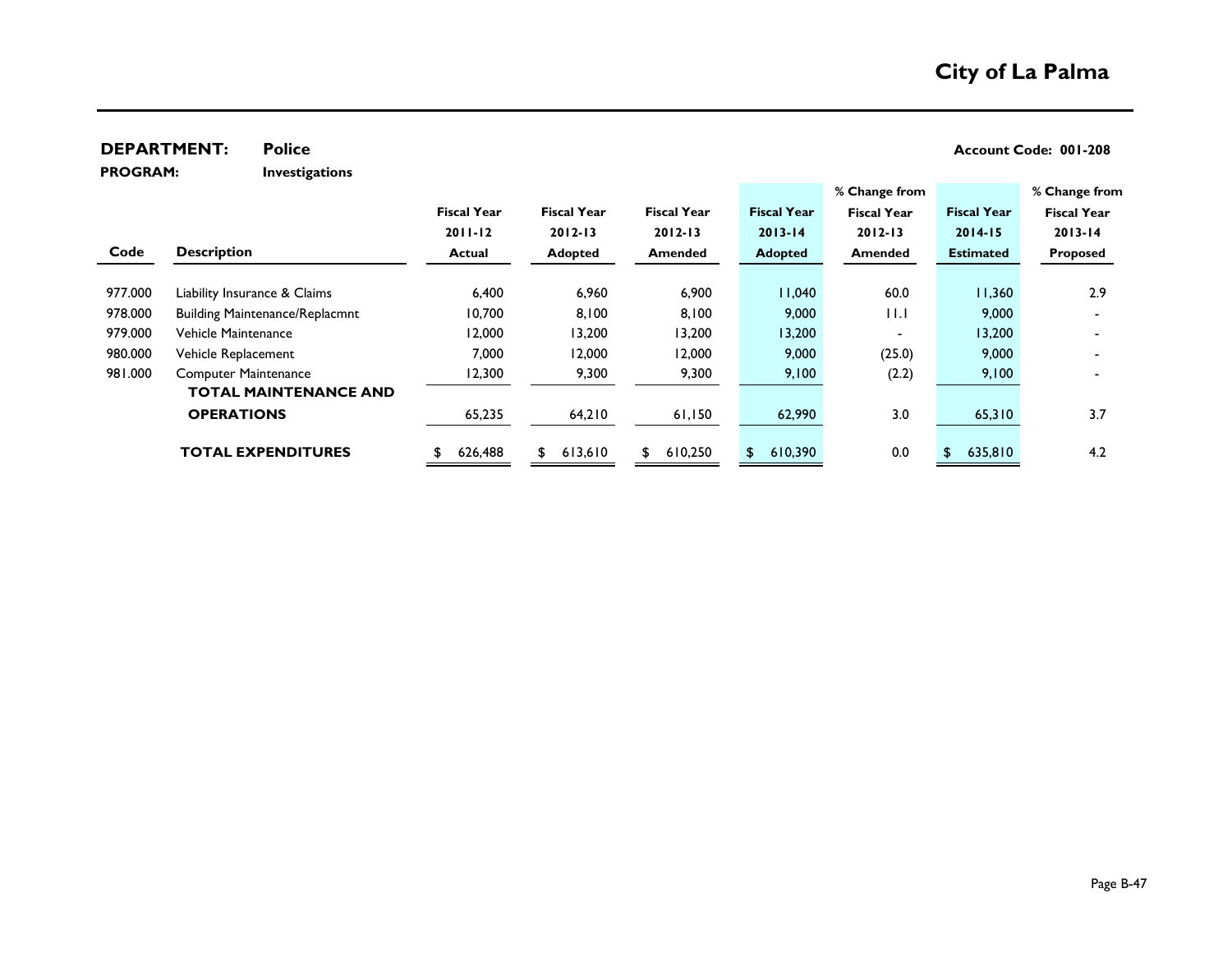|                             |                                                    |         |                                                     |         |                                   |                |  |                    | % Change from                                       |        |                                                       |         | % Change from      |
|-----------------------------|----------------------------------------------------|---------|-----------------------------------------------------|---------|-----------------------------------|----------------|--|--------------------|-----------------------------------------------------|--------|-------------------------------------------------------|---------|--------------------|
|                             | <b>Fiscal Year</b><br>$2011 - 12$<br><b>Actual</b> |         | <b>Fiscal Year</b><br>$2012 - 13$<br><b>Adopted</b> |         | <b>Fiscal Year</b><br>$2012 - 13$ |                |  | <b>Fiscal Year</b> | <b>Fiscal Year</b><br>$2012 - 13$<br><b>Amended</b> |        | <b>Fiscal Year</b><br>$2014 - 15$<br><b>Estimated</b> |         | <b>Fiscal Year</b> |
|                             |                                                    |         |                                                     |         |                                   |                |  | $2013 - 14$        |                                                     |        |                                                       |         | $2013 - 14$        |
|                             |                                                    |         |                                                     |         |                                   | <b>Amended</b> |  | <b>Adopted</b>     |                                                     |        |                                                       |         | <b>Proposed</b>    |
| <b>Personnel Services</b>   |                                                    | 531,168 |                                                     | 503.200 | S                                 | 502,700        |  | 500,400            |                                                     | (0.5)  |                                                       | 489,400 | (2.2)              |
| Maintenance and Operations  |                                                    | 137.516 |                                                     | 148.680 |                                   | 348,180        |  | 89,500             |                                                     | (74.3) |                                                       | 89,900  | 0.4                |
| Capital Outlay/Improvements |                                                    | 860     |                                                     | 900     |                                   | 900            |  | 300                |                                                     | (66.7) |                                                       | 300     | $\blacksquare$     |
| Total                       |                                                    | 669,544 |                                                     | 652,780 |                                   | 851,780        |  | 590,200            |                                                     | (30.7) |                                                       | 579,600 | (8.1)              |
|                             |                                                    |         |                                                     |         |                                   |                |  |                    |                                                     |        |                                                       |         |                    |

#### **Records and Communications PROGRAM:**

#### PROGRAM DESCRIPTION:

Records and Communications personnel are responsible for the processing and the security of official records, all associated monthly reporting to the Department of Justice (DOJ), and yearly audits for DOJ and Criminal Records Offender Information. Records and Communications is also responsible for answering emergency 911 telephone requests, answering routine business calls, and directing the callers to the appropriate office; routine and emergency police radio communications; front counter reception; records retrieval; and other associated functions necessary for the overall operations of the Records and Communications Program.

Records and Communications are the first level of contact for citizens reporting crimes either by phone or in person. Currently, the police department's front lobby is opened 24 hours a day, providing a location for citizens to contact the department in person anytime of the day or night. The dispatch center is also the first point of contact (via 9-1-1) for all emergency medical and fire calls, which are transferred to Orange County Fire Authority for the appropriate dispatching. During the past year, 5,664 '911' calls came into our dispatch center, resulting in officers responding to 1,806 calls requiring emergency response.

#### PROGRAM EXPLANATION:

| Code 501: Dispatcher | 4.00 |
|----------------------|------|
| Records Clerk        | 1.00 |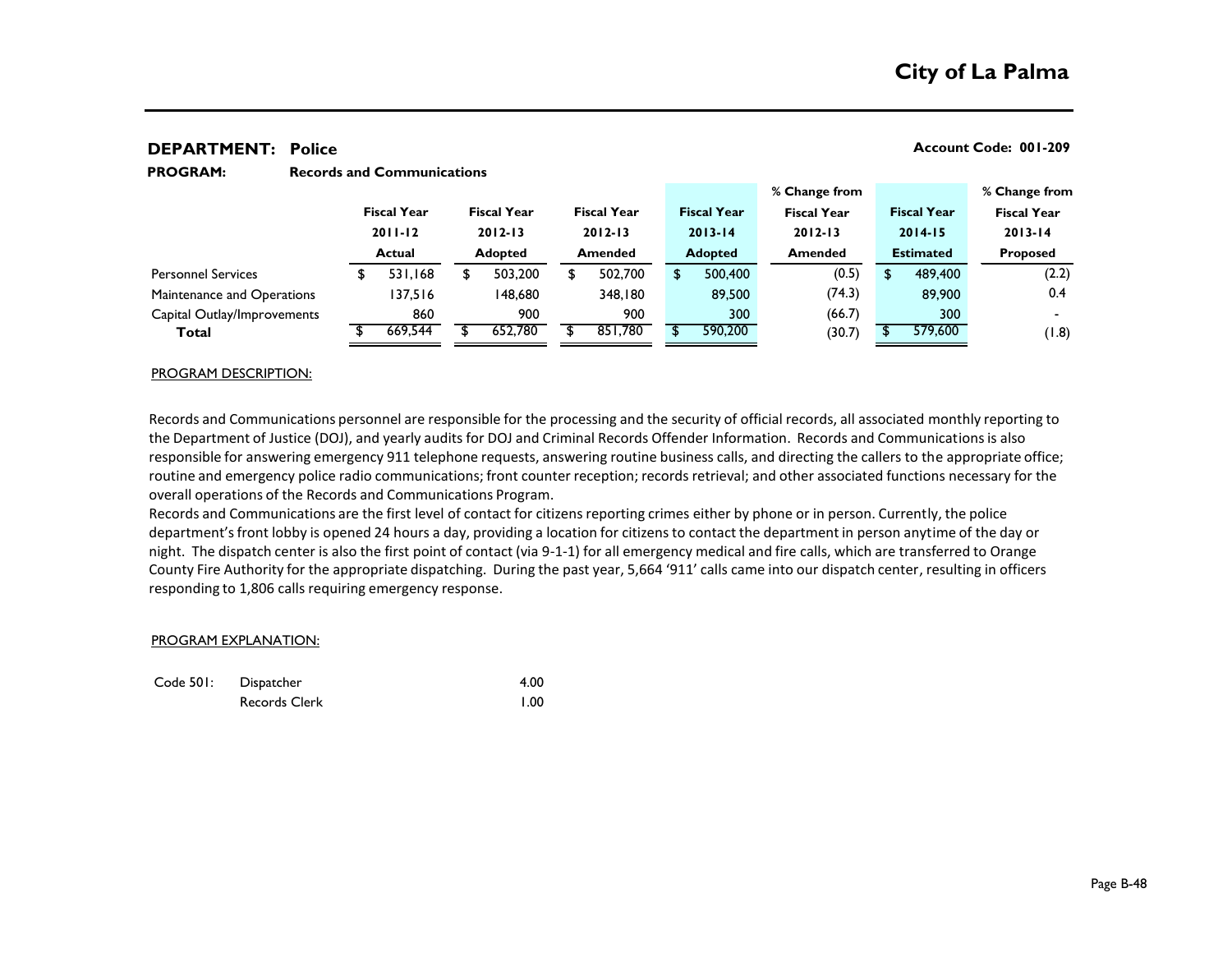## **DEPARTMENT:** Police **Account Code: 001-209 Records and Communications PROGRAM:**  Code 530: Code 550: Code 600: Code 604: Code 620: Funds budgeted in this code include mandated and necessary training courses for the following: Advanced Dispatcher training California Law Enforcement Association of Records Supervisors (CLEARS) Conference 1,500 Records Management training Code 621: Code 622: Funds budgeted in this code include membership dues for the following: CLEARS **the contract of the contract of the contract of the contract of the contract of the contract of the contract of the contract of the contract of the contract of the contract of the contract of the contract of the co** California Law Enforcement Telecommunications System User Group Funds budgeted in this code include scanning of onsite files into LaserFiche. Management System support agreement. (Includes support for MDC's) Mileage reimbursement for travel. Funds budgeted in this code includes this program's pro rata share of Employee Benefits costs. Overtime associated with replacement of personnel due to vacant positions, sick leave, vacation, court, injury, and MOU provisions.

Code 623: Annual uniform allowance.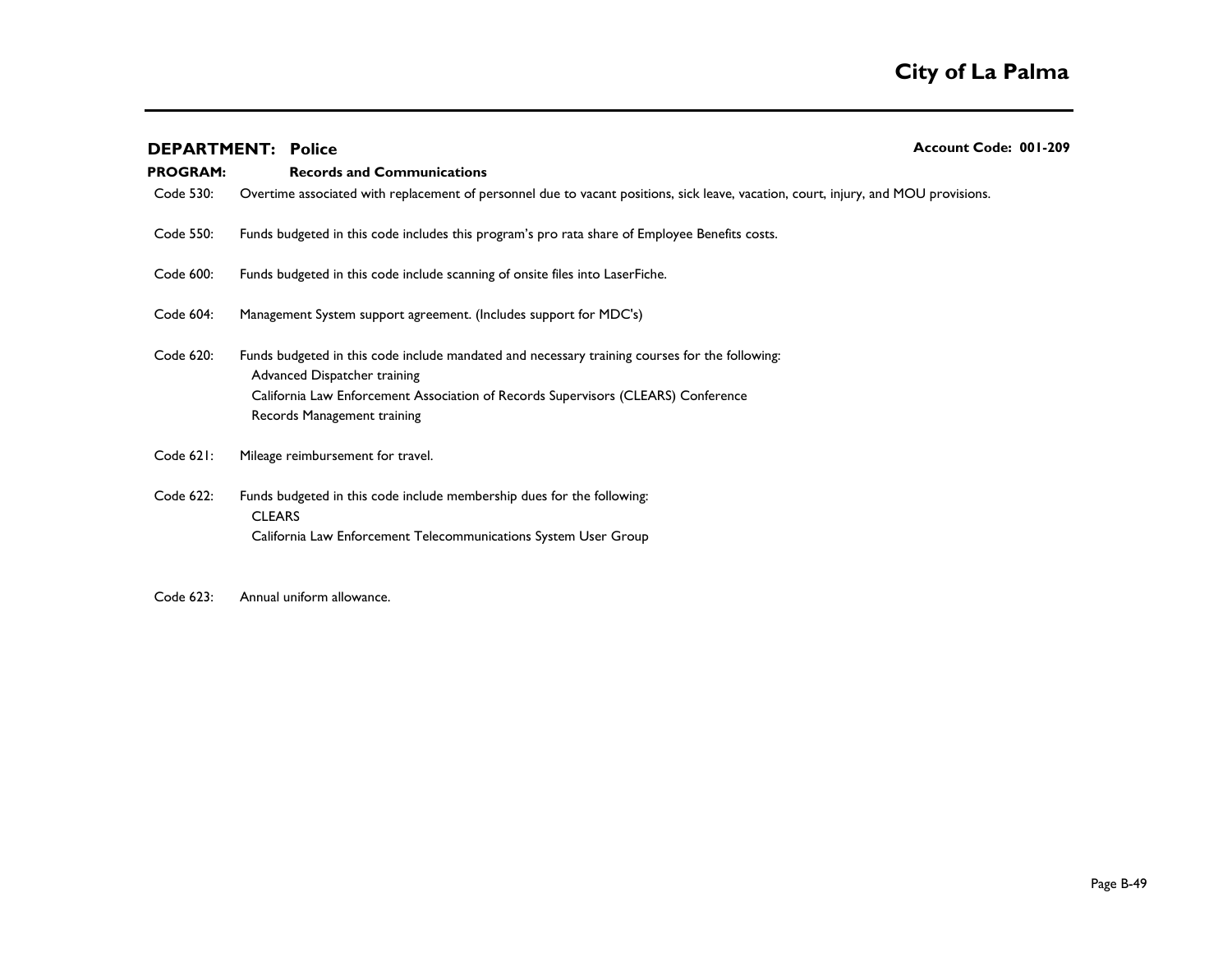**PROGRAM:** 

| Code 691: | Funds budget include the following communications costs:                     |
|-----------|------------------------------------------------------------------------------|
|           | Monthly charges and all radio repairs (portable, mobile and base), including |
|           | in-car video systems                                                         |
|           | California Law Enforcement Teletype Service                                  |
|           | Wireless Aircards for MDC's through AT&T                                     |

**Records and Communications**

Code 704: Maintenance service for communication equipment.

Code 977: Funds budgeted in this code includes this program's pro rata share of Liability Insurance and Claims costs.

Code 978: Funds budgeted in this code includes this program's pro rata share of Building Maintenance and Replacement costs.

Code 981: Funds budgeted in this code includes this program's pro rata share of Computer Maintenance costs.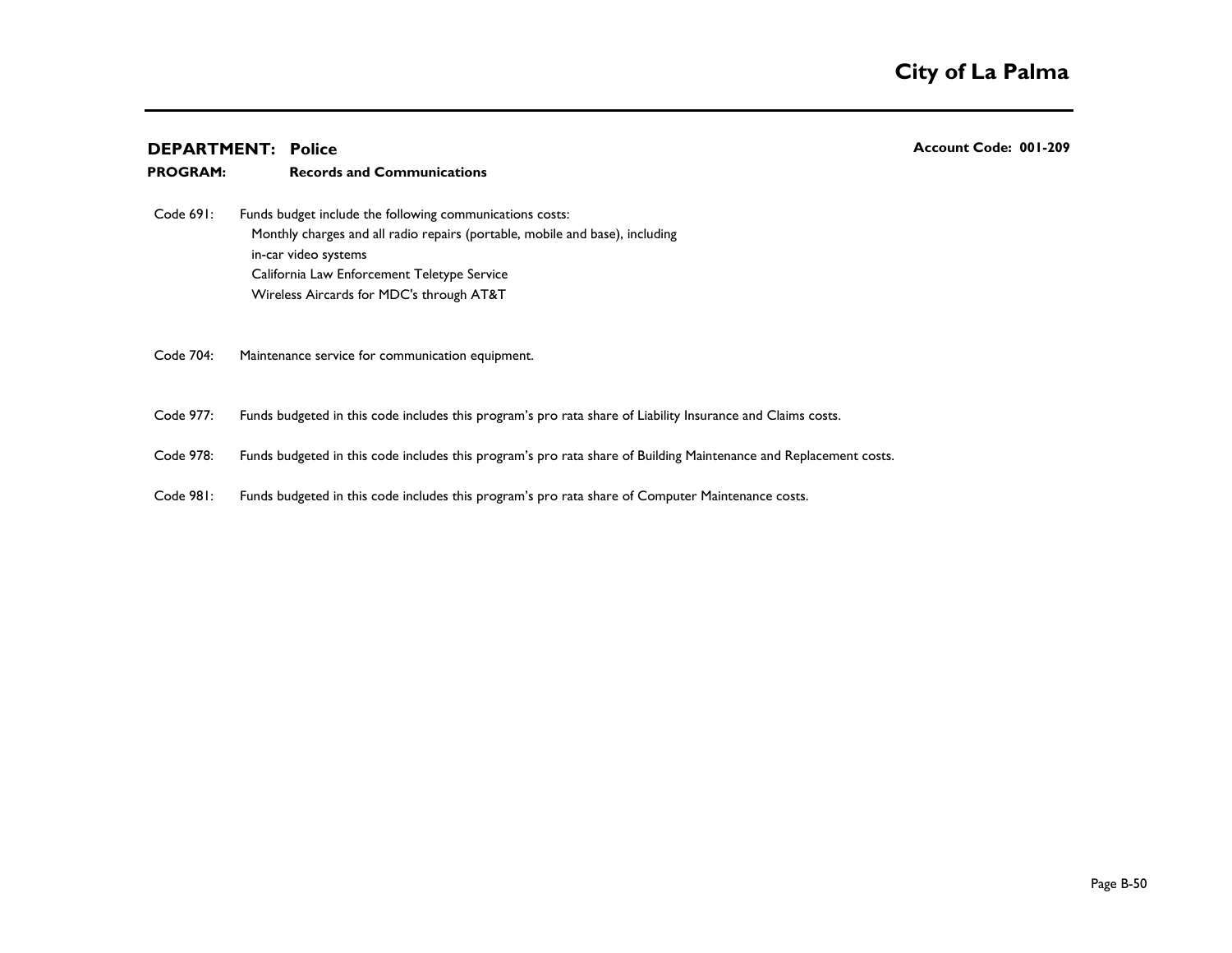**Records and Communications PROGRAM:** 

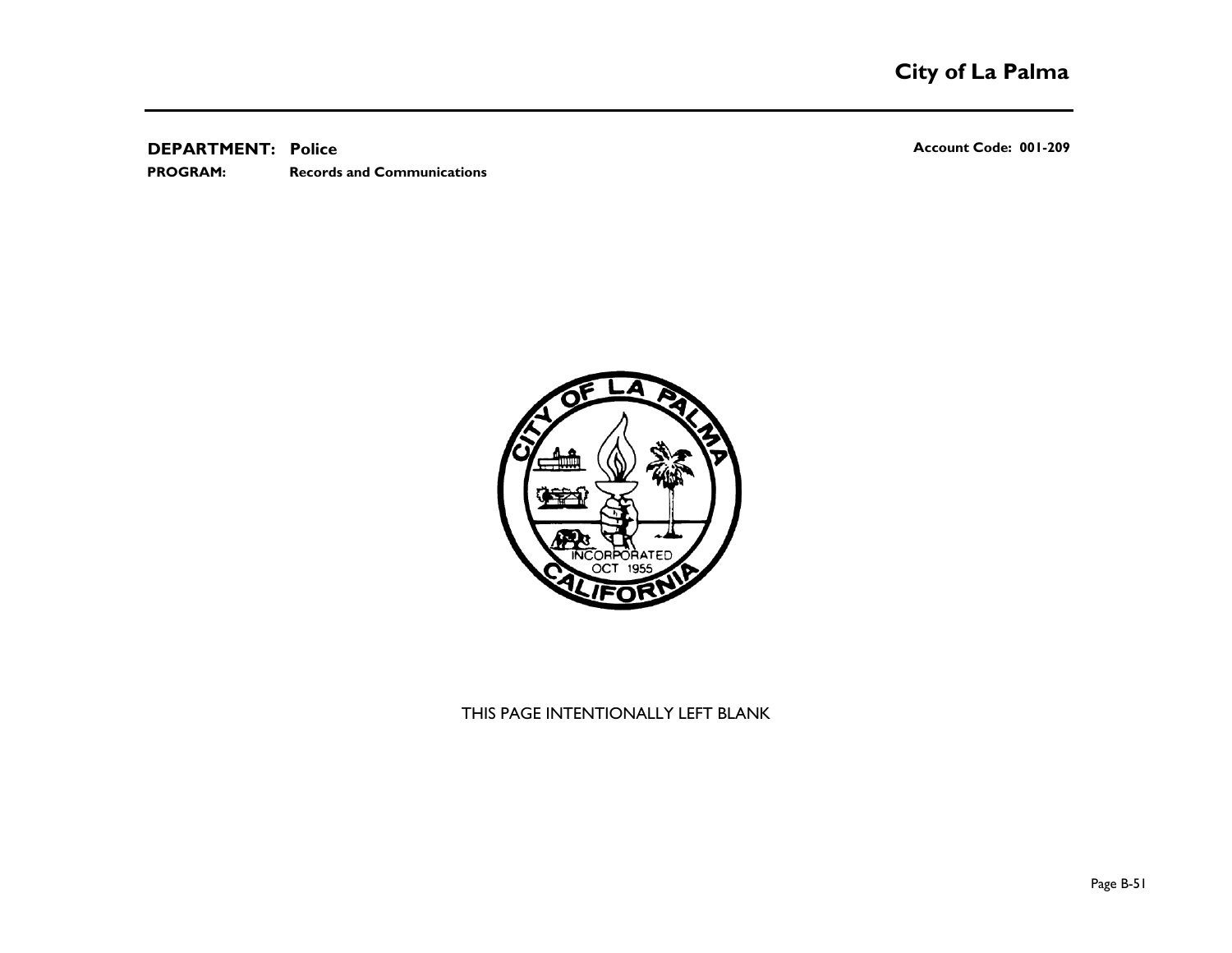**Records and Communications PROGRAM:** 

|         |                                       |                    |                    |                    |                    | % Change from            |                    | % Change from      |
|---------|---------------------------------------|--------------------|--------------------|--------------------|--------------------|--------------------------|--------------------|--------------------|
|         |                                       | <b>Fiscal Year</b> | <b>Fiscal Year</b> | <b>Fiscal Year</b> | <b>Fiscal Year</b> | <b>Fiscal Year</b>       | <b>Fiscal Year</b> | <b>Fiscal Year</b> |
|         |                                       | $2011 - 12$        | $2012 - 13$        | $2012 - 13$        | $2013 - 14$        | $2012 - 13$              | $2014 - 15$        | $2013 - 14$        |
| Code    | <b>Description</b>                    | <b>Actual</b>      | <b>Adopted</b>     | <b>Amended</b>     | <b>Adopted</b>     | Amended                  | <b>Estimated</b>   | <b>Proposed</b>    |
|         | <b>PERSONNEL SERVICES</b>             |                    |                    |                    |                    |                          |                    |                    |
| 501.000 | Salaries - Full-time                  | 282,803<br>S.      | 286,700<br>\$      | 286,700<br>\$      | 296,400<br>\$      | 3.4                      | \$<br>300,300      | 1.3                |
| 510.000 | Salaries - Part-time                  | 15,501             | 26,000             | 26,000             | 26,000             |                          | 26,000             |                    |
| 530.000 | Overtime                              | 73,825             | 55,000             | 55,000             | 55,000             |                          | 55,000             |                    |
| 550.000 | <b>Employee Benefits</b>              | 156,278            | 135,500            | 135,000            | 123,000            | (8.9)                    | 108,100            | (12.1)             |
|         | <b>TOTAL PERSONNEL</b>                | 531,168            | 503,200            | 502,700            | 500,400            | (0.5)                    | 489,400            | (2.2)              |
|         |                                       |                    |                    |                    |                    |                          |                    |                    |
|         | <b>MAINTENANCE AND OPERATIONS</b>     |                    |                    |                    |                    |                          |                    |                    |
| 600.000 | <b>Professional Contract Services</b> |                    |                    |                    |                    | N/A                      |                    | N/A                |
| 604.000 | Computer Software Support             | 77,235             | 85,500             | 285,500            | 20,500             | (92.8)                   | 20,500             |                    |
| 620.000 | Meetings & Training                   | 255                | 2,500              | 2,000              | 2,000              |                          | 2,000              |                    |
| 621.000 | Mileage Reimbmnt/Auto Allow           |                    | 200                | 200                | 200                |                          | 200                |                    |
| 622.000 | <b>Publications &amp; Dues</b>        | 35                 | 200                | 200                | 200                |                          | 200                |                    |
| 623.000 | Uniforms                              | 4,114              | 3,900              | 3,900              | 4,500              | 15.4                     | 4,500              |                    |
| 691.000 | Communications                        | 21,644             | 26,200             | 26,200             | 26,200             | $\overline{\phantom{0}}$ | 26,200             |                    |
| 704.000 | Office Equipment Maintenance          | 133                | 200                | 200                | 200                |                          | 200                |                    |
| 733.000 | Special Departmental Supplies         |                    |                    |                    | $\sim$             | N/A                      |                    | N/A                |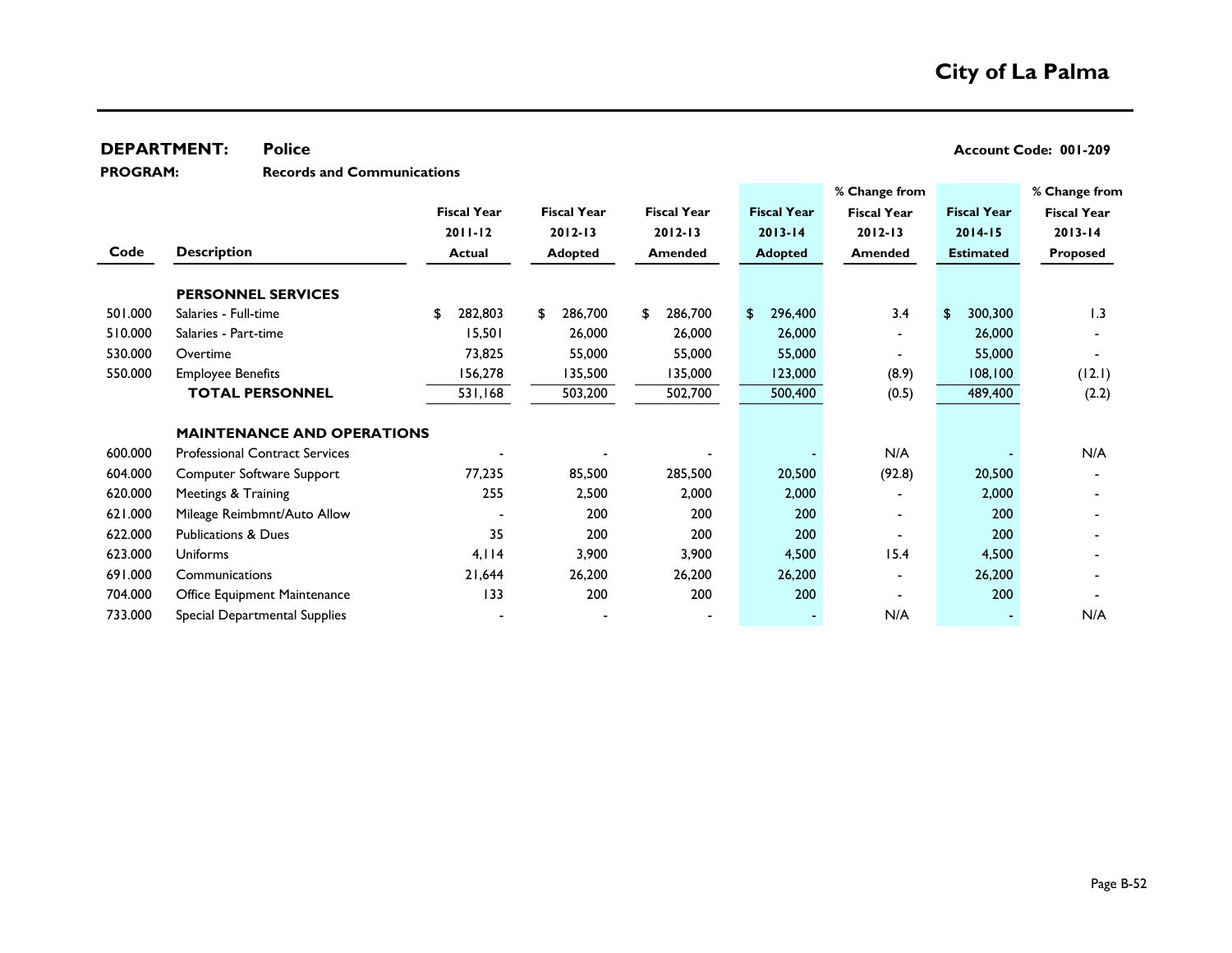**Records and Communications PROGRAM:** 

|         |                                       |                    |                    |                    |                    | % Change from      |                    | % Change from      |
|---------|---------------------------------------|--------------------|--------------------|--------------------|--------------------|--------------------|--------------------|--------------------|
|         |                                       | <b>Fiscal Year</b> | <b>Fiscal Year</b> | <b>Fiscal Year</b> | <b>Fiscal Year</b> | <b>Fiscal Year</b> | <b>Fiscal Year</b> | <b>Fiscal Year</b> |
|         |                                       | $2011 - 12$        | $2012 - 13$        | $2012 - 13$        | $2013 - 14$        | $2012 - 13$        | $2014 - 15$        | $2013 - 14$        |
| Code    | <b>Description</b>                    | <b>Actual</b>      | <b>Adopted</b>     | <b>Amended</b>     | <b>Adopted</b>     | Amended            | <b>Estimated</b>   | <b>Proposed</b>    |
|         |                                       |                    |                    |                    |                    |                    |                    |                    |
| 977.000 | Liability Insurance & Claims          | 7,800              | 8,580              | 8,580              | 13,520             | 57.6               | 13,920             | 3.0                |
| 978.000 | <b>Building Maintenance/Replacmnt</b> | 11,400             | 9,900              | 9,900              | 10,980             | 10.9               | 10,980             |                    |
| 981.000 | <b>Computer Maintenance</b>           | 14,900             | 11,500             | 11,500             | 11,200             | (2.6)              | 11,200             |                    |
|         | <b>TOTAL MAINTENANCE AND</b>          |                    |                    |                    |                    |                    |                    |                    |
|         | <b>OPERATIONS</b>                     | 137,516            | 148,680            | 348,180            | 89,500             | (74.3)             | 89,900             | 0.4                |
|         | <b>CAPITAL OUTLAY/IMPROVEMENTS</b>    |                    |                    |                    |                    |                    |                    |                    |
| 802.000 | <b>Furniture &amp; Fixtures</b>       | 860                | 900                | 900                | 300                | (66.7)             | 300                |                    |
|         | <b>TOTAL CAPITAL</b>                  |                    |                    |                    |                    |                    |                    |                    |
|         | <b>OUTLAY/IMPROVEMENTS</b>            | 860                | 900                | 900                | 300                | (66.7)             | 300                |                    |
|         | <b>TOTAL EXPENDITURES</b>             | 669,544            | 652,780<br>S.      | 851,780<br>£.      | 590,200<br>S       | (30.7)             | 579,600            | (8.1)              |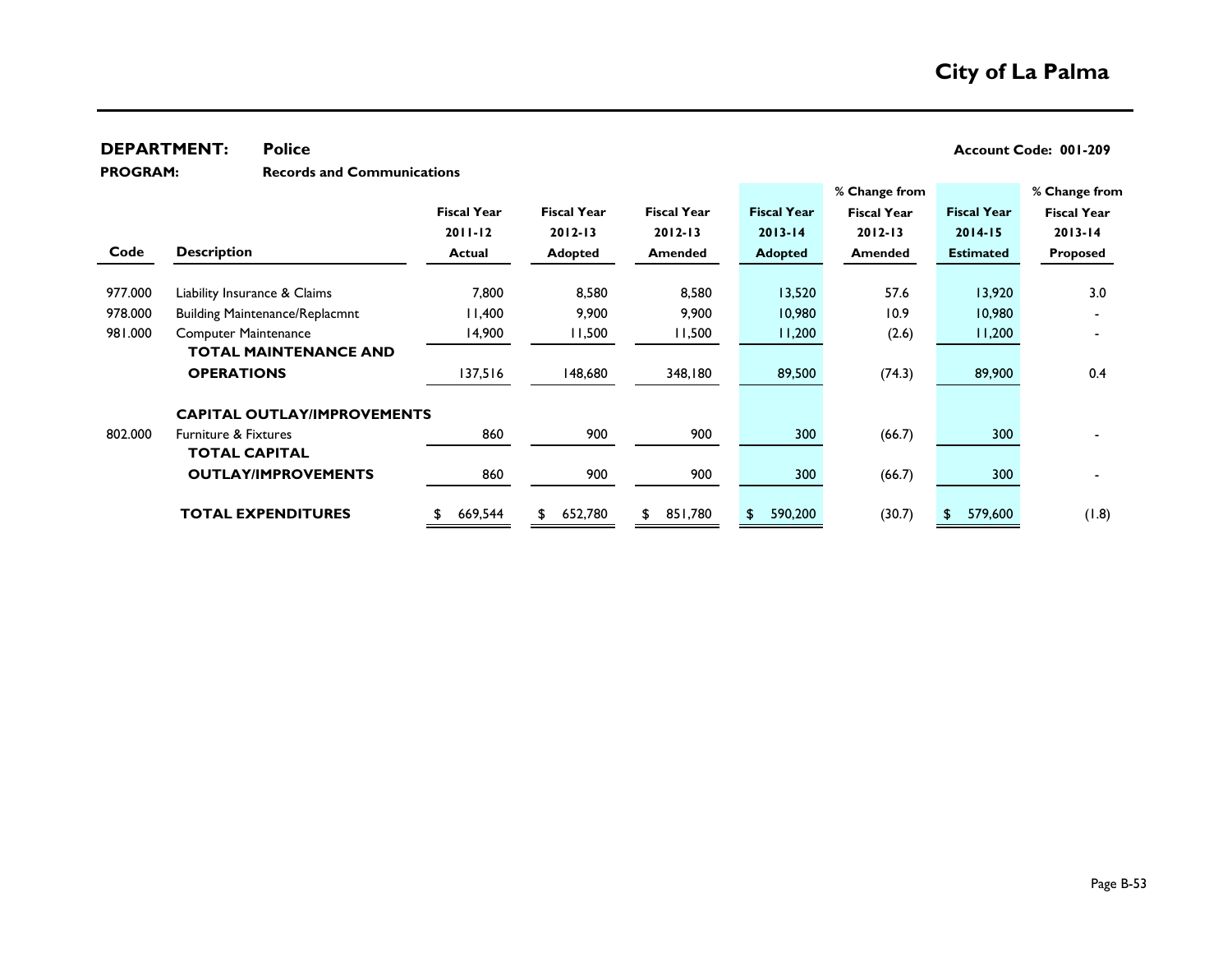**PROGRAM:** 

#### **% Change from % Change from Fiscal Year Fiscal Year Fiscal Year Fiscal Year Fiscal Year Fiscal Year Fiscal Year 2011-12 2012-13 2012-13 2013-14 2012-13 2014-15 2013-14 Actual Adopted Amended Adopted Amended Estimated Proposed** \$ 325,351 \$ 256,900 \$ 156,600 \$ 155,600 (0.6) \$ 159,400 2.4 82,004 100,200 36,440 55,575 52.5 55,815 0.4 - - - - N/A - N/A **Total** \$ 407,355 \$ 357,100 \$ 193,040 \$ 211,175 9.4 \$ 215,215 1.9 Personnel Services Maintenance and Operations Capital Outlay/Improvements

## PROGRAM DESCRIPTION:

The Administrative Support Bureau (ASB) provides management, supervision, and coordination of the police department programs associated with quality of life improvements within the City. Some of the programs managed by ASB include: Neighborhood Watch, Police Explorers, Volunteers in Policing (VIP) and Police Chaplains. ASB created the Police Interaction with Youth program (PIY) to address the most common juvenile crimes and decisions facing the youth of our community. PIY is currently in all the elementary schools, as well as Walker Junior High School. In addition, the ASB is responsible for the Disaster Preparedness Program and functions as the Emergency Manager.

Personnel within this bureau have been reduced by 2; however, the level of responsibilities has remained the same. In order to provide effective disaster preparedness and emergency management services, local vendors have been contacted to provide contract service ensuring the city is current with all state and federal mandates for training and readiness. This will guarantee our eligibility for federal reimbursement if a disaster affecting our community were to occur.

#### PROGRAM EXPLANATION:

Code 501: Sergeant 1.000 and 1.000 and 1.000 and 1.000 and 1.000 and 1.000 and 1.000 and 1.000 and 1.000 and 1

Police Officer 1.00

Code 530: Explorer program advisors and Citizens' Academy Instructors.

**Administrative Support Bureau**

Code 550: Funds budgeted in this code includes this program's pro rata share of Employee Benefits costs.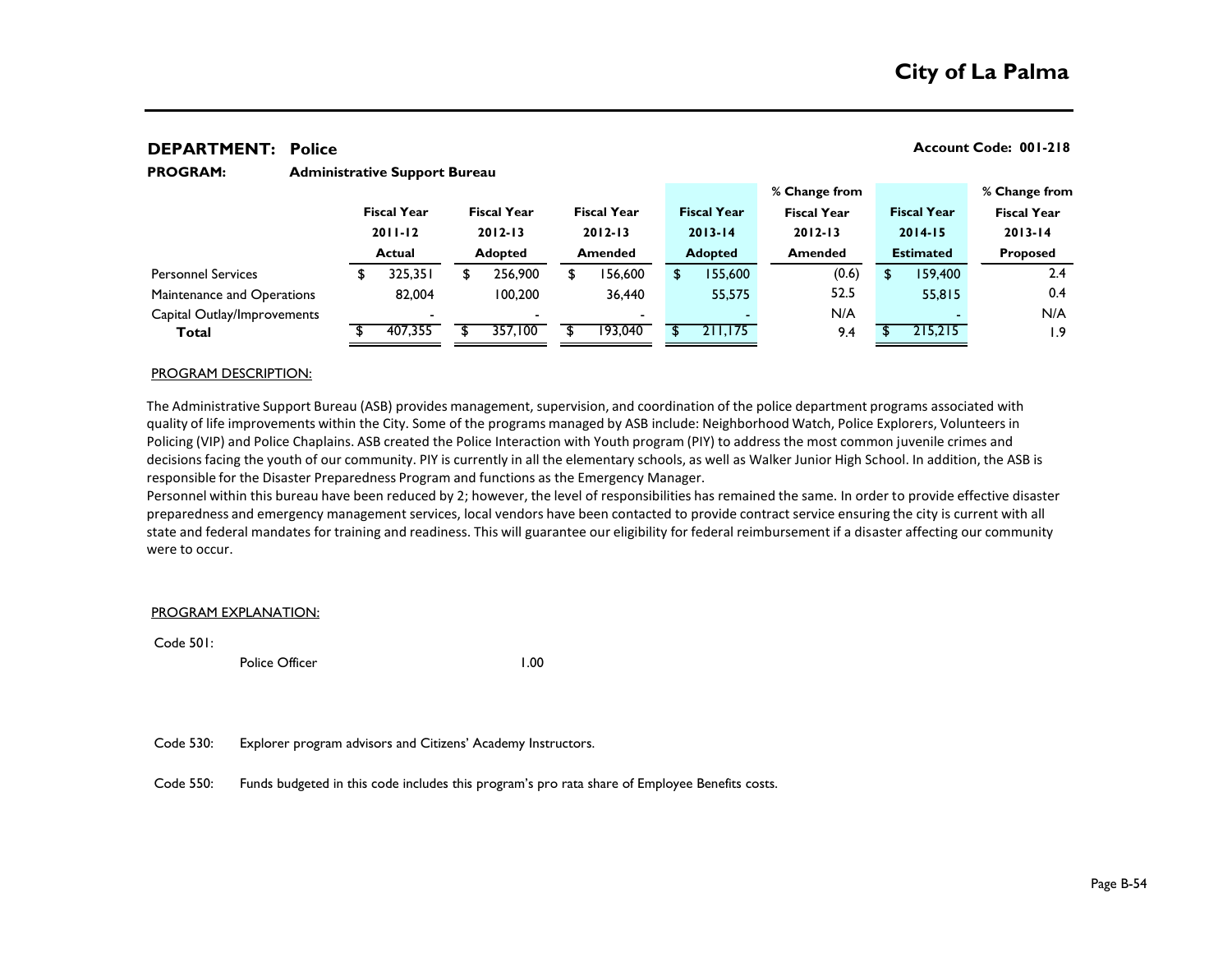|                 | <b>DEPARTMENT: Police</b>                                                                                                                                                                                                         | Account Code: 001-218 |
|-----------------|-----------------------------------------------------------------------------------------------------------------------------------------------------------------------------------------------------------------------------------|-----------------------|
| <b>PROGRAM:</b> | <b>Administrative Support Bureau</b>                                                                                                                                                                                              |                       |
| Code 620:       | Funds budgeted in this code include meetings and training for the following:<br>Crime Prevention<br><b>Volunteer Coordination</b><br>Media Relations<br>Community Policing and Explorer Advisor training<br>Disaster preparedness |                       |
| Code 622:       | Annual Explorer Charter fee, annual Leadership fee and dues, which pay for one (1) Advisor and seven (7) Assistant Advisors.                                                                                                      |                       |
| Code 623:       | Annual uniform allowance.                                                                                                                                                                                                         |                       |
| Code 654:       | Funds budgeted in this code include printing and reproduction costs for the following:<br>Miscellaneous printing, including brochures and educational flyers                                                                      |                       |
| Code 725:       | Necessary tools and supplies to properly outfit and distribute to City buildings.                                                                                                                                                 |                       |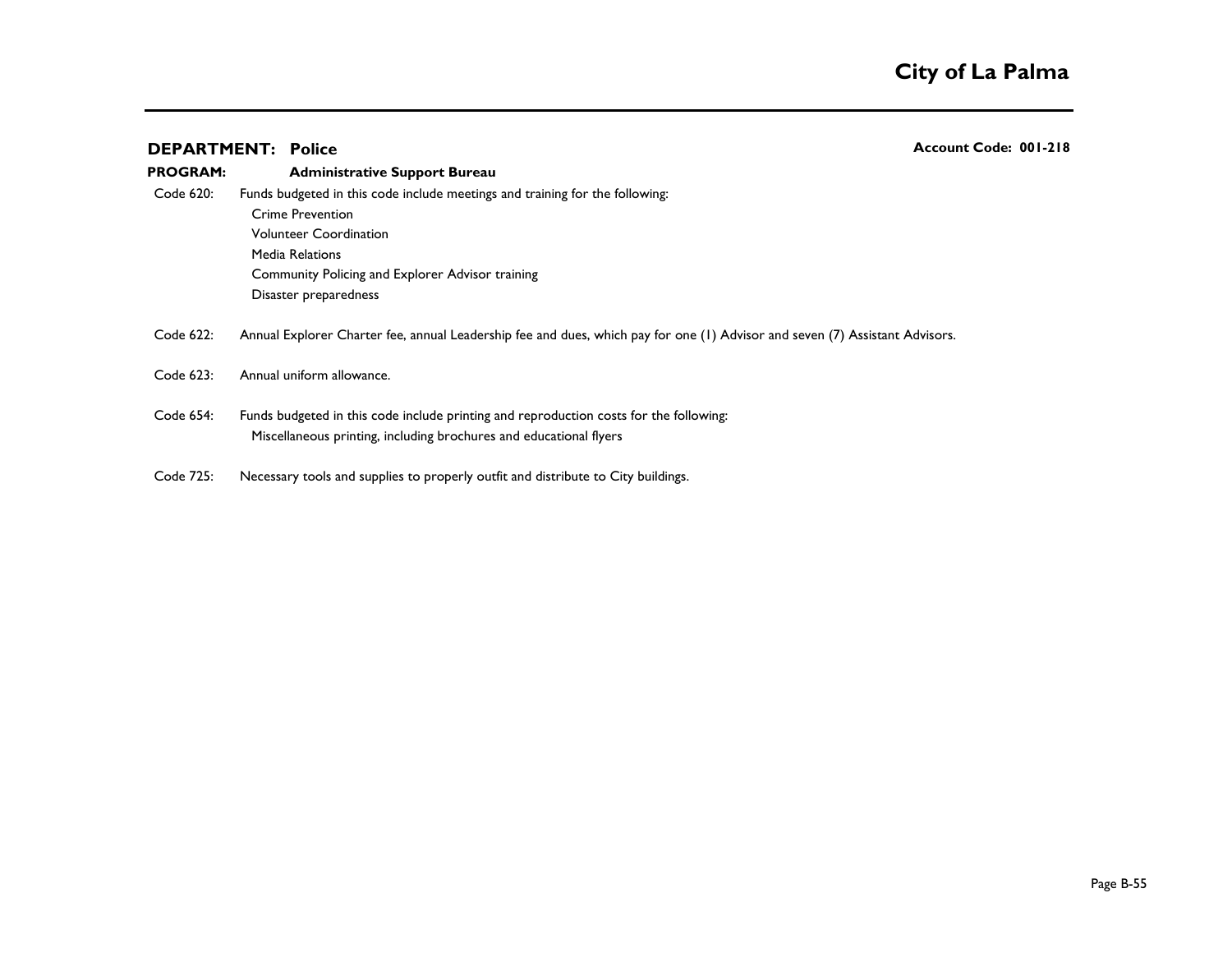|                 | <b>DEPARTMENT: Police</b>                                                                                         | Account Code: 001-218 |
|-----------------|-------------------------------------------------------------------------------------------------------------------|-----------------------|
| <b>PROGRAM:</b> | <b>Administrative Support Bureau</b>                                                                              |                       |
| Code 733:       | Funds budgeted in this code include special departmental supplies for the following:                              |                       |
|                 | Police Interaction with Youth supplies                                                                            |                       |
|                 | DUI educational programs                                                                                          |                       |
|                 | Citizens Emergency Response Team training (CERT)                                                                  |                       |
| Code 739:       | Funds budgeted in this code include community relations costs for the following:                                  |                       |
|                 | Neighborhood Watch Annual Awards                                                                                  |                       |
|                 | Annual Awards Commendations Ceremony (secures venue, decorations, and some                                        |                       |
|                 | printing)                                                                                                         |                       |
|                 |                                                                                                                   |                       |
| Code 977:       | Funds budgeted in this code includes this program's pro rata share of Liability Insurance and Claims costs.       |                       |
| Code 978:       | Funds budgeted in this code includes this program's pro rata share of Building Maintenance and Replacement costs. |                       |
|                 |                                                                                                                   |                       |
| Code 979:       | Funds budgeted in this code includes this program's pro rata share of Vehicle Maintenance costs.                  |                       |
|                 |                                                                                                                   |                       |
| Code 980:       | Funds budgeted in this code includes this program's pro rata share of Vehicle Replacement costs.                  |                       |
|                 |                                                                                                                   |                       |
| Code 981:       | Funds budgeted in this code includes this program's pro rata share of Computer Maintenance costs.                 |                       |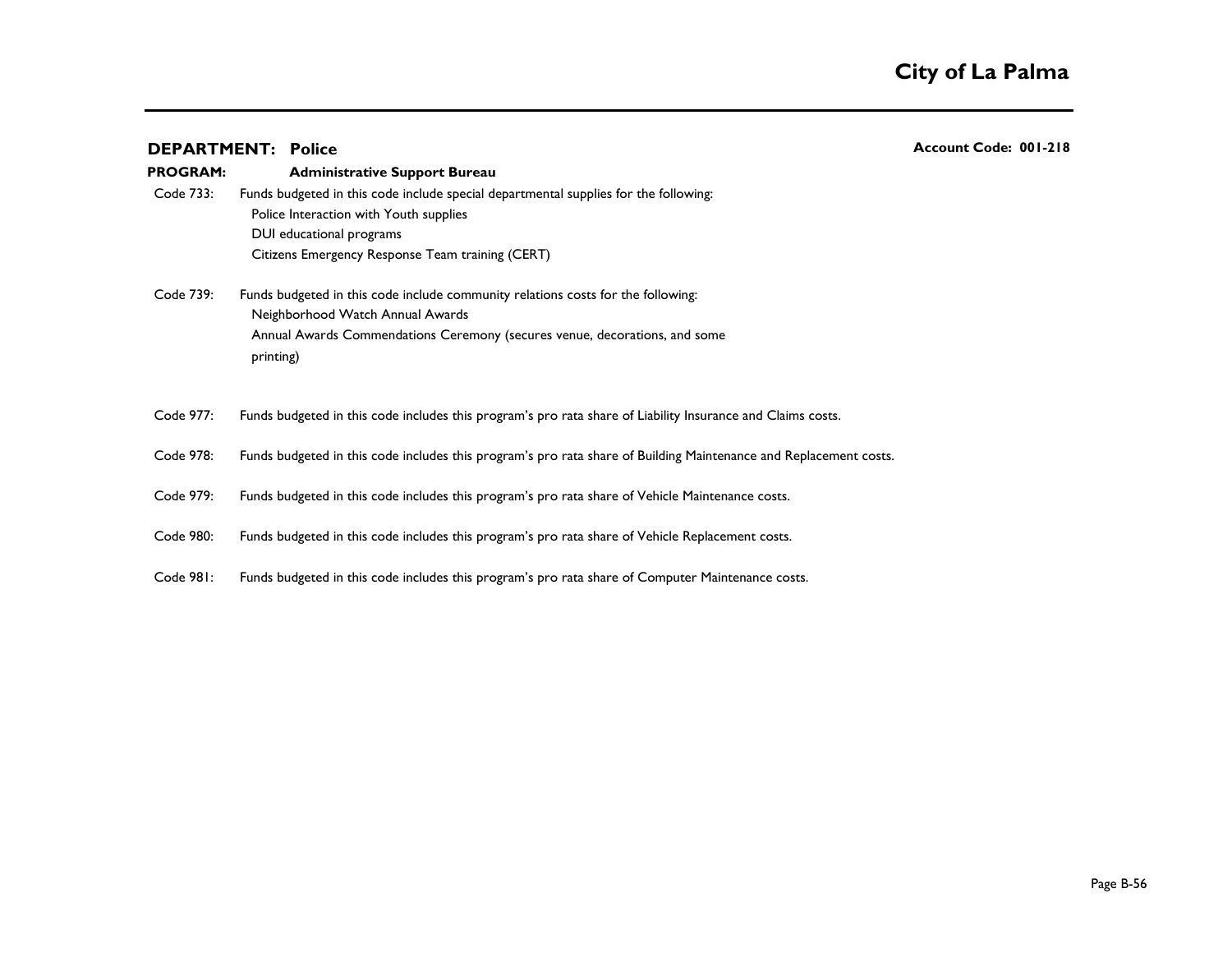**Administrative Support Bureau PROGRAM:** 

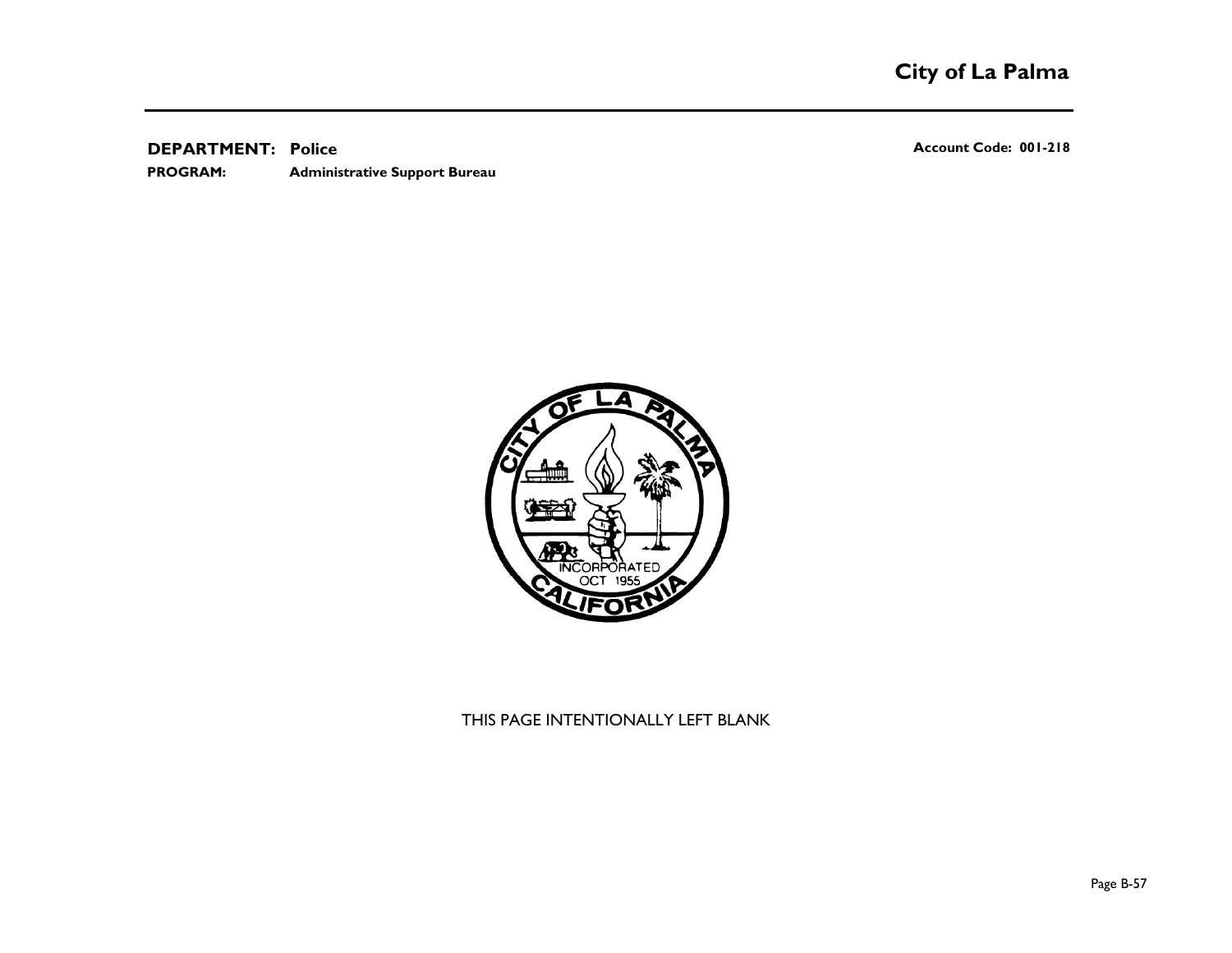## **DEPARTMENT:** Police **COVERTMENT:** Police **Account Code: 001-218**

**Administrative Support Bureau PROGRAM:** 

|         |                                   |                    |                    |                    |                    | % Change from      |                    | % Change from      |
|---------|-----------------------------------|--------------------|--------------------|--------------------|--------------------|--------------------|--------------------|--------------------|
|         |                                   | <b>Fiscal Year</b> | <b>Fiscal Year</b> | <b>Fiscal Year</b> | <b>Fiscal Year</b> | <b>Fiscal Year</b> | <b>Fiscal Year</b> | <b>Fiscal Year</b> |
|         |                                   | $2011 - 12$        | $2012 - 13$        | $2012 - 13$        | $2013 - 14$        | $2012 - 13$        | $2014 - 15$        | $2013 - 14$        |
| Code    | <b>Description</b>                | <b>Actual</b>      | Adopted            | <b>Amended</b>     | <b>Adopted</b>     | Amended            | <b>Estimated</b>   | <b>Proposed</b>    |
|         | <b>PERSONNEL SERVICES</b>         |                    |                    |                    |                    |                    |                    |                    |
| 501.000 | Salaries - Full-time              | 196,003<br>\$      | 157,000<br>\$      | 88,700<br>\$       | \$<br>90,500       | 2.0                | \$<br>90,500       |                    |
| 530.000 | Overtime                          | 19,491             | 20,000             | 20,000             | \$<br>20,000       | $\blacksquare$     | 20,000<br>\$       |                    |
| 550.000 | <b>Employee Benefits</b>          | 109,857            | 79,900             | 47,900             | 45,100<br>S        | (5.8)              | 48,900             | 8.4                |
|         | <b>TOTAL PERSONNEL</b>            | 325,351            | 256,900            | 156,600            | 155,600            | (0.6)              | 159,400            | 2.4                |
|         | <b>MAINTENANCE AND OPERATIONS</b> |                    |                    |                    |                    |                    |                    |                    |
| 620.000 | Meetings & Training               | 3,960              | 4,500              | 3,000              | 3,000              |                    | 3,000              |                    |
| 622.000 | <b>Publications &amp; Dues</b>    | 719                | 800                | 800                | 800                |                    | 800                |                    |
| 623.000 | <b>Uniforms</b>                   | 1,575              | 3,000              | 3,000              | 3,000              |                    | 3,000              |                    |
| 654.000 | Printing & Reproduction           | 13,782             | 16,500             | 4,500              | $\blacksquare$     | (100.0)            |                    | N/A                |
| 725.000 | Small Tools/Other Equipment       |                    | 500                |                    |                    | N/A                |                    | N/A                |
| 733.000 | Special Departmental Supplies     | 10,889             | 20,000             | 000, 1             | 1,000              |                    | 1,000              |                    |
| 739.000 | <b>Community Relations</b>        | 3,336              | 3,000              | 2,200              | 4,000              | 81.8               | 4,000              |                    |
| 740.000 | Other Awards                      | 943                | 2,000              |                    |                    | N/A                |                    | N/A                |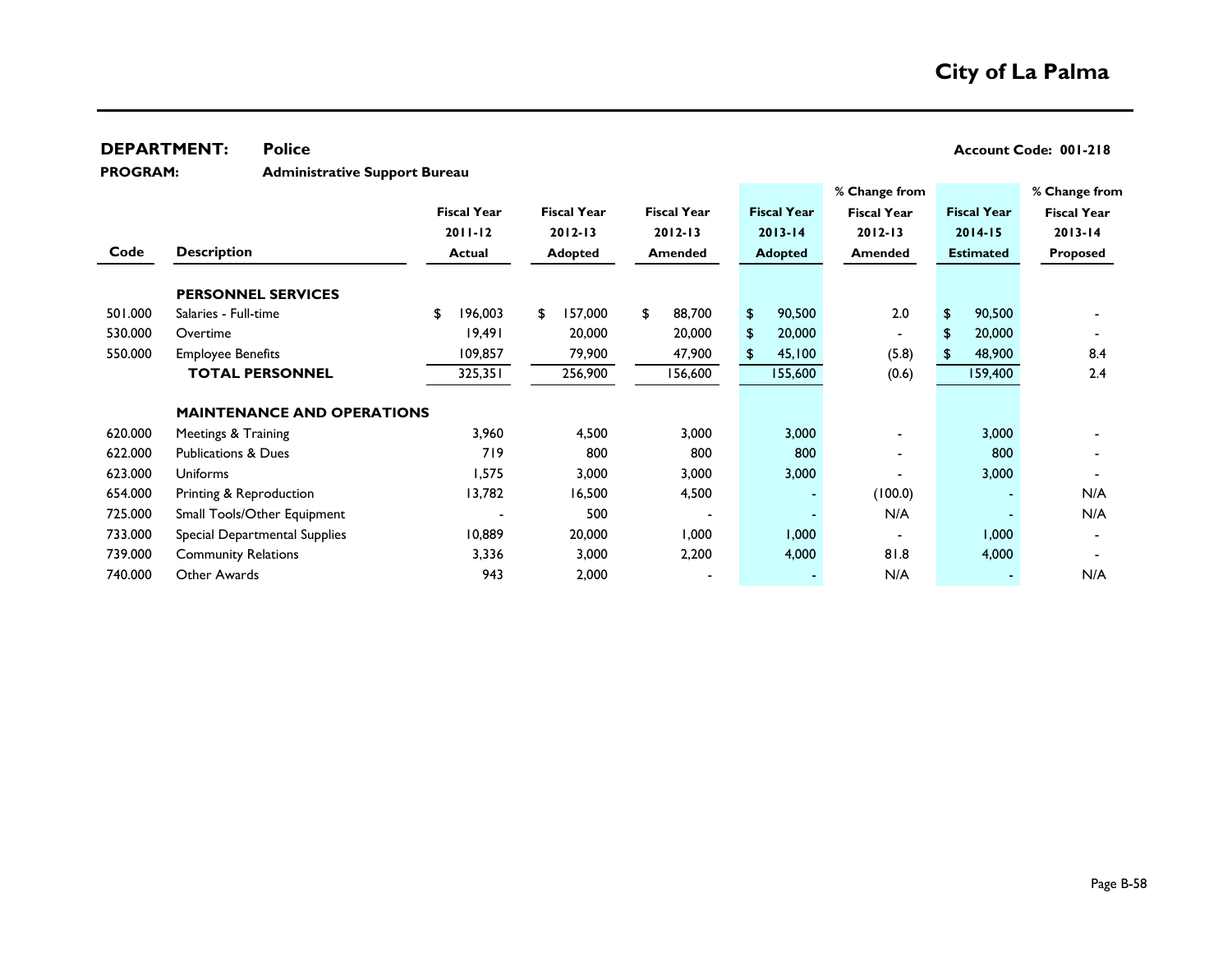## **DEPARTMENT:** Police **COVERTMENT:** Police **Account Code: 001-218**

**Administrative Support Bureau PROGRAM:** 

|         |                                       |                    |                    |                    |                    | % Change from      |                    | % Change from      |
|---------|---------------------------------------|--------------------|--------------------|--------------------|--------------------|--------------------|--------------------|--------------------|
|         |                                       | <b>Fiscal Year</b> | <b>Fiscal Year</b> | <b>Fiscal Year</b> | <b>Fiscal Year</b> | <b>Fiscal Year</b> | <b>Fiscal Year</b> | <b>Fiscal Year</b> |
|         |                                       | $2011 - 12$        | $2012 - 13$        | $2012 - 13$        | $2013 - 14$        | $2012 - 13$        | $2014 - 15$        | $2013 - 14$        |
| Code    | <b>Description</b>                    | <b>Actual</b>      | <b>Adopted</b>     | <b>Amended</b>     | <b>Adopted</b>     | <b>Amended</b>     | <b>Estimated</b>   | <b>Proposed</b>    |
|         |                                       |                    |                    |                    |                    |                    |                    |                    |
| 977.000 | Liability Insurance & Claims          | 6,100              | 6,300              | 6,240              | 7,040              | 12.8               | 7,280              | 3.4                |
| 978.000 | <b>Building Maintenance/Replacmnt</b> | 11,400             | 7,300              | 7,300              | 5,760              | (21.1)             | 5,760              |                    |
| 979.000 | Vehicle Maintenance                   | 14,200             | 15,900             |                    | 15, 175            | N/A                | 15, 175            |                    |
| 980.000 | Vehicle Replacement                   | 4,900              | 12,000             |                    | 10,000             | N/A                | 10,000             |                    |
| 981.000 | <b>Computer Maintenance</b>           | 10,200             | 8,400              | 8,400              | 5,800              | (31.0)             | 5,800              |                    |
|         | <b>TOTAL MAINTENANCE AND</b>          |                    |                    |                    |                    |                    |                    |                    |
|         | <b>OPERATIONS</b>                     | 82,004             | 100,200            | 36,440             | 55,575             | 52.5               | 55,815             | 0.4                |
|         | <b>CAPITAL OUTLAY/IMPROVEMENTS</b>    |                    |                    |                    |                    |                    |                    |                    |
| 805.000 | <b>Vehicles</b>                       |                    |                    |                    |                    | N/A                |                    | N/A                |
|         | <b>TOTAL CAPITAL</b>                  |                    |                    |                    |                    |                    |                    |                    |
|         | <b>OUTLAY/IMPROVEMENTS</b>            |                    |                    |                    |                    | N/A                |                    | N/A                |
|         |                                       |                    |                    |                    |                    |                    |                    |                    |
|         | <b>TOTAL EXPENDITURES</b>             | 407,355            | 357,100<br>\$      | 193,040            | 211,175<br>\$.     | 9.4                | 215,215<br>\$      | 1.9                |